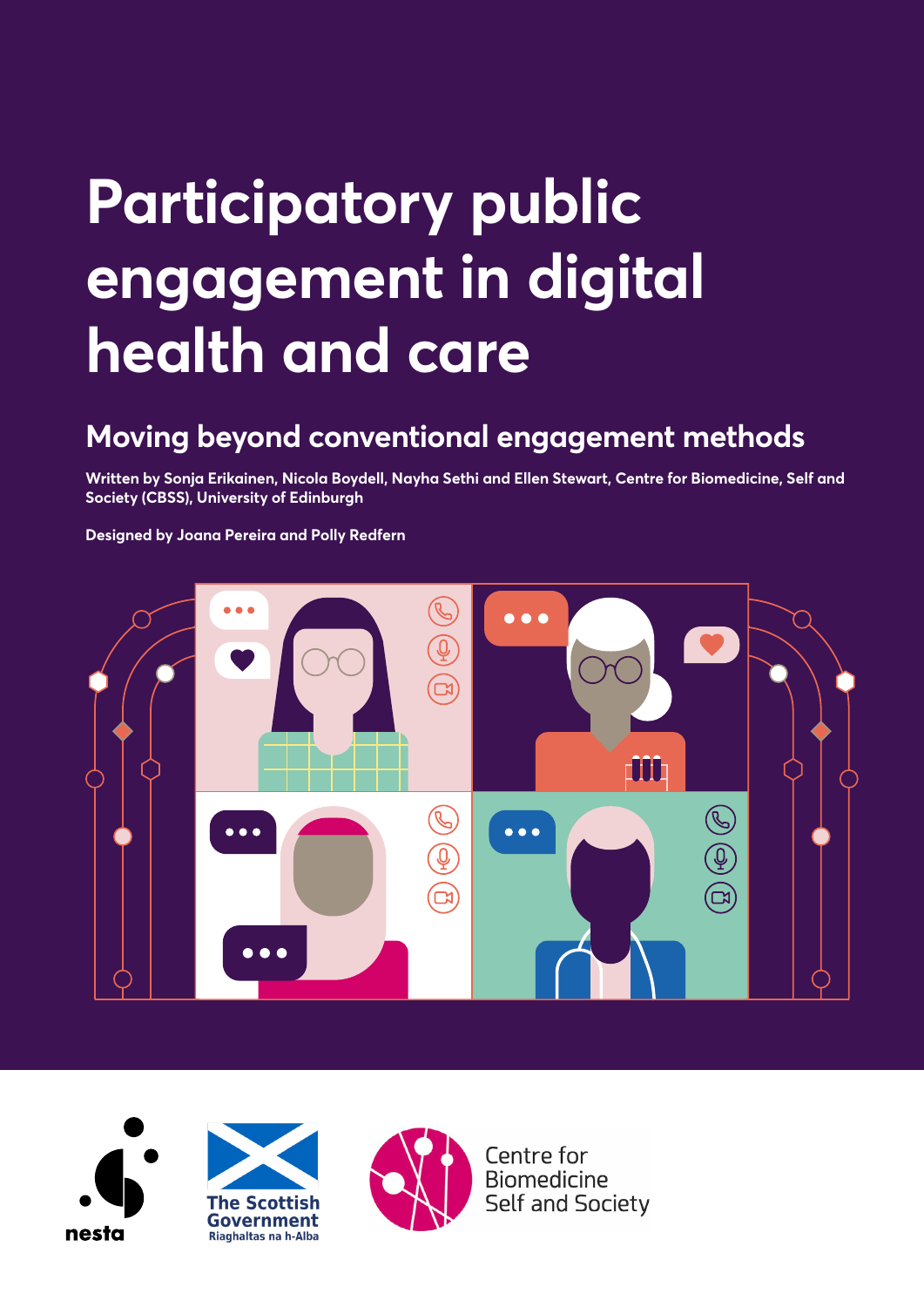### **Contents**

| <b>Foreword</b>                                   |                  |
|---------------------------------------------------|------------------|
| <b>1.0 Introduction</b>                           | $\blacktriangle$ |
| 2.0 Understanding participatory public engagement |                  |

### **3.0 Things to consider before choosing and using participatory engagement methods**

| 4.0 Participatory public engagement methods: Five families |  |  |
|------------------------------------------------------------|--|--|
|                                                            |  |  |

| 4.2 Public oversight and monitoring       | 18 |
|-------------------------------------------|----|
|                                           |    |
| 4.3 E-democracy and crowdsourcing methods | 23 |
| 4.4 Workshop and dialogue                 | 28 |
| 4.5 Arts-based and game play methods      | 33 |
|                                           |    |

| <b>Further resources</b>              | 38 |
|---------------------------------------|----|
| <b>Conclusion and recommendations</b> |    |
| <b>Appendix: Methodology</b>          | 43 |
| <b>Endnotes</b>                       | 45 |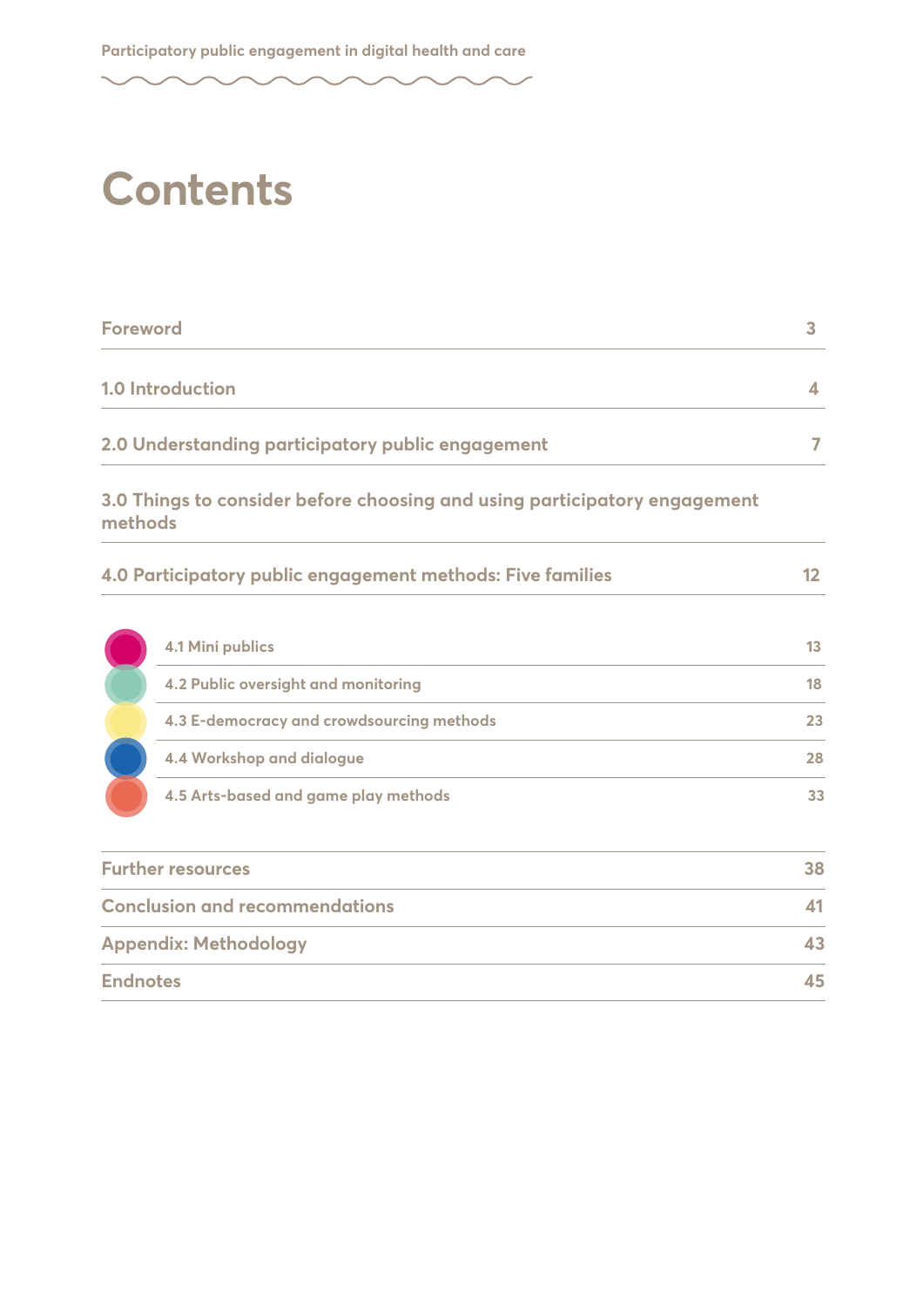### **Foreword**

**This report shares findings from a Nestafunded rapid knowledge synthesis conducted by researchers at the University of Edinburgh's Centre for Biomedicine, Self & Society. We were asked to review innovative participatory approaches to public engagement that can be used by the Scottish Government to move beyond conventional engagement methods in the area of digital health and care. We conducted scoping conversations with key people inside the Scottish Government, in stakeholder organisations, and experts with experience of advising on or implementing engagement approaches. We also reviewed academic and 'grey' literature on a) participatory approaches to public engagement and b) approaches to public engagement that have been applied in the field of digital health and care.** 

This rapid review identified a wealth of expertise and experience around the topic of participatory public engagement (PPEn), including within the Scottish Government. There are high level policy commitments to public engagement in Scotland, and many examples of projects already undertaken. Internationally, digital health and care has nonetheless proved a challenging topic for public engagement with several high-profile examples of controversy around data privacy issues and private sector involvement in care delivery. Public engagement is therefore vital in this area, but also needs to be effective and, crucially, inclusive.

**Effective engagement is not a matter of 'picking' the right tool from a toolbox: no method is useful outwith an enabling context. We suggest that, when engagement is planned, those initiating projects ask themselves 5 questions:**

- 1. Why do we want to engage?
- 2. Who do we need to engage?
- 3. What resources are available for engagement?
- 4. What impact and learning do we want to achieve?
- 5. How will we evaluate the engagement?

We identify three different approaches to identifying participants: (1) an open, self-selecting approach, or targeted approaches which (2) seek either particular identified groups (e.g. users of particular services, people with particular characteristics or experiences) or which (3) sample across demographic characteristics in search of descriptive representation. We also collate some recommendations for planning more inclusive engagements. These recommendations generally have resource implications, but without them, engagements will exclude marginalised voices.

We grouped identified approaches to PPEn into five 'families', and this report offers case studies of notable examples to inform practice. These families are:

● **Mini publics methods**, with a case study of the Our Voice Citizen's Jury on shared decision-making

● **Public oversight and monitoring methods**, with a case study of the Black Sash Making All Voices Count community-based monitoring project

● **E-democracy and crowdsourcing methods**, with a case study of the Better Reykjavik platform

● **Workshop and dialogue methods**, with a case study of the Young Scot technology enabled care workshops

● **Arts-based and game play methods**, with a case study of the Liminal Space Night Club installation and engagement programme.

In addition, we signpost further resources: existing "how to" guidance tools for running PPEn activities; and a list of organisations that the Scottish Government could work with to diversify and widen participation.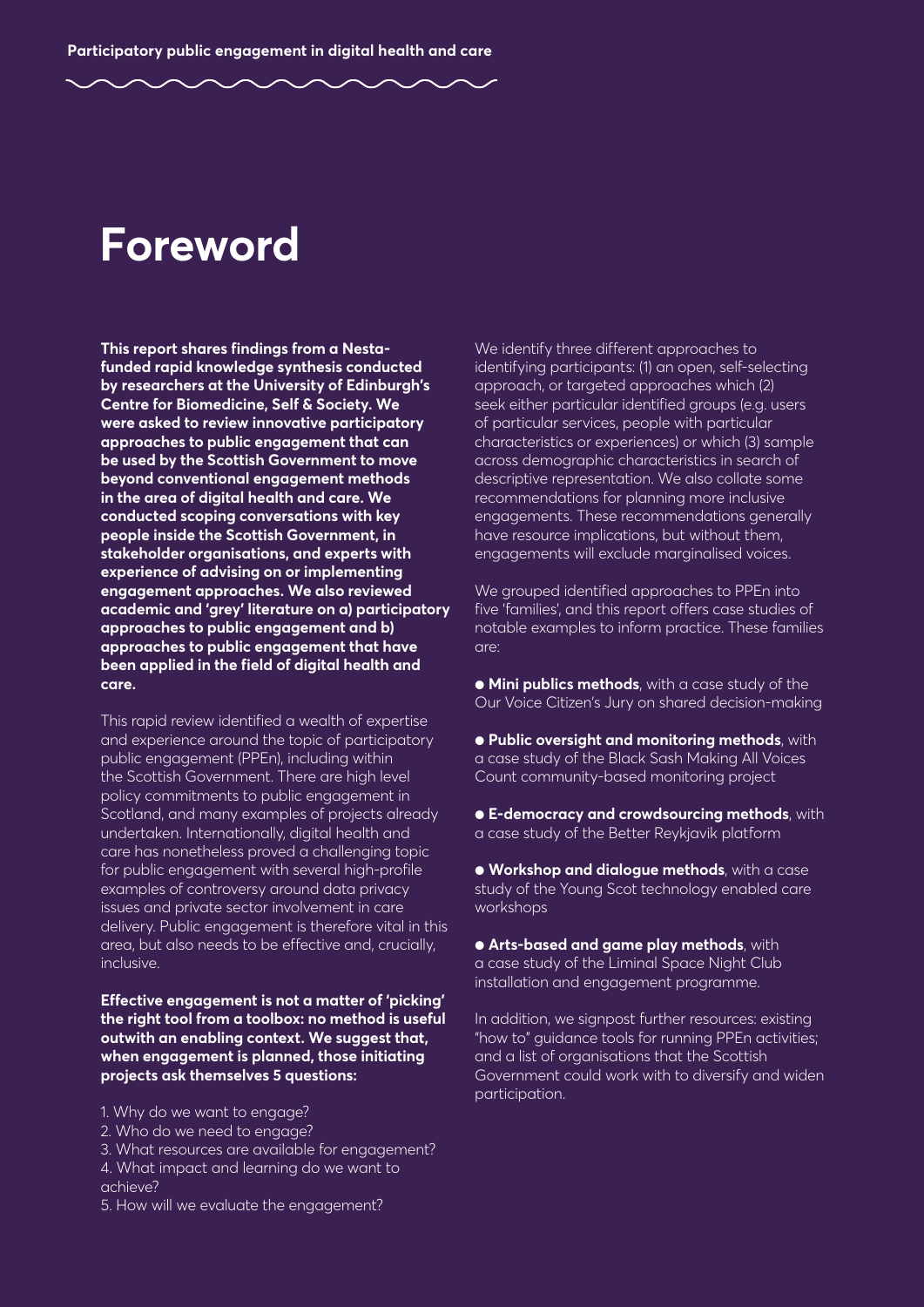# **1.0**

Public engagement is a well-established dimension<br>
of the activities of governments and public sector<br>
organisations across the world, and the Scottish<br>
Government has significant existing commitments<br>
to developing and su of the activities of governments and public sector organisations across the world, and the Scottish Government has significant existing commitments to developing and supporting these practices. These include:

> ● its membership in the Open Government Partnership<sup>1</sup>, which promotes and seeks to make governance transparent, participatory, inclusive and accountable to citizens, including through direct citizen engagement;

● the forthcoming Participation Framework<sup>2</sup>, a toolkit of resources "to improve the way people take part in open policymaking and delivering services", which forms part of the commitment made in Scotland's Open Government Action Plan;<sup>3</sup> and

● the Scottish National Standards for Community Engagement, which set out a framework for good practice to "improve and guide the process of citizen engagement".4

The above initiatives can be viewed through a longer historical lens, which recognises that (modest) opportunities for public involvement and consultation in health policy have been created across the UK since at least the 1970s.<sup>5</sup> Conventional public engagement methods involve soliciting views, perspectives or opinions from people through, for example, formal written consultations, surveys and polls and embedding these into policy processes. These conventional approaches tend, however, to be relatively passive modes of gathering responses to predefined proposals. Increasingly, and informed by the initiatives above, the Scottish Government has expanded its engagement toolkit to include citizen juries and assemblies, citizen advisory boards or panels, and approaches such as participatory budgeting.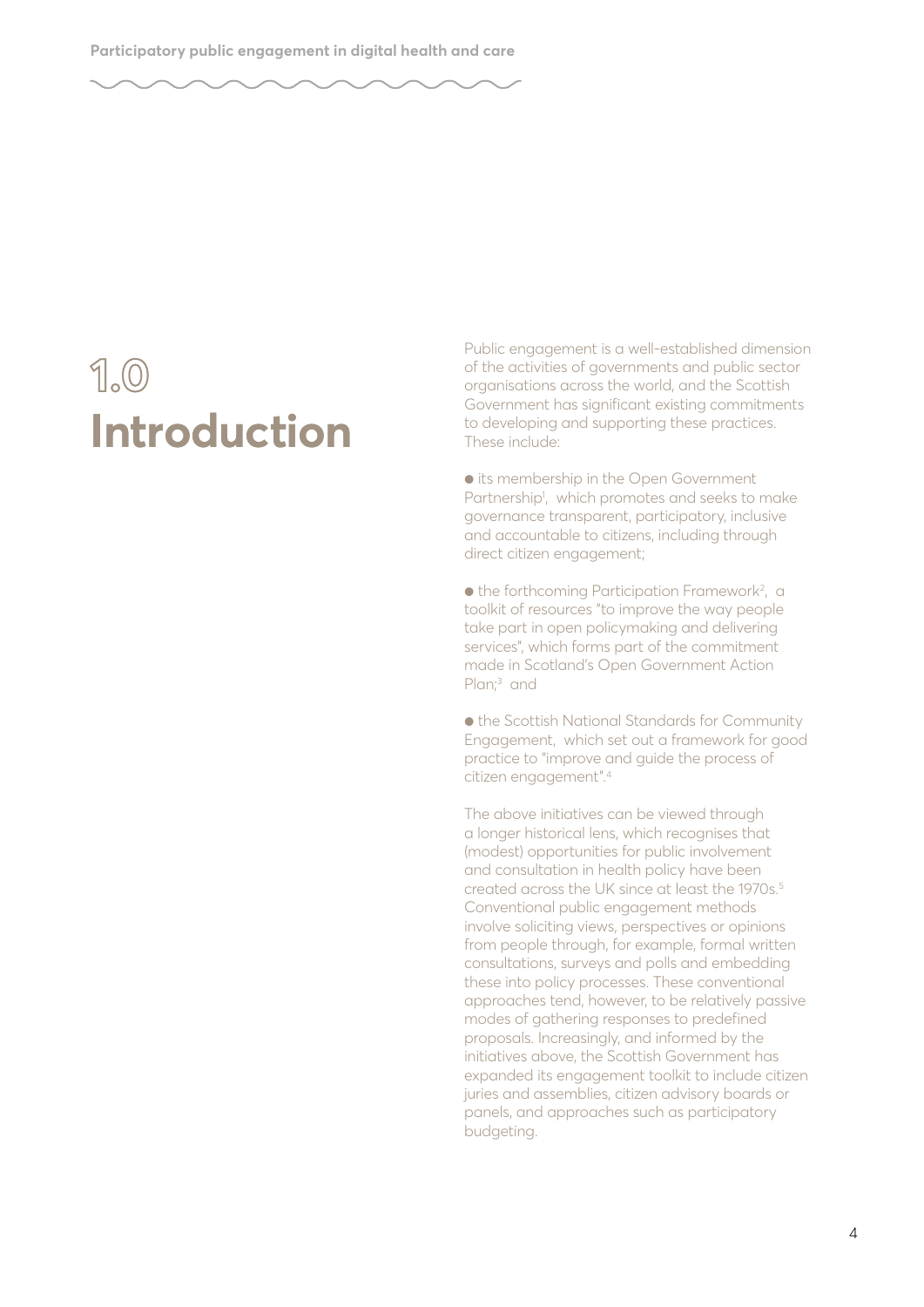

Scotland's 2018 Digital Health and Care Strategy<sup>6</sup> is grounded in a vision for every Scottish resident that:

"'I have access to the digital information, tools and services I need to help maintain and improve my health and wellbeing. I expect my health and social care information to be captured electronically, integrated and shared securely to assist service staff and carers that need to see it…

…and that digital technology and data will be used appropriately and innovatively:

- to help plan and improve health and care services
- enable research and economic development
- $\bullet$  and ultimately improve outcomes for everyone."

The COVID-19 pandemic has highlighted the importance of data and digital health technologies as part of the pandemic response. It has also radically reshaped the landscape of digital health and care delivery in Scotland, with a sharp increase in video consultations across health and care services via the Near Me platform<sup>7</sup> and other changes to service delivery. Public engagement has been part of these developments: before the emergence of COVID-19, the 2018 strategy was informed by a survey of the Our Voice Citizen's Panel and NHS Near Me ran a large-scale online survey throughout 2020<sup>8</sup>.

However, the wider context of digital health and care has often been one marked by conflict and controversy between system leaders and wider publics. For example, the care.data initiative in England sought to extract GP data into a centralised database to be used by health care researchers, academic institutions and commercial organisations. The initiative attracted considerable backlash due to the failure to engage with patients other than through a leaflet campaign asking patients who objected to their data being used to opt-out. Care.data demonstrated that

legal mandate alone is insufficient and does not guarantee social licence for such initiatives<sup>9</sup>.

Babylon Health, an app for GP appointments, suffered a data breach whereby patients were able to access confidential information about other patients, including appointment times and even recordings of other patients' video consultations<sup>10</sup>. Another UK controversy arose when the Royal Free London NHS Foundation Trust shared personal data about 1.6 million patients with DeepMind<sup>11</sup>. The data sharing arrangements were found to breach the Data Protection Act and were criticised for lacking transparency. Questions were raised as to whether such arrangements would be in line with patient expectations around how their data might be used.

While research indicates that both service users and staff do have an appetite for effective digital technology in the NHS and social care<sup>12</sup>, controversies about data privacy and private sector innovations have often dominated public debates on technology. Often interpreted by digital health experts as technical issues of implementation and readiness<sup>13</sup>, from a public engagement perspective these are also complex socio-political issues. Health and social care include intimate, often life-altering or life-saving services. Equitable, safe and appropriate digital health and care provision has higher stakes than similar innovations in other sectors. Data about individuals' health is recognised in law as constituting a 'special category' of personal data14 because it is particularly sensitive in nature, may be more private than other data, and uses of these data can carry risks to individual rights and freedoms. Developments in policy and practice around digital health and care should therefore be informed both by service user perspectives, and also by the wider perspectives of people living in Scotland. This coheres both with recent developments around Open Government, and with the legacy of the Christie Commission's commitment to designing services with people and communities.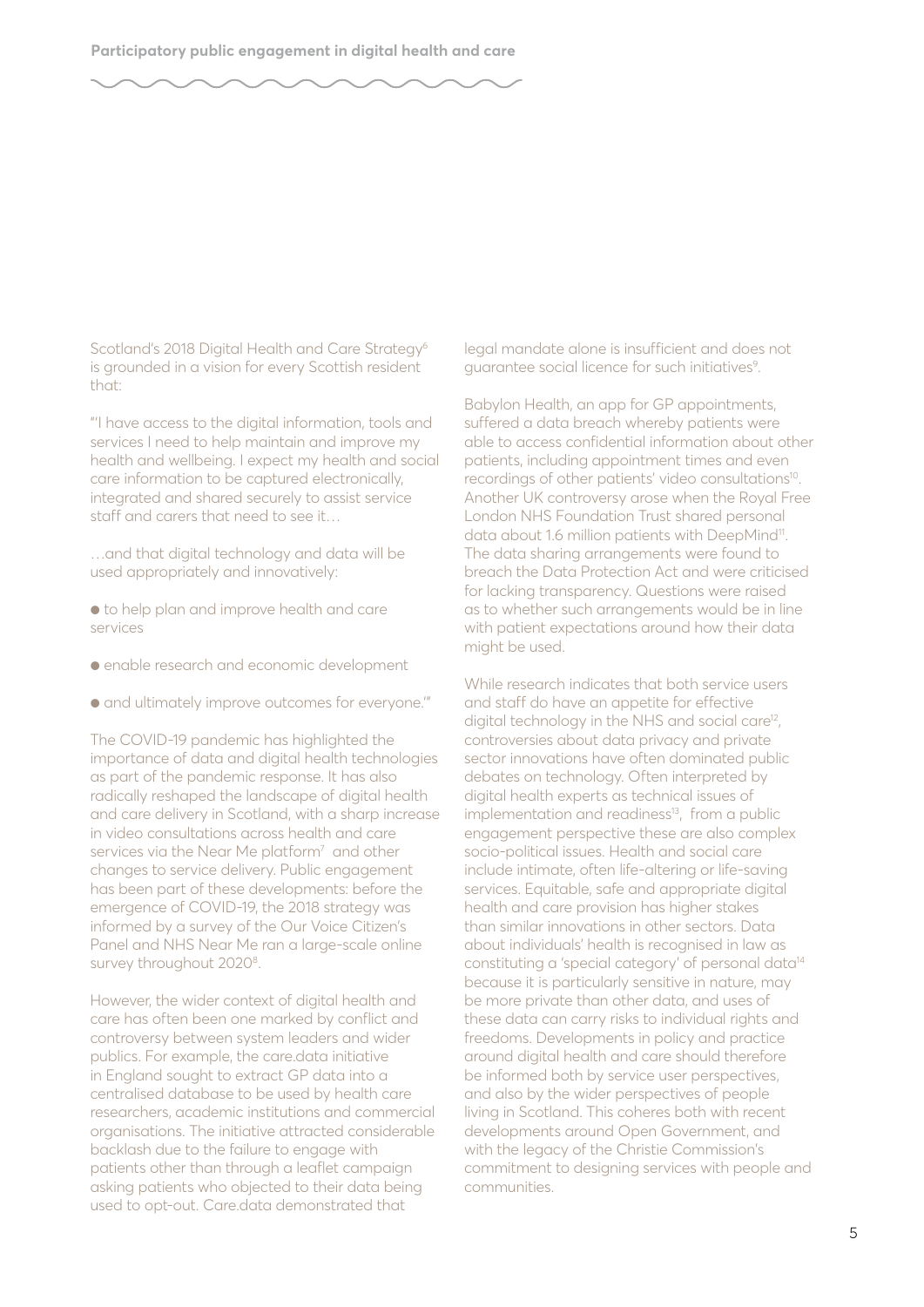This report is based on a Nesta-funded rapid knowledge synthesis. We reviewed, assessed and evaluated existing resources on PPEn in a short timeframe of 45 days. The study explored and sought to inform innovative participatory approaches to public engagement that can be used by the Scottish Government to move beyond conventional engagement methods in the policy area of digital health and care. From this study, it is clear that there is an abundance of knowledge, experience and expertise in PPEn within and beyond Scotland. We list and link to examples of initiatives, and the organisations involved in their delivery, throughout the report and at the end in the further resources section.

Our scoping conversation participants' identified examples of good practice and innovation in PPEn, while acknowledging the challenges and risks of work taking place in 'silos'. The current landscape of PPEn was characterised in some of our scoping conversations as 'cluttered', and in others as richly diverse. It was widely acknowledged that gathering evidence and examples of good practice with a view to consolidating learning is frequently hampered by lack of cross-sector working, and notions of 'exceptionalism'. By this we refer to perceptions that issues relating to health (including digital health and care) are different to other sectors, and therefore lessons from other sectors are not considered to be directly transferable. While there is a wealth of knowledge to be harnessed, a key challenge lies in understanding how to bring this knowledge together in a usable way.

This report aims to fill this gap, and to discuss how this knowledge can be harnessed effectively to address governance issues and challenges around digital health and care. While the report's core focus is on PPEn in the context of digital health and care, we draw on examples of participatory methods in other areas where those methods may be relevant for digital health and care contexts. The report is designed to make sense of the range of methods that can be applied to plan and design PPEn activities, reach the most appropriate publics,

and address barriers to participation. It has been designed to assist decision-makers in making informed decisions, including determining which methods are best suited to achieving their aims, and helping to justify their chosen method(s).

However, the report is not a prescriptive "tick box" tool, nor is it a comprehensive survey of the entire complex landscape of PPEn. Rather, it sets out to capture and synthesise key overarching dimensions of this dynamic and shifting landscape that are useful and usable by the Scottish Government especially for developing PPEn around digital health and care. Notably, while there is a broad consensus that public engagement, especially participatory forms, should be fostered and undertaken, and that there are good reasons for doing so, what exactly those reasons are is often less clearly articulated. A key theme running across this report is the importance of identifying and clarifying the rationales and justifications for engaging with publics; having a set of PPEn methods and guides on how to use them is necessary, but not sufficient, unless there is clarity on what the methods will be used for and why.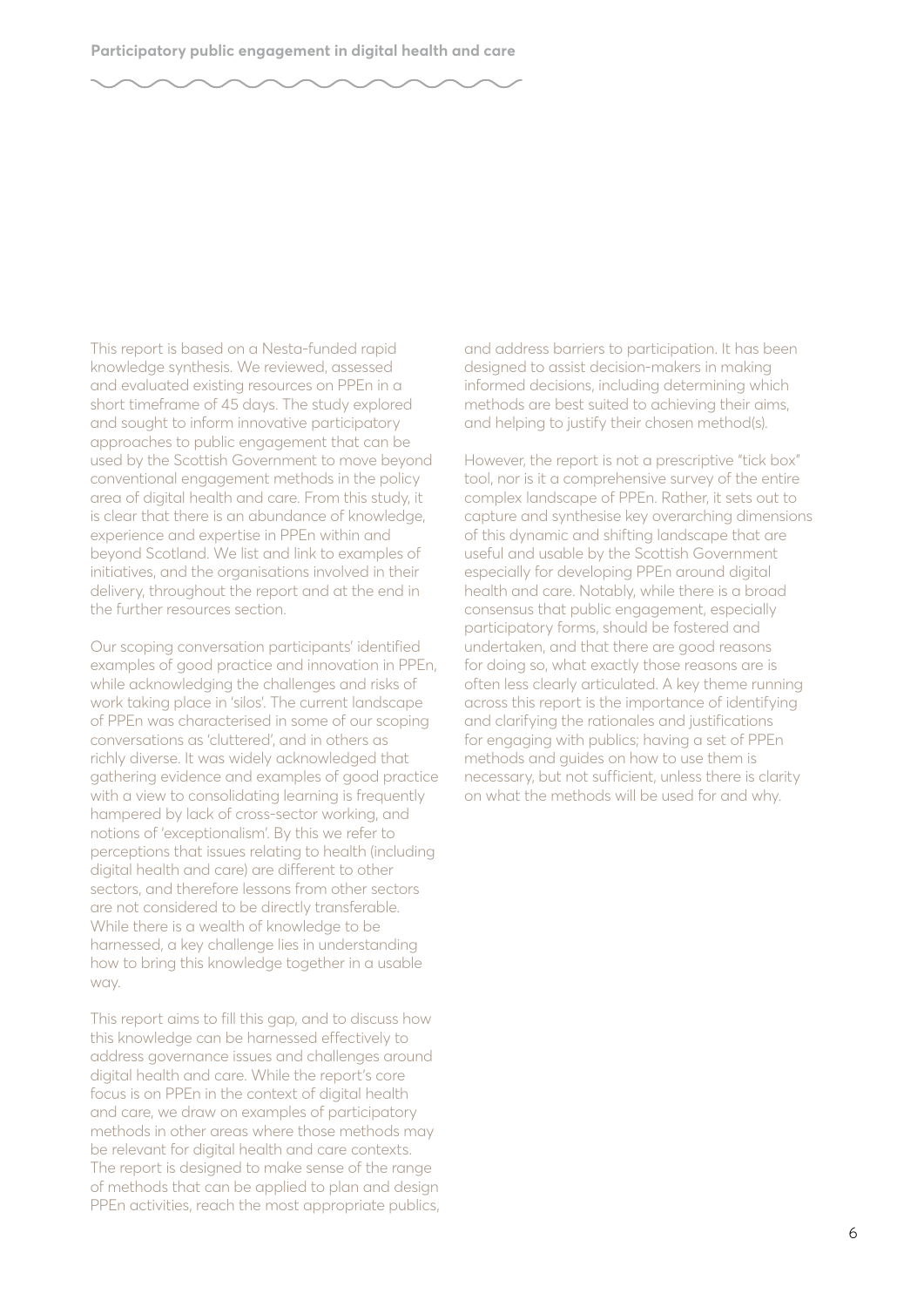### **2.0 Understanding participatory public engagement**

#### **2.1. The nature of participation**

The phrase 'Participatory Public Engagement' (also referred to throughout as PPEn) is widely used but can mean a broad variety of different things. The concept of 'participation,' in particular, is a malleable one, and the range of practices that are labelled 'participatory' can include almost any kind of activity that involves people, making it hard to understand what, exactly counts as 'participatory' public engagement<sup>15</sup>.

As a way to differentiate types of participation, several scholars have proposed typologies that map different degrees of participation. Perhaps the best known and most widely used is Arnstein's ladder of participation<sup>16</sup>. According to the ladder, the highest degrees of participation involve either delegating power or giving direct control to publics in the decision-making process, or a form of partnership with publics that enables them to share planning and decision-making responsibilities. Other widely used typologies include White's typology of interests<sup>17</sup>, which focuses on the different interests that can be involved in participation. According to this typology, the purpose behind participation can range from being nominal or a form of legitimation that is mostly intended to display that something is being done to involve publics, to being transformative, to being a form of empowerment that enables publics to make decisions and take action directly. We used both typologies to assess the nature and degree of participation of different engagement methods. We generally included methods and initiatives that rank high across Arnstein's ladder and White's typology and organised them into a framework adopted from Fung's categories of participation<sup>18</sup> that especially assessed 1) who participated, 2) how they participated, and 3) what influence participation had.

However, while typologies such as these imply that higher degrees of participation progressively entail more 'genuine' or 'better' kinds of participation, in practice, the situation is often more complex. For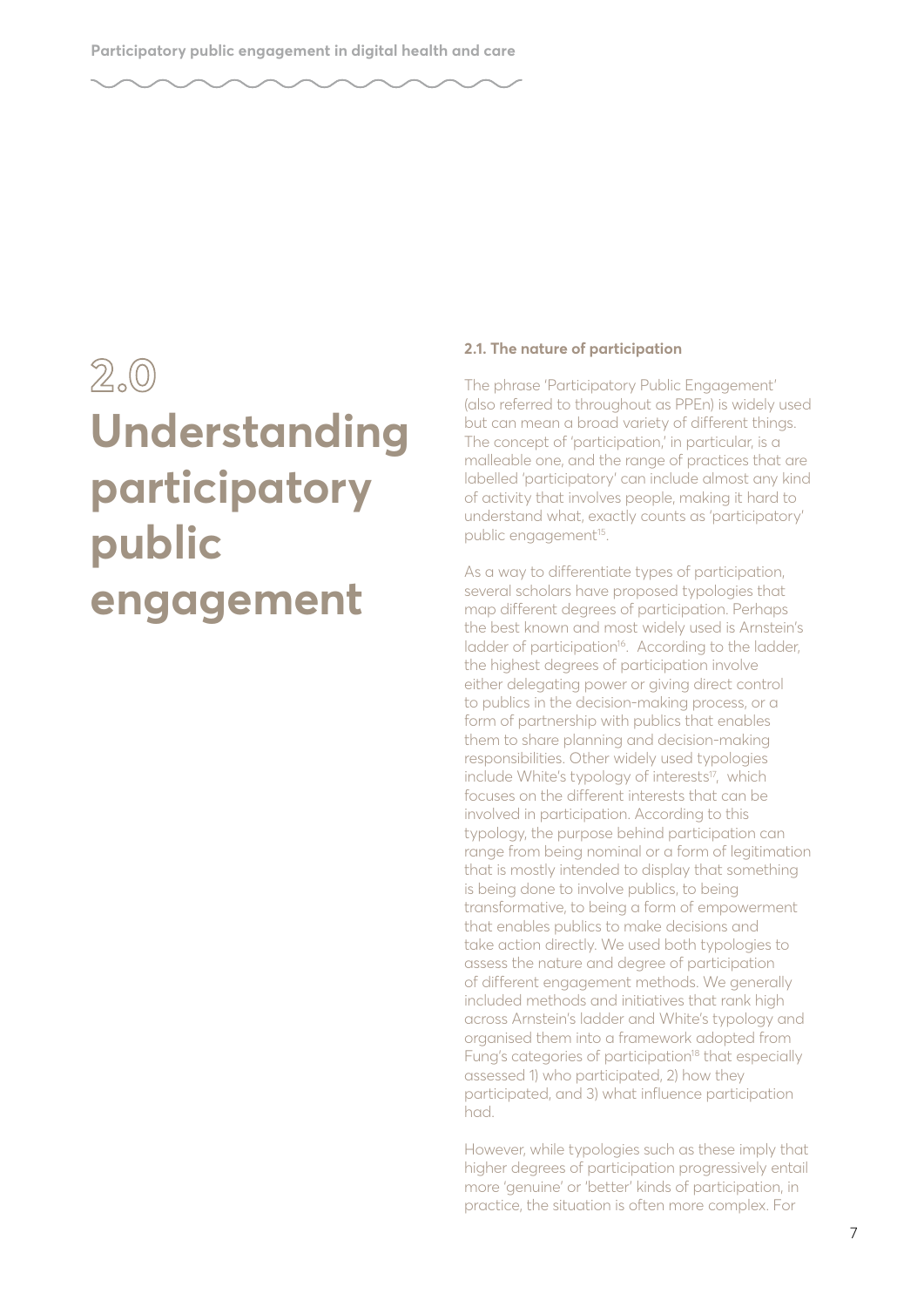are given direct control to make decisions and take action to select the colour of paint for a hospital may rank very high on the degree of participation when compared with an activity where patients' opinions about the quality of the infirmary's healthcare service delivery are passively collected through a feedback form. Yet, the latter gives patients the opportunity to express their views on the more substantive issue of how the infirmary actually operates, whereas the former is restricted to a question of visual appearance<sup>19</sup>. In assessing what does or should count as 'participatory,' then, context matters.

#### **2.2. Widening and diversifying participation**

Another challenge in understanding and assessing the nature and degree of participation is the question of who participates (and who does not).20 In the public engagement field, there has been a shift away from singular uses of 'the public,' towards a recognition of 'publics' as plural. This is important because it directs attention to the fact that publics are not a singular, undifferentiated mass that share a unified perspective but, rather, a collection of diverse individuals and groups that have different backgrounds, experiences and views.21 Full participation by all publics is usually, in practice, impossible due to the high investment and cumbersome organisation that this would entail. For this reason, Cornwall among others has proposed that the more feasible and realistic approach is to focus on optimum participation,22 entailing focusing on the balance between the degree of participation and the inclusion of the most appropriate participants in relation to the aims of each engagement activity.

This has implications for what widening and diversifying participation entails in practice, and there are usually compromises that need to be made. For example, involving very large numbers of participants may enable 'wide' participation, but the larger the participant number, the more challenging it is to enable a high degree of indepth participation for all involved. Conversely, when an engagement initiative is designed to

enable a high degree of in-depth participation, the pool of participants generally needs to be smaller and narrower to avoid compromising the depth and degree of participation. How the balance between participation and inclusion of participants should be struck depends on the purpose and aims of the engagement activity.

Similarly, how diverse the pool of participants should be depends on the purpose and aims of an initiative or activity. For example, if the aim is to understand, promote, or improve ethnic minority groups' use of digital health services, engaging with people who are not members of ethnic minority groups may not be required. If the aim is to have publics reach an informed consensus on how all healthcare service users' health data should be stored, it may be necessary to assemble a group of people who are representative of the wider population at least on the key characteristics that may influence how people perceive and view the issue.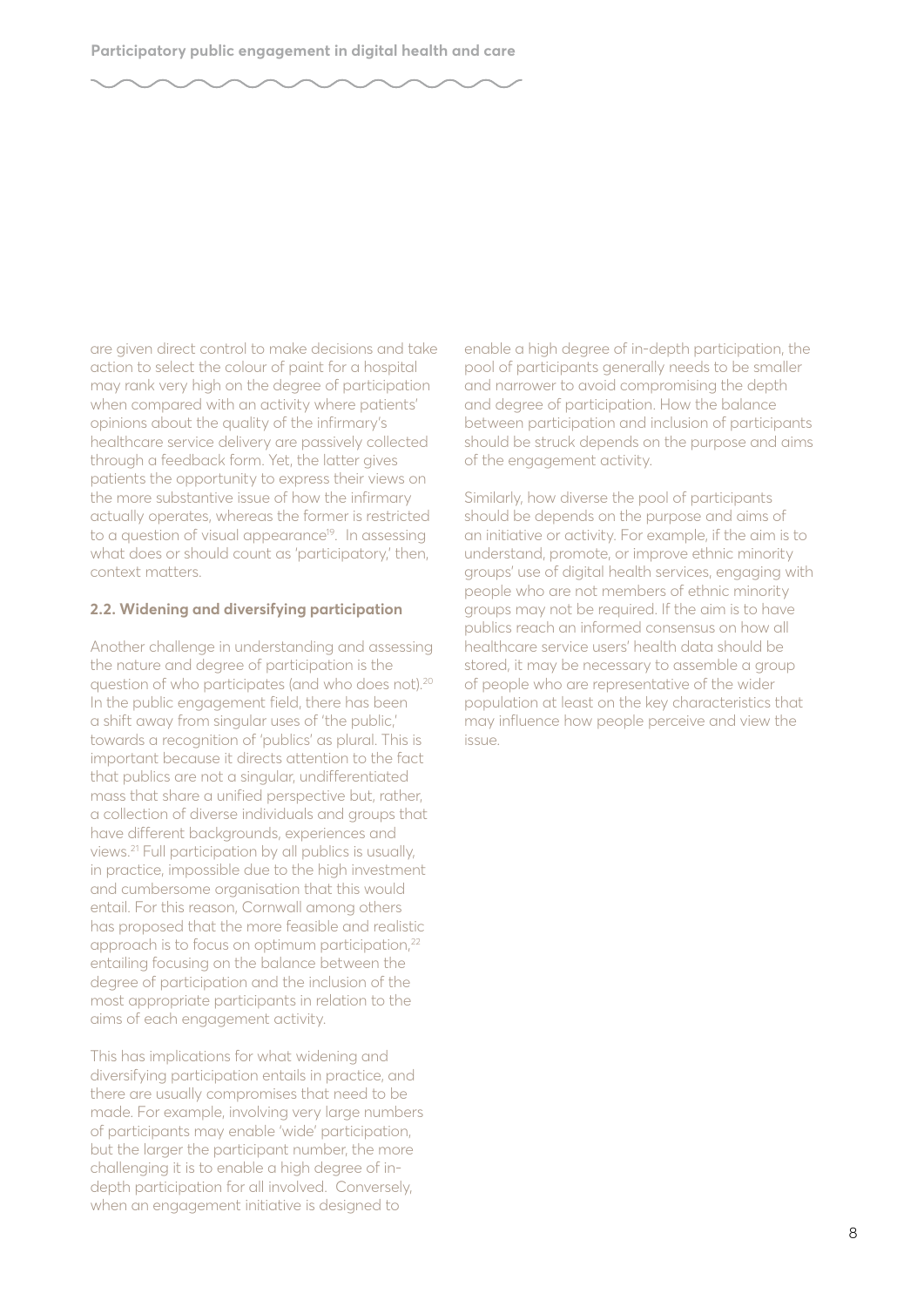### **3.0 Things to consider before choosing and using participatory engagement methods**

#### **3.1 Initial questions to answer**

PPEn is fundamentally contextual; it depends on why engagement is being undertaken, who it is undertaken by and with, what resources are available, and what the outcomes are envisaged to be.<sup>23</sup> We suggest a series of quiding questions to consider when planning and developing engagement activities.

#### **Why do we want to engage?**

The first consideration is around the purpose for engagement. The rationale and justifications for this are central, because they direct the purpose and aims of the engagement activities. The purpose and aims, in turn, should direct all other questions about the design of the activities, including the choice of method(s). Having a clear purpose and rationale are central components of successful engagement activities.

#### **Who do we need to engage?**

When publics are recognised as plural, challenges arise around identifying and deciding which public(s) to engage with. The answer to this, in turn, depends on the purpose of the engagement and the aims it seeks to achieve. The answer should include consideration of what kind of approach to participant selection is most appropriate, and how to address barriers to participation.

#### **What resources are available for engagement?**

The resources and support available for engagement activities are important practical constraints, especially when planning to involve large numbers of people in complex areas of governance. Resources and support provided should be commensurate to making the aims feasible and realisable.

#### **What impact and learning do we want to achieve?**

Engagement activities without a clear impact plan and commitment to follow through with it rarely make a difference, and can, instead, be counterproductive and damaging for public trust. Our study showed that an impact plan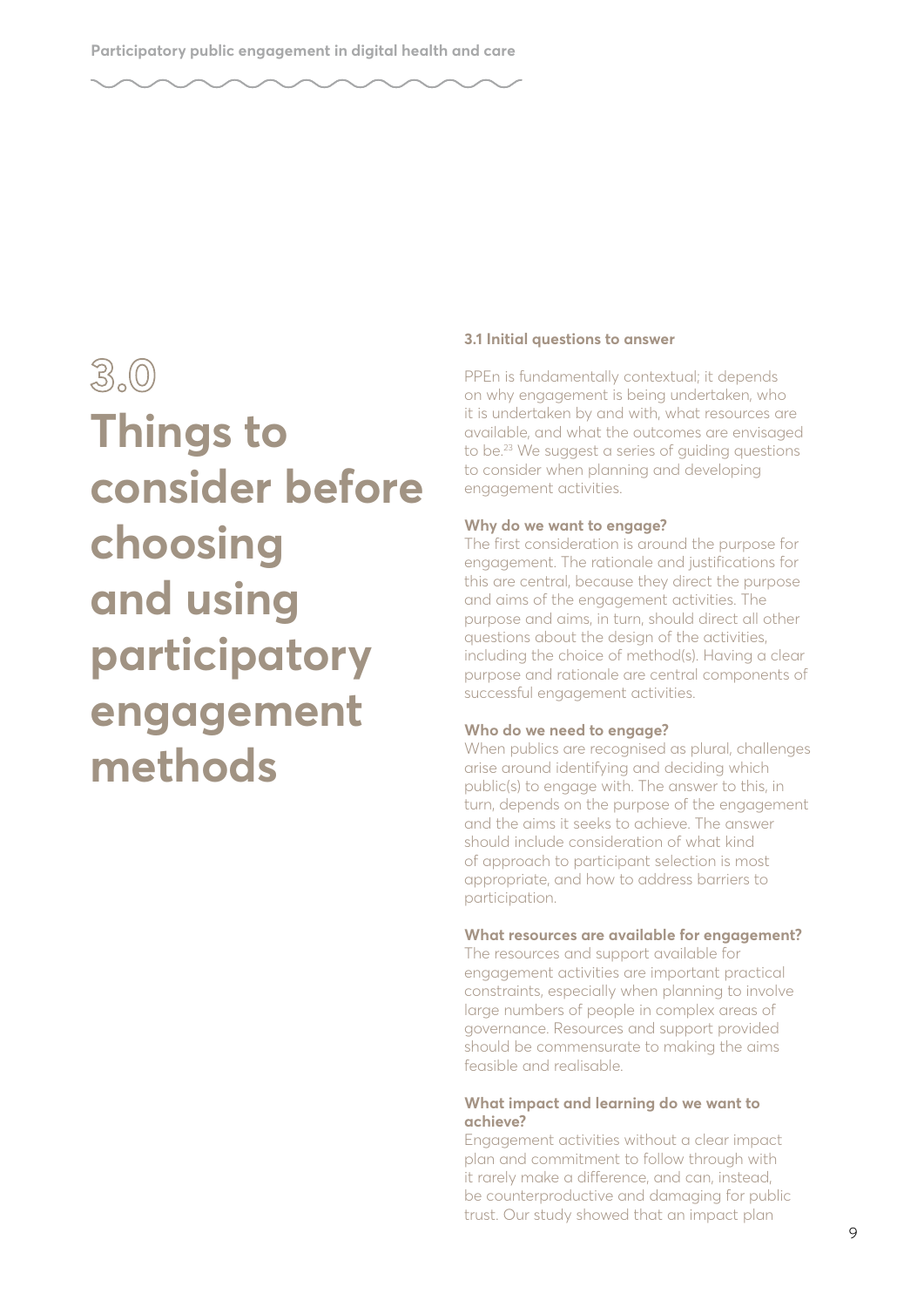and follow through commitment are among the strongest predictors of successful engagement. A plan for desired learning can ensure that knowledge gained from engagement is captured, consolidated and shared, and not wasted. These plans should include, as an integral component, offering feedback to participants, and communicating to them what actions have been taken in response to the engagement activity.

#### **How will we evaluate engagement?**

An evaluation plan is required to assess whether the aims of engagement are achieved, an appropriate group of participants involved, resources used effectively, and the desired impact and knowledge gained. This should be set out from the beginning to ensure it is conducted properly, and the evaluation plan should be appropriate for the method used.

In summary, choices around which engagement method to use should be based on whether a method is: 1) appropriate and suitable for achieving the purpose and meeting the aims that have been set; 2) capable of reaching and involving those publics that have been identified as relevant for this engagement activity; 3) achievable and realistic within the confines of the resources that are available; and 4) capable of realising the impact and learning that is desired. Additionally, there should be 5) an evaluation plan that is suitable for the method and enables assessment of the engagement activity.

#### **3.3. Addressing barriers to participation**

Once the most relevant groups have been identified, barriers that may constrain or prevent participation must also be addressed. Most barriers are connected to social and structural inequalities within wider society. People with characteristics that are marginalised or discriminated against face barriers to access and attainment across different areas of social life. This includes, but is not limited to, people living in rural areas, ethnic minority groups, women and gender minorities, low income or working-class people, sexual minorities, disabled

people, immigrants, young and elderly people, and people who do not speak the majority language fluently. Wider social barriers extend to public engagement activities, constraining the extent to which people are able to participate, or preventing participation altogether.<sup>24</sup>

A key challenge is that these barriers are specific to context, and highly variable. For example, people in rural areas may be prevented from participating by physical distance, insufficient transport networks or digital connectivity, while people with low incomes and significant caring responsibilities (the latter of which disproportionately affects women) may have neither the time nor other resources required to participate. Disabled people may be prevented from participation by physical or communication access barriers, and people not fluent in English may be prevented by language barriers. Importantly, many people face intersectional disadvantage and experience several of these and other kinds of barriers concurrently.

There is no singular way to overcome all of these barriers. Rather, in practice, inclusive engagement is generally a complex, multifaceted and multistage process. For example, to facilitate the participation of people living in rural areas, rather than asking people to come to urban centres, one could go to the people instead, organise free door-to-door transportation, or provide options other than digital participation, such as via the telephone. To facilitate disabled people's participation, one could organise activities in physically accessible locations and provide multiple communication formats and support. To facilitate access for people who are not fluent in English, one should provide translators and written materials in multiple languages. To facilitate access for people with high workloads and/or significant caring responsibilities, one could be flexible about timing, allow participants to choose when and how to participate, make activities shorter, or offer support such as childcare. Generally, several measures like these need to be taken at the same time.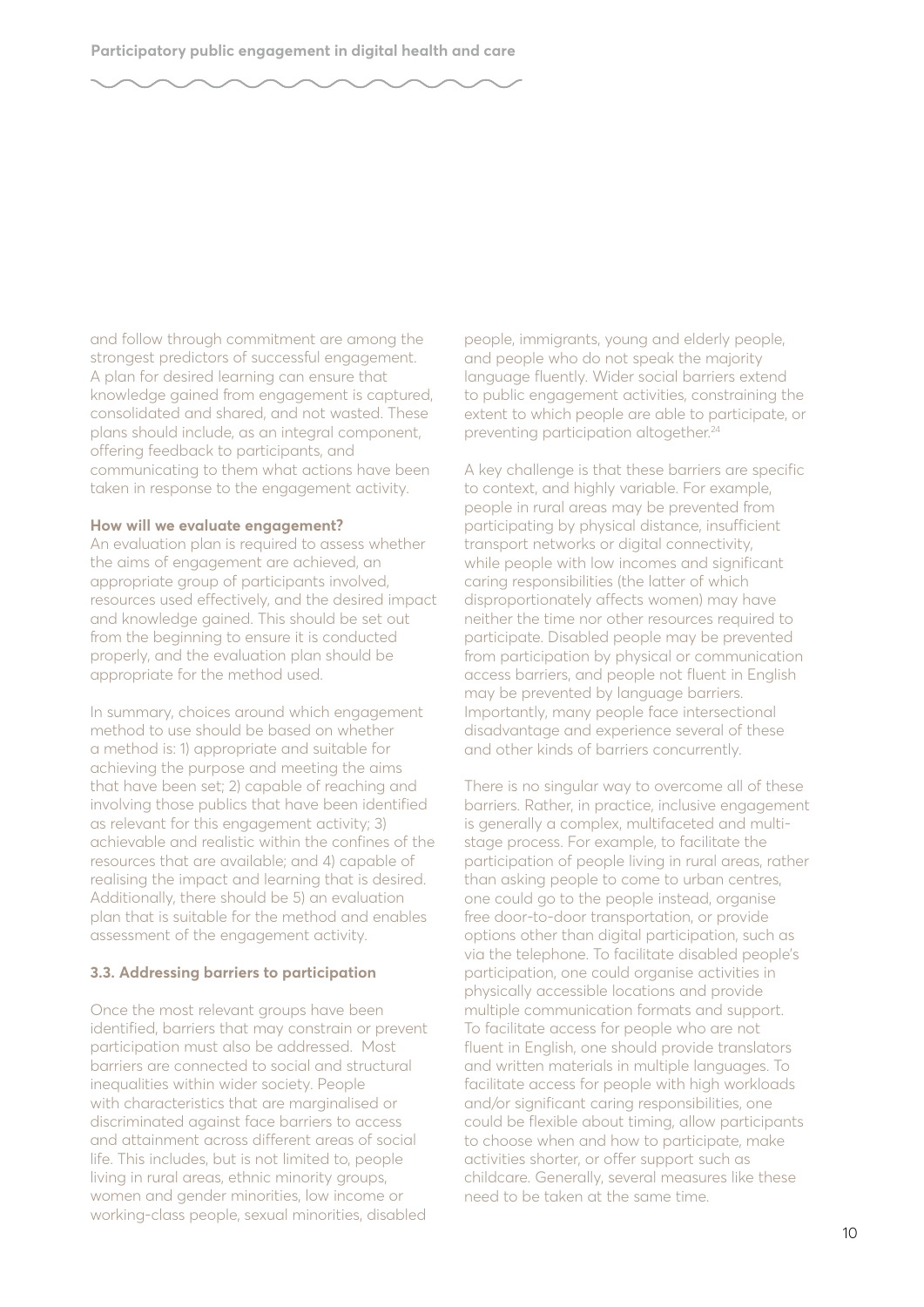However, barriers also include issues such as lack of confidence, feeling that participation is futile, or previous experiences that may cause people to self-exclude. For example, if people have previously taken part in engagement activities but not seen any real change happen as a consequence, or if they have taken part but more vocal and assertive individuals dominated the conversation, they may be less inclined to take part again. These kinds of challenges also intersect with wider social and structural inequalities – for example, men tend to be more assertive and vocal in group conversations than women and non-binary people.

A common phrase used in this context is that of 'hard to reach groups,' which are groups that are seen to be difficult to involve in public engagement activities. People who are 'hard to reach' are often, but not always, the same people who face social exclusion and discrimination due to social and structural inequalities within the wider society. For example, people may be hard to reach because they are 'hidden' from record or fall between gaps, such as homeless people or undocumented immigrants, or they may be hard to reach because of their physical or social location, including not only groups like people in remote areas but also groups like elite members of society.25

These issues are not remediable by any singular solutions, but rather require multiple intersectional strategies. They cannot be comprehensively addressed in the context of any individual engagement initiative. Steps that can be taken include making a clear commitment to act on the insight and recommendations that arise from engagement and providing clear pathways to enable this commitment to materialise to address feelings of futility. To counter imbalances in whose voice is heard, one can institute turntaking or provide alternative means of expressing views such as through arts-based methods. Reaching 'hard to reach' groups requires careful assessment to identify who these groups are, and how one might reach and enable each of them to participate, such as collaborating with third

or private sector organisations who work with or for these groups, and providing appropriate incentives.

#### **3.4. Evaluating participatory public engagement activities**

Written accounts and reports on the evaluation of PPEn initiatives are often absent. While some of the projects identified through this study describe evaluation processes (internal and external) involving evidence-gathering, many did not. Our scoping conversation participants noted that organisations undertaking PPEn often lack the time, resources and expertise to formally evaluate projects and initiatives.

Evaluation is, however, a central component of engagement activities and should be planned from the outset. Yet, which particular frameworks can or should be used to evaluate individual engagement activities depends on what methods are used and the purpose and aims of the activities. Similarly, there is no singular example of 'best practice' in PPEn; what successful activities look like varies across different contexts and depends on numerous factors including if and how the aims were achieved, how participants were selected and why, what the desired impact was and whether it was realised. In the further resources section of this report, we provide links to a range of resources that highlight key considerations, and provide practical guidance frameworks, guidelines and approaches that can be used to design and support the evaluation of different kinds of PPEn activity.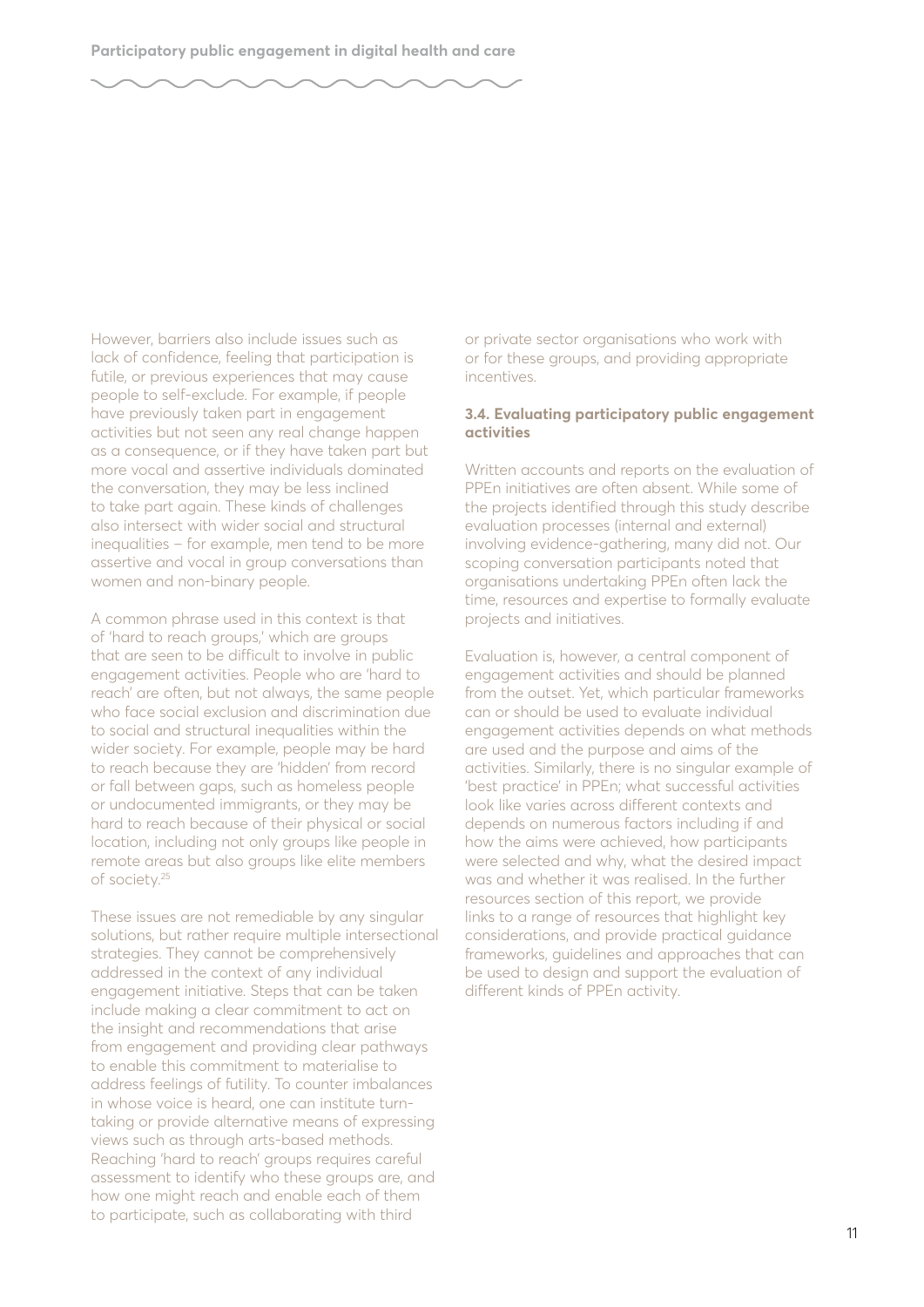### **4.0 Participatory public engagement methods: Five families**

To make sense of and organise the diverse landscape of PPEn methods, we grouped individual methods under five different 'families' according to different features. The 'families' approach has also been applied by others because it usefully captures the idea of 'family resemblance'; that is, it identifies conceptual clusters (characteristics) that belong in each family, even where individual methods are unique.<sup>26</sup>

It is important to note, however, that the different families of methods are not mutually exclusive nor are they always easily distinguished from each other. Rather, while it is useful to identify overarching differences and distinguishing features, the methods families are overlapping, and individual methods and initiatives can and often do use mixed approaches that combine features across them. It should also be highlighted that while one of the below families – namely e-democracy and crowdsourcing methods – principally consist of digital participation methods, all of the families include digital methods within their scope.

Further, while we include a case study for each methods family, the case studies should be considered as exemplars of how different PPEn methods have been implemented, and not as the only, or the 'best' example.



#### **4.1 Mini publics**

**4.2 Public oversight and monitoring**

**4.3 E-democracy and crowdsourcing methods**

**4.4 Workshop and dialogue**

**4.5 Arts-based and game play methods**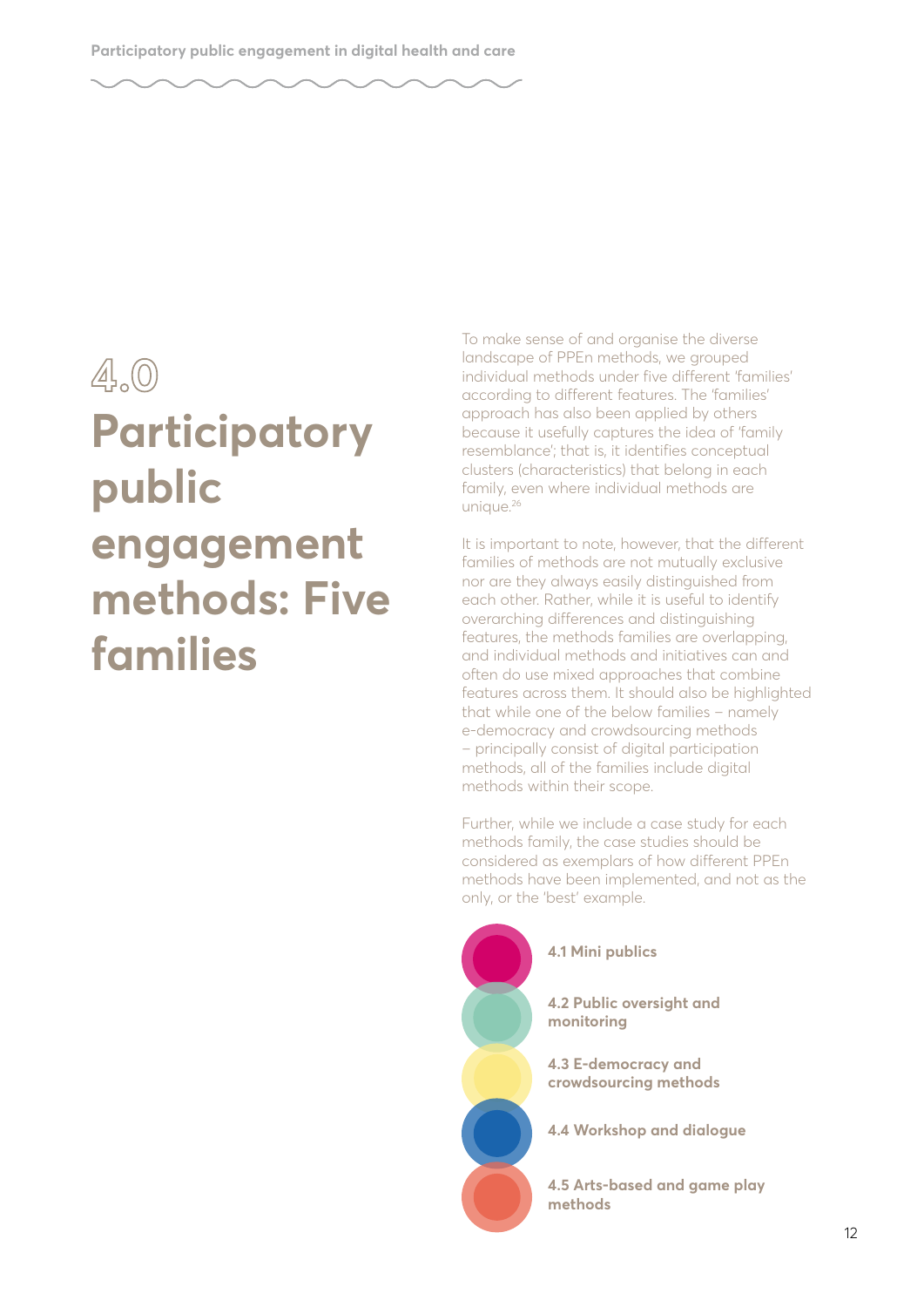

### **4.1 Mini Publics**

#### **What are mini publics?**

Mini publics are a family of methods involving a group of randomly selected and demographically representative people who are brought together to deliberate on a topic or policy in an informed manner, generally in order to arrive at a consensus.

#### **What are examples of mini publics methods?**

Mini publics include citizen juries, citizen panels, citizen assemblies, citizen summits, and consensus conferences.

#### **What aims are mini publics most suited to?**

Mini publics methods are most suited to engagement activities that require informed deliberation and aim to arrive at a consensus.

#### **At what stage are mini publics most useful?**

Mini publics methods can be applied most usefully during the plan or policy formulation stage of the decision-making process.

#### **Who generally participates in mini publics?**

Randomly selected members of publics who are chosen to be representative of a population as a whole in terms of key characteristics such as gender, ethnicity, age, geographical locations, socioeconomic position, and opinion or attitude towards the issue in question.

#### **What scale are mini publics most suited to?**

Mini publics are generally most suited to small to medium scale depending on the specific method, with smaller scale mini publics involving 10-30 people and medium scale ones involving 50-250 people. In some cases, however, 500 to over 1000 participants can be involved.

#### **What are the limitations of mini publics methods?**

While mini publics are based on the idea of population representativeness based on a set of preselected key characteristics, in practice, representation is a complex issue: populations are more diverse that any set of characteristics can account for, and there is always a high likelihood that some important groups or individuals who would have a different perspective on the issues are excluded. Mini publics also require a high degree of support, commitment and buy-in from decision-makers, and reaching a consensus, especially if the issue of deliberation is divisive, can be challenging in reality.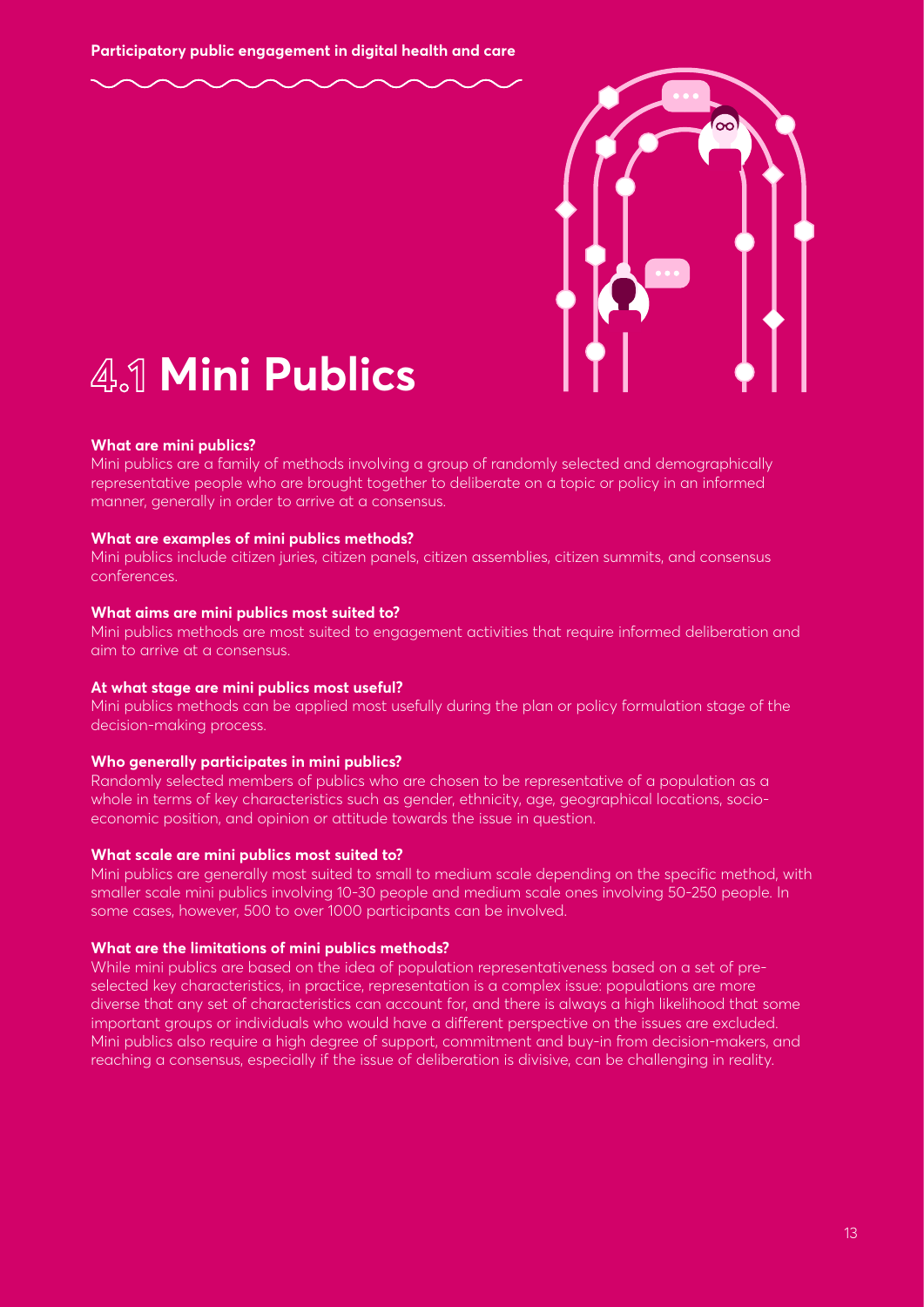Mini publics are a family of methods where a group of randomly selected members of publics who are demographically representative of a larger population in terms of key characteristics that occur in the population are gathered to deliberate about a topic or policy.<sup>27</sup> The overall idea behind these methods is to bring together a "mini version" of a wider public – thus the name "mini public" – to deliberate on an issue of public significance through discussion in an informed way, generally with the aim of arriving at a consensus.

People are usually invited to participate through a sortition process of drawing lots, such as using address databases or the electoral register to randomly select people in a way that, in principle, gives everyone a chance of receiving an invitation to take part. Participants are then selected to ensure they are representative of the wider population in terms of key demographic characteristics. These can include characteristics such as gender, ethnicity, age, geographical locations, socio-economic position (assessed, for example, through level of education, income or occupation) and, where relevant, opinion or attitude towards the topic in question, especially for divisive, polarised issues. The deliberation is facilitated, and the topic is framed by experts or advocates who usually provide different angles on the issue, giving a range of information and evidence for the participants that can be both scrutinised and used to inform the deliberation process. Mini publics also often include steering committees who steer the organising process. They are frequently used, among other things, for the purpose of participatory budgeting, including by the Scottish Government and regional authorities, where the aim is to involve publics and local communities to deliberate and collectively decide how publics funds are allocated.28

Mini publics methods have been developed and applied by governments and public and third sector organisations across the world for a wide range of different topics, and have already been relatively expansively used in Scotland, including by the Scottish Government.<sup>29</sup> They can be used at different stages of the decision-making process, but are especially useful for the plan or policy formulation stage because of their focus on deliberating an issue from multiple perspectives and their consensus building aim, which is apt for making collective decisions about the kind of plan or policy that should be adopted.

Citizen juries are perhaps the most widely used mini publics method, involving a smaller number of participants, ranging from around 10-30 people, and can be conducted within a relatively short period of a few days. They are often used for health and care related engagement, an example of which are three Citizen Juries on health inequalities, involving around 20 people each, convened by What Works Scotland work to deliberate the merits of different policy proposals to tackle health inequalities.<sup>30</sup> Closely related methods that follow a similar format and have a similar scale include Consensus Conferences, Citizen Forums, Planning Cells, and Citizen Panels. An example of the latter is the Scottish Parliament Health and Sports committeesponsored Citizens' Panels on Primary Care, which included three panels across different areas of Scotland, held over two days and including 35 participants in total, deliberating what primary care should look like for the next generation.<sup>31</sup>

Citizen assemblies, on the other hand, are a mini publics method involving a larger number of participants, ranging from around 50 to 250, and a longer deliberation process that can last from several weeks to several months and which proceeds in stages. Prominent examples of the Citizen Assembly method in Scotland have been the Citizens' Assembly of Scotland<sup>32</sup> and Scotland's Climate Assembly,<sup>33</sup> each of which brought together around 100 people for multiple weekend deliberations over the course of several months. The former was established by the Scottish Government but ran as an independent initiative with a broad remit to consider the future of Scotland, with deliberations held both face to face and digitally, while the latter was a completely digital assembly to consider how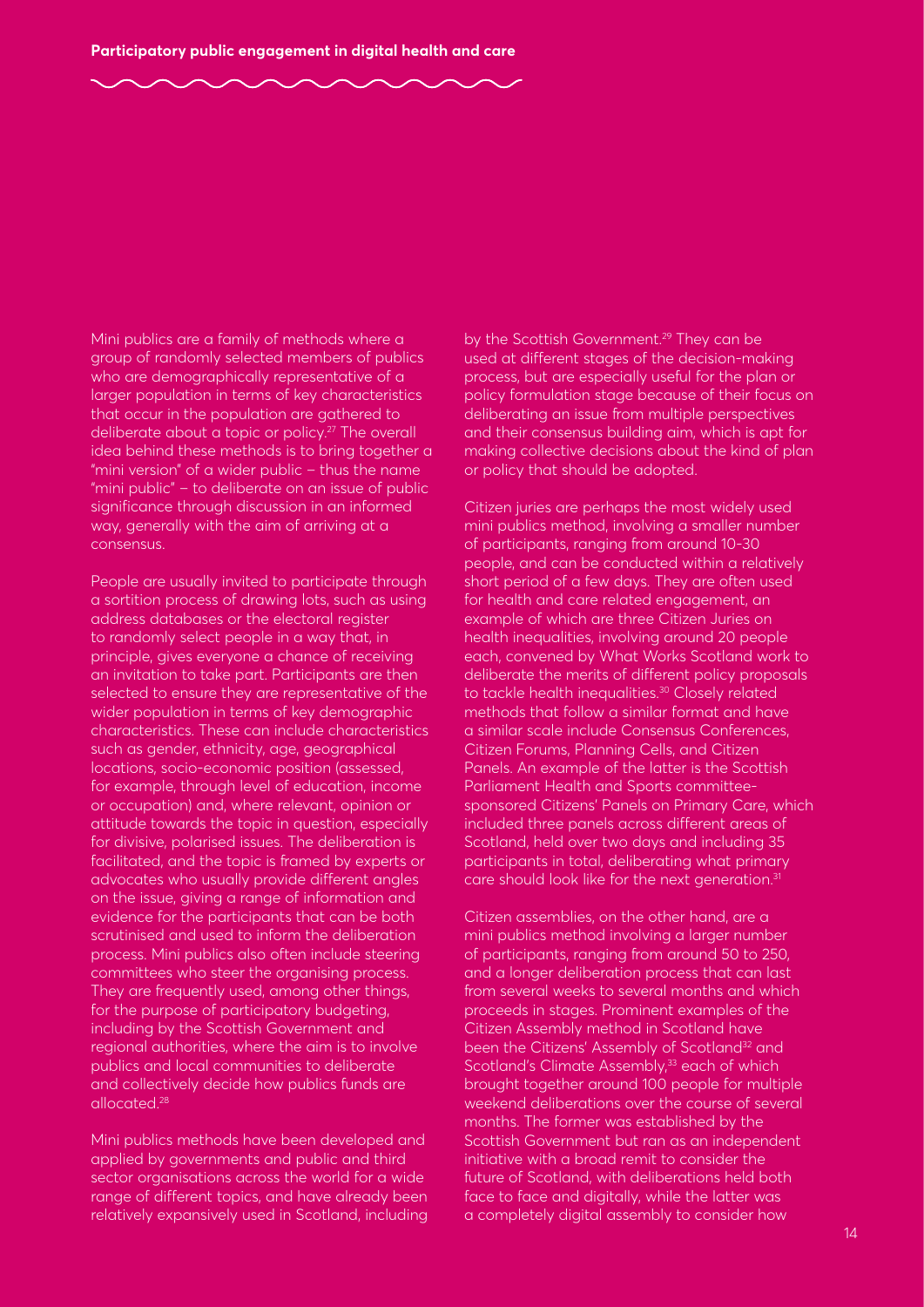Scotland should tackle the climate emergency. Outside Scotland, examples of citizen assemblies focused on health and social care include the Citizen' Assembly on Social Care in England that deliberated how adult social care should be funded.34

Mini publics methods also include larger initiatives, such as citizen summits, which are deliberative meetings that involve higher numbers of participants reaching to several hundred, and there are a few cases where even thousands of participants have been involved with the aid of digital communication technologies. Examples of include The Danish Citizen Summits on Healthcare Services, which brought together around 1000 participants to deliberate how the Danish healthcare system should be managed in the future.<sup>35</sup> These methods can differ from other kinds of mini publics in that they overlap with the kinds of e-democracy and crowdsourcing methods described below and may not always use sortition or representative participant samples, but rather can be made open for selfselection.

Mini public methods are generally designed to provide participants with the time and means to reflect on and discuss an issue in depth, and experts and advocates are involved in framing the issue by providing information and evidence usually from different angles. Because of this, mini publics can enable participants to form informed views and opinions and thus make informed decisions about issues of public significance. Since participant selection is usually designed around population representativeness, mini publics can incorporate a diversity of perspectives, and are especially apt for issues that affect and require the involvement of the population as a whole but are complex or controversial and require a consensus to be reached before decisions are made. In the absence of avenues through which everyone could actively participate, mini publics can function as proxy.

Common challenges and limitations around mini publics methods are connected with

representativeness and consensus aims. Firstly, achieving population representativeness is a complex issue.36 Participants are usually selected to be representative in terms of a set of key demographic characteristics that are considered most relevant to the issue at hand, such as gender, ethnicity, age, geographical locations, socio-economic position, and opinion or attitude towards the topic of deliberation. However, as noted earlier, populations are, in practice, more diverse than any set of pre-selected demographic characteristics allows. The above list, for example, excludes disability, sexuality, immigration status, religion, and many other socially important attributes that may influence experiences and how people perceive issues. Further, such lists do not account for intersectional social positions that may further shape people's perspectives, such as the particular perspectives that may arise from the position of being a woman of colour, for example. Nor is it the case that one woman of colour can be presumed to represent the views of all women of colour within a population. There is, thus, always a high likelihood that some perspectives on the issues will be excluded from the deliberation. Representativeness is nearly always only partial. This is true for all mini publics, but especially those that include smaller numbers of participants. Additionally, there can be challenges with reaching a consensus among groups of people with very different backgrounds and views especially on a controversial issue, and while many mini publics aim for a consensus, they may fail to achieve it. It should also be noted that (especially) large-scale application of mini publics methods requires a high degree of support, commitment and buy-in from decision-makers to achieve legitimacy, including financial investment but also follow-through commitment to act on the consensus that is reached.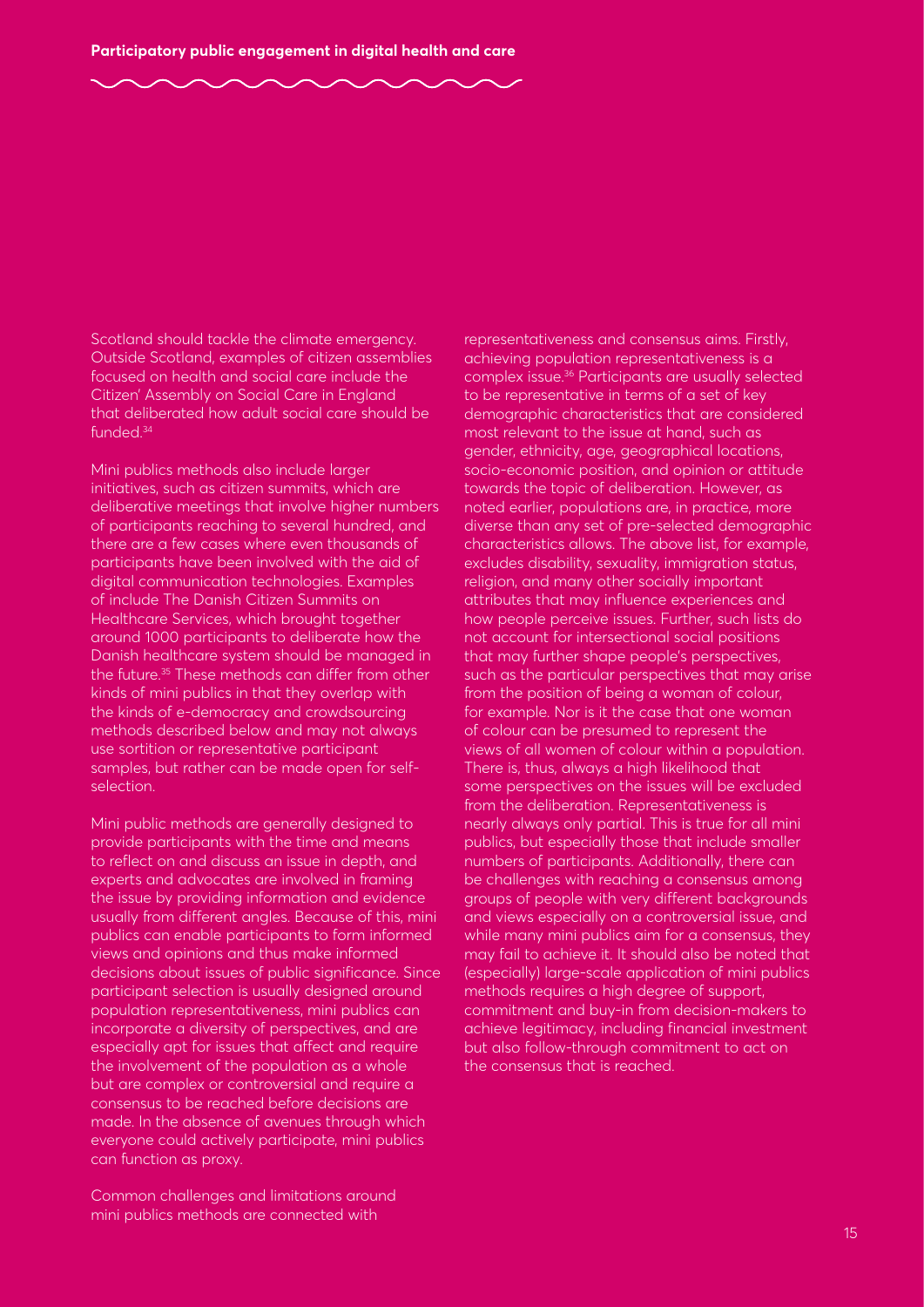#### **Case study**

### **Our Voice Citizen's Jury on shared decision-making, Scotland**

#### **What is the background?**

The Our Voice Citizens' Jury on shared decision-making<sup>37</sup> was the first Citizen Jury on a healthcare topic commissioned by the Scottish Government, and part of the Our Voice programme of work to improve health and social care through engagement and participation in Scotland. The Citizen's Jury built on the Chief Medical Officer's report on Realistic Medicine, which articulated a vision to foster and promote shared decision-making in healthcare, where decisions about care are made jointly between health professionals and those receiving care (and, where relevant, those who support their care). Subsequently, the Scottish Government set out plans to hold a Citizen's Jury as one way to inform the implementation of this vision, realised through the Our Voice Citizens' Jury. The design of the Jury was informed by a literature review of citizen juries; an options appraisal; the Our Voice programme board; and stakeholder engagement. The format was designed and facilitated by the Shared Future community interest company. A key reason for the success of the jury was policymakers' commitment, from the beginning, to respond to the jury's recommendations.

#### **What are examples of mini publics methods?**

Mini publics include citizen juries, citizen panels, citizen assemblies, citizen summits, and consensus conferences.

#### **What were the aims?**

The aim was to deliberate and generate a set of collectively agreed recommendations on the following question: in health and social care, what should shared decision-making look like and what needs to be done for this to happen? An additional aim was to assess the role of Citizen Juries as an innovative approach to involving citizens in policy making.

#### **How did it work?**

The Citizen's Jury was held in Perth, Scotland, supported by an implementation group, and an oversight panel made up of a range of stakeholders, including a neutral chair, that met four times. The questions for deliberation were developed through the initial appraisal process that included stakeholder engagement workshops, and the recruitment of participants for the jury itself was subcontracted to a research agency. Participants were offered a financial incentive and made aware of the government's commitment to consider their recommendations. The Jury met three times for full day facilitated sessions, which included a range of facilitation techniques including conversational and visual tools like small group and one-on-one discussions and flipcharts to spark reflection and aid the deliberation. The participants heard from a range of expert commentators in the form of short presentations and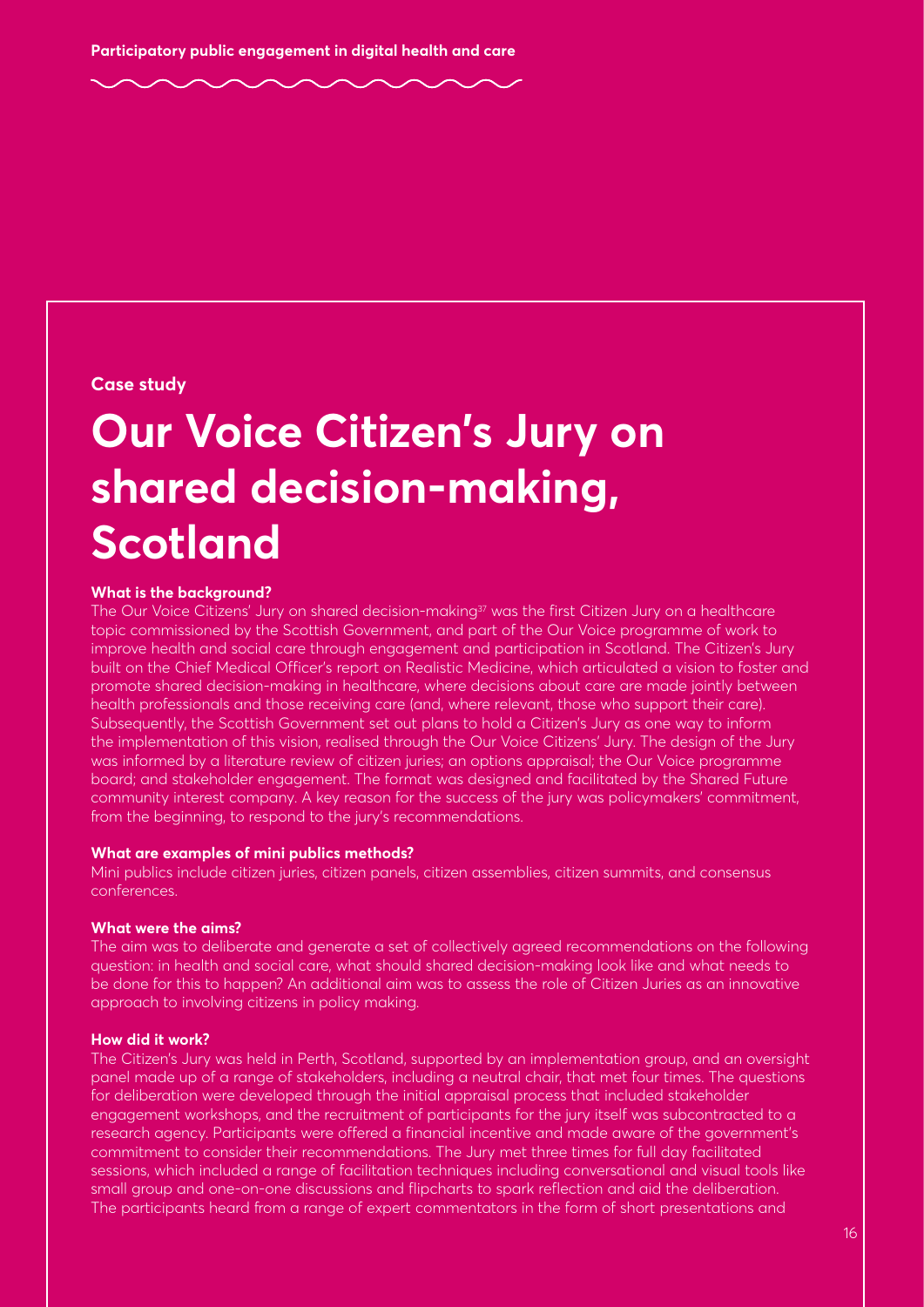speed dialogues where participants could ask questions in small groups. Themes across the sessions were identified and refined during the last session, and the participants then collectively translated the themes into recommendations and voted on the top recommendations in order of priority. The recommendations were presented by representatives of the Jury to the Chief Medical Officer and key stakeholders in health and social care for consideration. whole in terms of key characteristics such as gender, ethnicity, age, geographical locations, socio-economic position, and opinion or attitude towards the issue in question.

#### **Who participated?**

The Citizen Jury included 24 participants, selected through the following process: a random sample of potential participants living near Perth were initially drawn from the electoral register and potential participants invited via a letter. Of those who responded, participants were selected through random stratified sampling aimed to ensure representativeness across the characteristics, recommended by the oversight panel, of age, gender, ethnicity, geography (understood as urban or rural), and the status of having a long-term health condition. The Scottish Index of Multiple Deprivation was additionally used as a proxy for health literacy. The final group of participants was representative of the Scottish population along the characteristics that were controlled for, but there was a small purposeful overrepresentation of participants from ethnic minorities and deprived areas.

#### **What was the impact?**

The Our Voice Citizen Jury generated a total of 13 recommendations. Following the presentation of the recommendations to the Chief Medical Officer and stakeholders for consideration, the Scottish Government reviewed them. They produced a letter to the jurors and a written response to the recommendations<sup>38</sup> in which they committed to taking all but one of the recommendations forward, detailing the kinds of action they would take or were already taking. In the one case where they did not fully commit to the recommendation, the rationales for why they were not able to do so were explained. Additionally, the recommendations have been used to develop prompts and educational tools for healthcare professionals.

#### **What were the key benefits?**

● Comprehensive planning, organisation, administration of and investment in the Citizen Jury enabled informed and active deliberation, and the collective and collaborative development of recommendations that were perceived as well reasoned and justified.

● Recommendations were generated directly from members of publics who were representative of the wider population across a range of key characterises, this enabled them to have their voices heard by the Government, and to shape decision-making.

● There was a strong retention of participants (all 24 participants of the jury stayed till the end of the process), which was attributed to good facilitation, appropriate location, length, support, and financial incentive, and strong interest in the topic.

#### **What were the key limitations?**

● Final decisions about the recommendations' implementation, especially how they will be implemented in practice, remain in the hands of the Scottish Government. While the Government has committed to taking action in response to the recommendations, the Citizen Jury participants have no control over the next steps.

● While the demographics of participants aligned well with the Scottish population on the characteristics that were controlled for, wider limitations around representativeness connected with mini publics methods apply.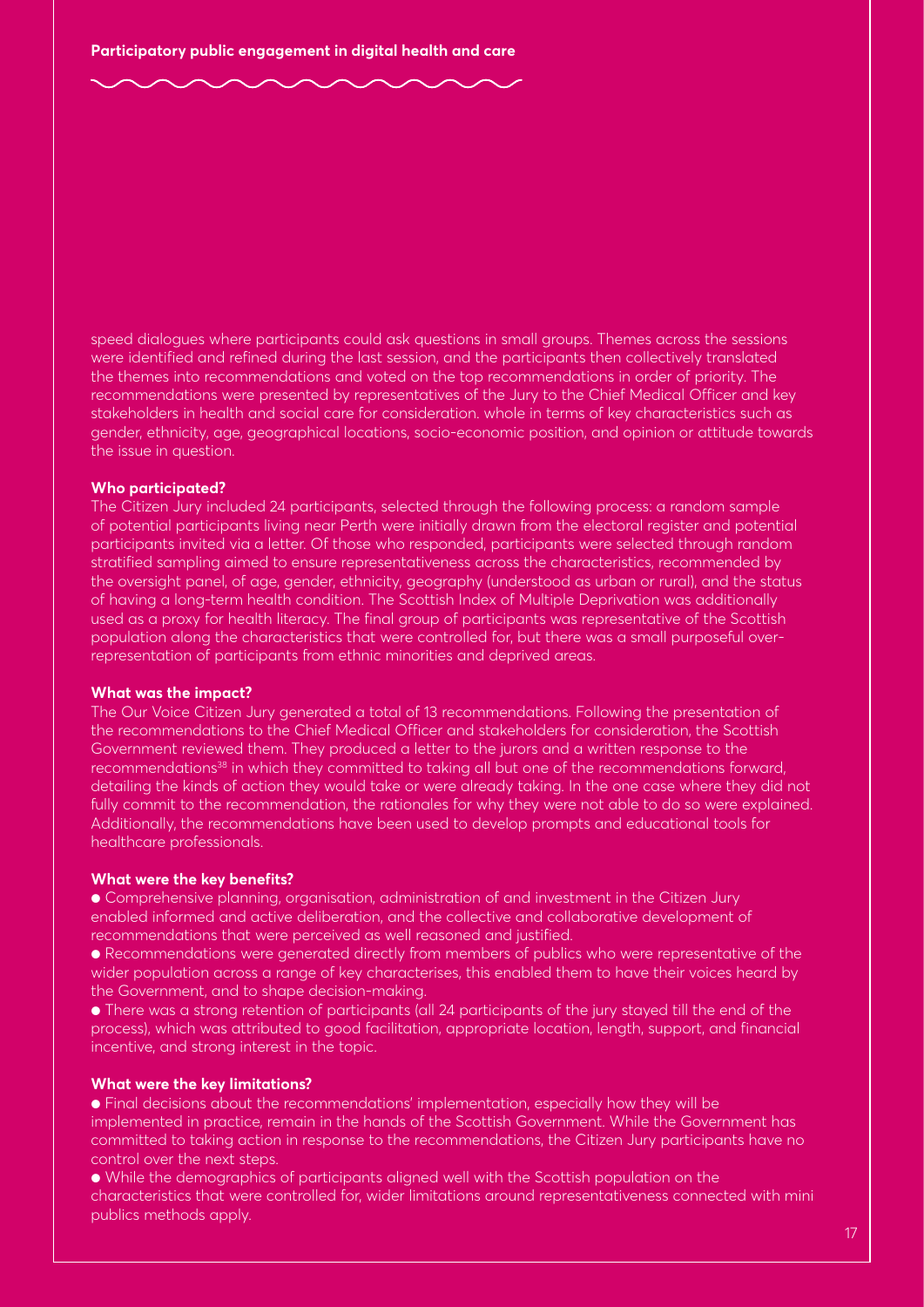

### **4.2 Public oversight and monitoring methods**

#### **What are public oversight and monitoring methods?**

#### **What are examples of public oversight and monitoring methods?**

Public oversight and monitoring methods include community, citizen-based or participatory monitoring,

#### **What aims are public oversight and monitoring methods most suited to?**

#### **At what stage are public oversight and monitoring methods most useful?**

Public oversight and monitoring methods can be applied most usefully during the implementation or

#### **Who generally participates in public oversight and monitoring methods?**

While various participant recruitment approaches can be used, generally participants are volunteers,

#### **What scale are public oversight and monitoring methods most suited to?**

#### **What are the limitations of public oversight and monitoring methods?**

Participation can be time intensive and may require training in and development of new skills required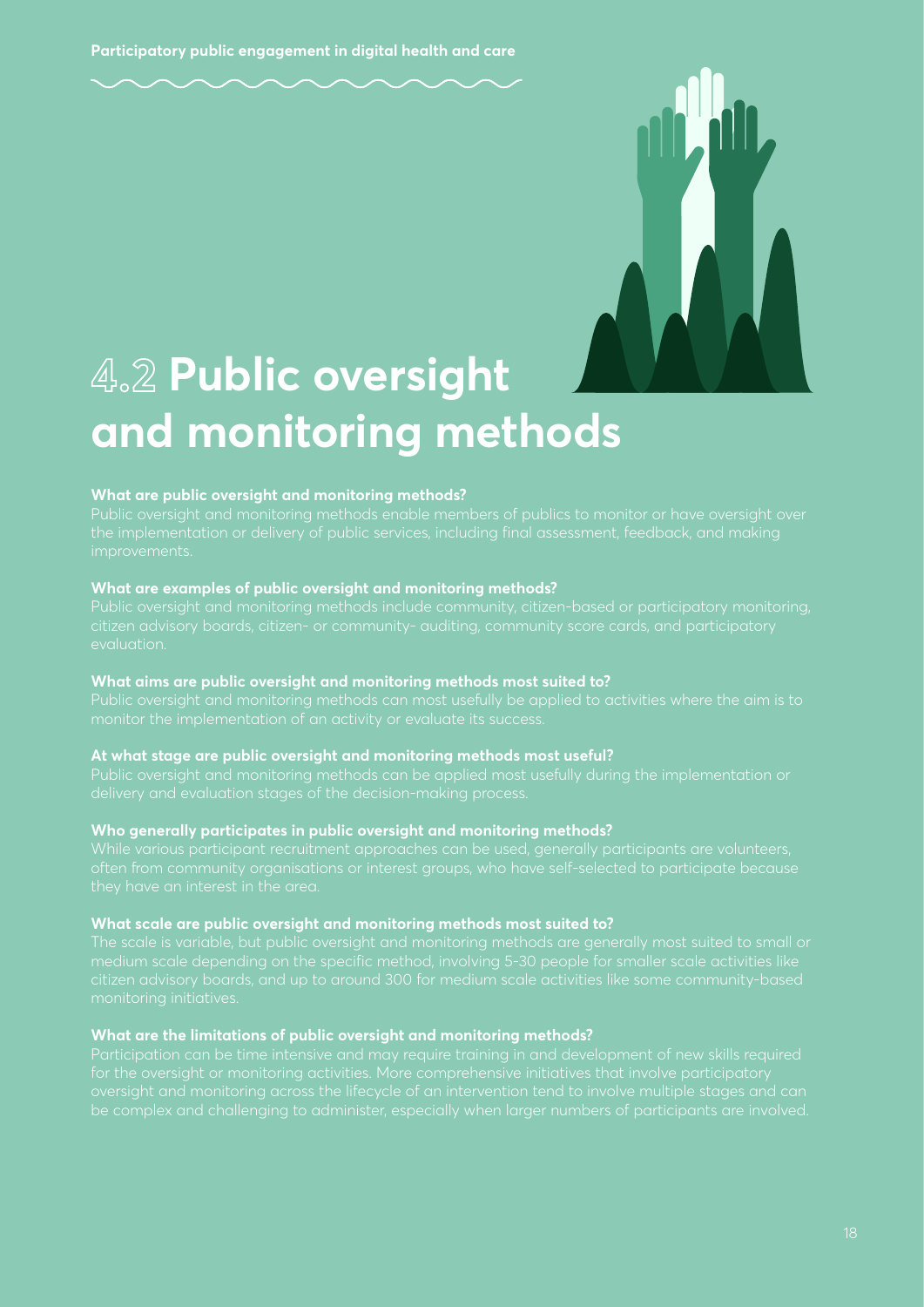that is beneficial to the publics or communities

across different areas and types of activity in public and third sector contexts, but especially the role of public representatives is usually an advisory one, and advisory boards can struggle people to design and deliver their programme

monitoring', and 'participatory monitoring' are the practical aspects of data collection and

Other examples include methods such as assistance and relief organisation CARE, where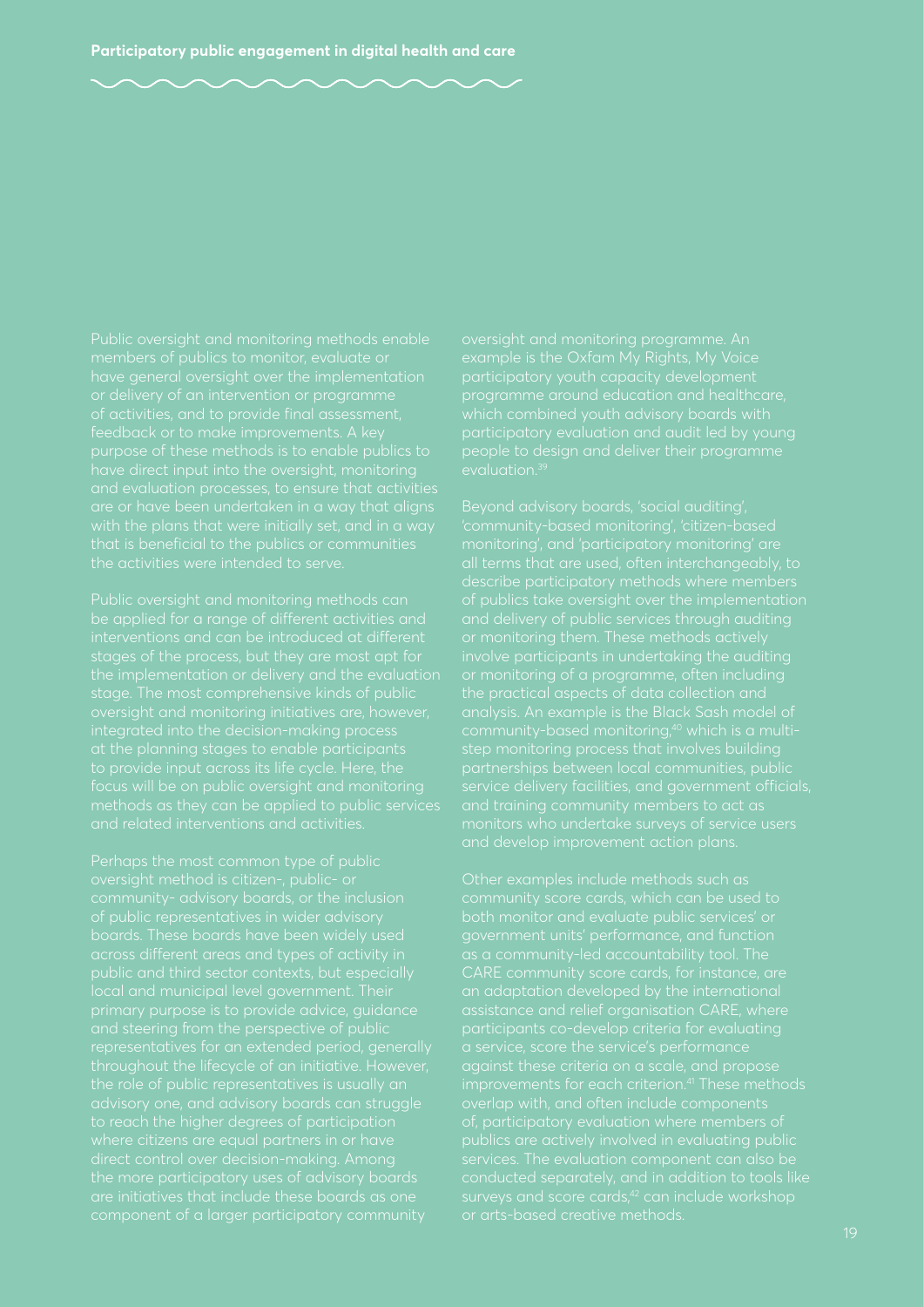public and community oversight methods include that participation can be time intensive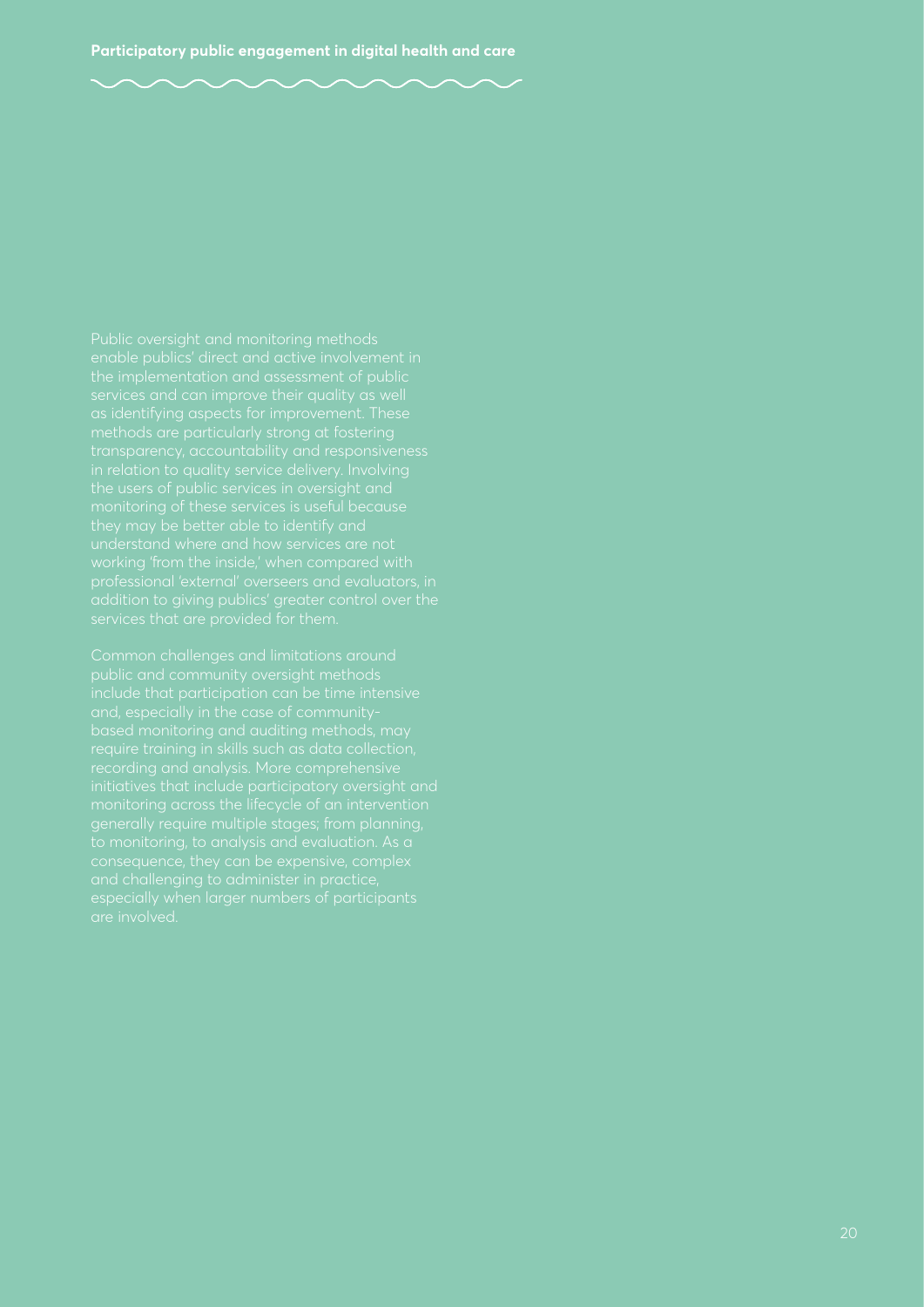#### **Case study**

### **Black Sash Making All Voices Count Community-based monitoring project, South Africa**

#### **What is the background?**

Africa) non-profit organisations to conduct independent community-based monitoring of public healthcare and social security, but many (especially in rural areas) are unable to access good quality services. A key motivation of the project, and the Black Sash community-based monitoring model in

#### **What were the aims?**

and participate actively in citizen-based monitoring of government services, and to encourage citizens to appraise the quality of services they receive at government facility level, express their concerns, and

#### **How did it work?**

who are queuing to access service delivery sites and some members of staff working at the facilities. monitors on the skills of how to administer a survey, record data properly, use digital tools such as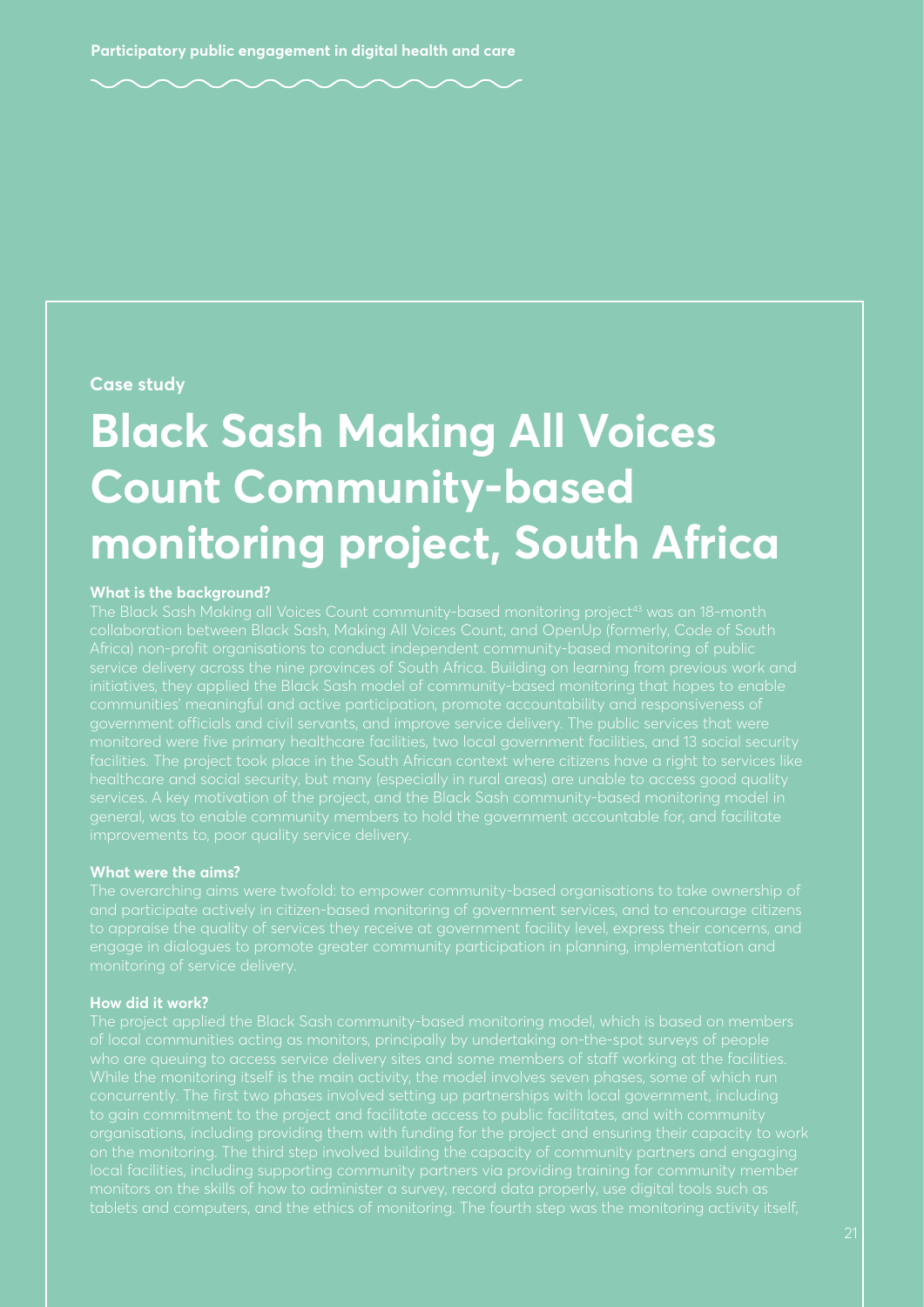accessible summary reports of it. The sixth stage involved dialogues, where Black Sash supported the

#### **Who participated?**

20 community-based organisations took part, and they surveyed approximately 300 respondents at

#### **What was the impact?**

local facilities that were monitored, as well as across the facilities. In response, during the dialogues

#### **What were the key benefits?**

- 
- Enabled capacity and new skill building for the community-based organisations and community
- 
- Enabled the building of horizontal relationships between local community-based organisations,

#### **What were the key limitations?**

process.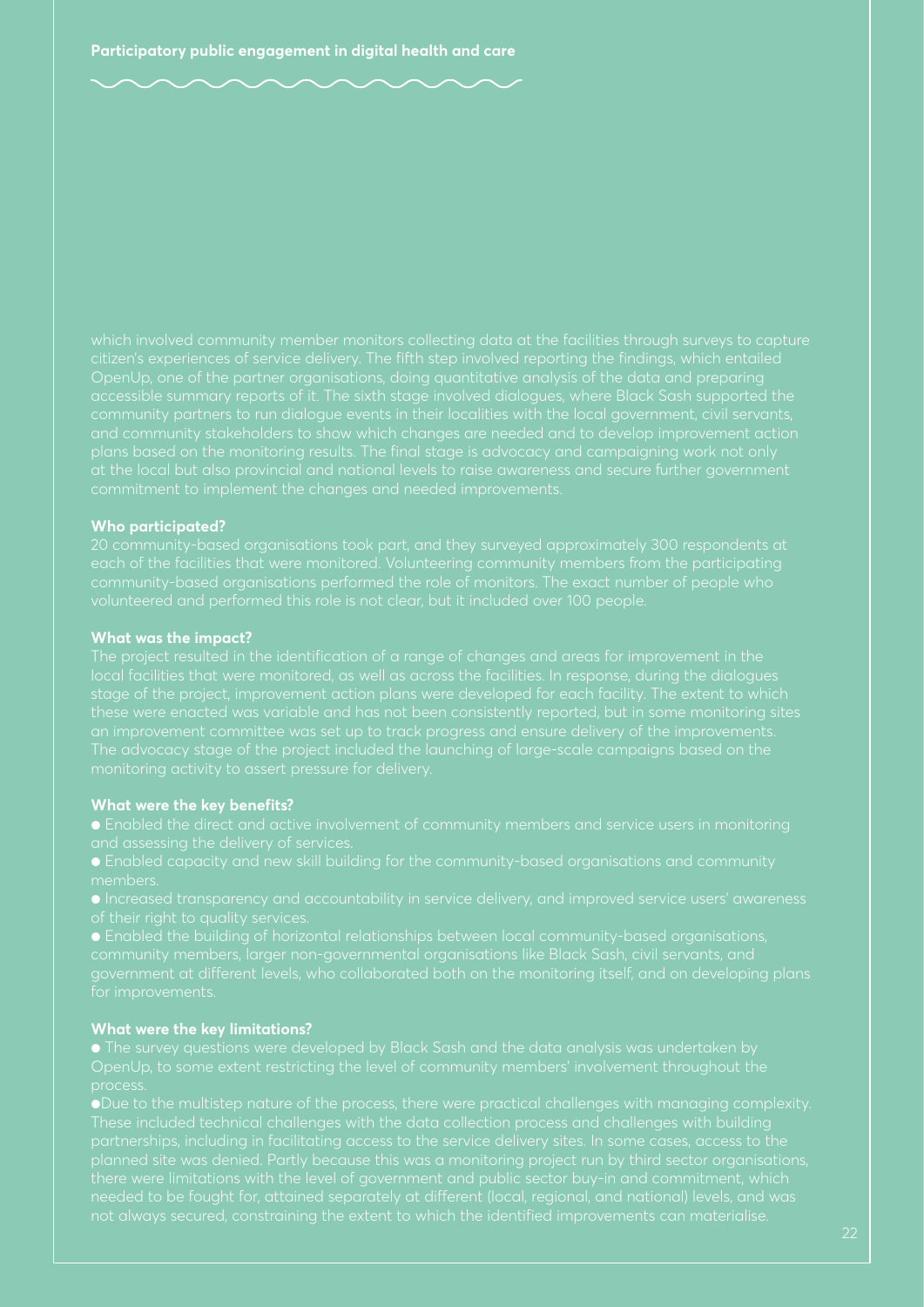### **4.3 E-democracy and crowdsourcing methods**

#### **What are e-democracy and crowdsourcing methods?**

E-democracy and crowdsourcing methods are a family of methods that use participatory digital tools to facilitate publics' active participation in governance processes and decision-making, especially in identifying problems and sourcing and prioritising ideas and solutions directly from members of publics.

#### **What are examples of e-democracy and crowdsourcing methods?**

E-democracy and crowdsourcing methods mostly include participatory digital democracy and crowdsourcing platforms, many of which incorporate participatory budgeting elements.

#### **What aims are e-democracy and crowdsourcing methods most suited to?**

E-democracy and crowdsourcing methods are most suited to engagement activities that aim to identify problems or generate ideas and solutions, and activities that aim to prioritise ideas or proposed activities.

#### **At what stage are e-democracy and crowdsourcing methods most useful?**

E-democracy and crowdsourcing methods can be applied most usefully during the early stages of problem identification, agenda setting, and idea and solution generation within the decision-making process, as well as during the prioritisation or priority setting stage.

#### **Who generally participates in e-democracy and crowdsourcing methods?**

While e-democracy and crowdsourcing activities are often most useful when left open to general publics, in practice those who participate tend to be individuals who are already interested in governance issues and who self-select to be involved because they have ideas or priorities they want to share.

#### **What scale are e-democracy and crowdsourcing methods most suited to?**

E-democracy and crowdsourcing are most suited to large-scale engagement, involving thousands or even tens of thousands of participants, but they can also be usefully applied at medium scale, involving hundreds of participants.

#### **What are the limitations of e-democracy and crowdsourcing methods?**

E-democracy and crowdsourcing methods are prone to practical challenges around the functionality and useability of the digital platforms, and they are by their very nature not accessible to people without sufficient digital technology. They require a high degree of support, commitment and buy-in from decision-makers, both in terms of follow-through commitment and financial investment.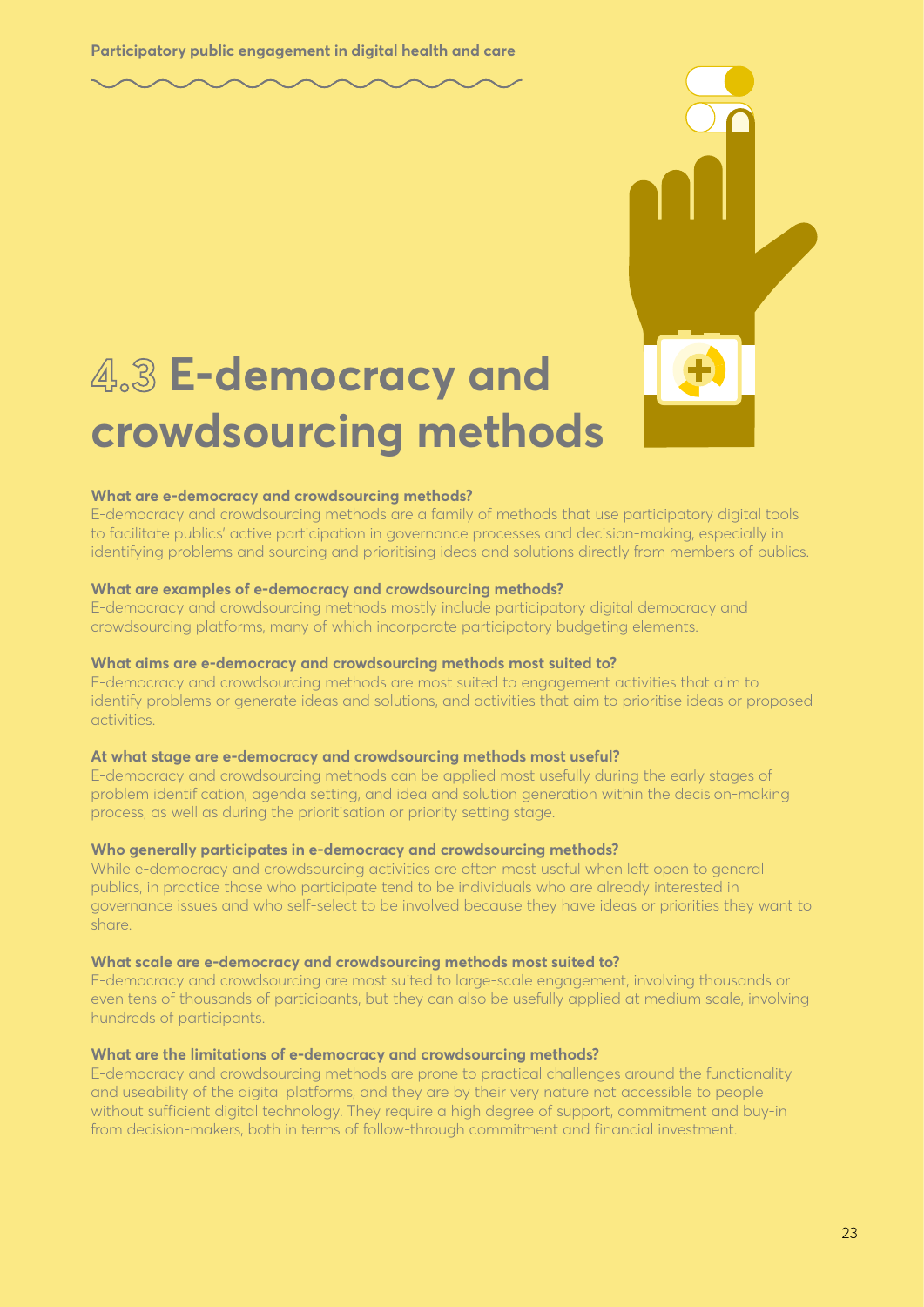Participatory e-democracy or digital democracy methods entail the use of digital technologies and communication tools to facilitate publics' active participation in governance.44 In recent years, several governments across the world have experimented with e-democracy tools and methods to enable publics to generate, frame and shape ideas to inform decision-making at local, regional, national and sometimes even international levels. While e-democracy, when broadly defined, can encompass anything that digitally facilitates democratic participation (including the transfer of well-established approaches like public consultations into digital environments), here we focus on methods that provide publics with active and direct participatory roles in decision-making processes.

E-democracy methods have been applied for a wide range of issues and can be used at different stages of the decision-making process. They have particular value for the early stages of identifying problems, agenda-setting, generating solutions, and prioritising them. This is because e-democracy methods lend themselves to large scale crowdsourcing, which refers to the sourcing of ideas, solutions and priorities from the general 'crowd' of publics. This is done by using digital platforms that enable people to pose ideas, suggest solutions, and vote on each other's proposals to collectively determine priority areas. Crowdsourcing in the PPEn context is not exclusively associated with e-democracy approaches, nor limited to digital methods. Indeed, PPEn methods such as social innovation labs and social issue hackathons are also a form of crowdsourcing, where groups of people are brought together to source innovative ideas and prototype interventions. Crowdsourcing thorough e-democracy methods, however, harnesses digital technology with the potential to significantly increase the scale and scope of participation, making idea generation open to wider publics, who can then propose and collectively prioritise ideas.

Some prominent examples include the e-Democracia platform,<sup>45</sup> instituted by the Brazilian National Congress to increase transparency, improve public understanding of and engage publics in the legislative process and decision-making. The platform incorporates online forums and chats where publics can engage with their representatives, participate in live hearings, digital surveys and polls. It has a sub-platform called Wikilegis, which enables publics to directly contribute to the drafting of bills by making comments and proposing suggestions and edits. Another prominent example is the Idee Paris platform<sup>46</sup> (previously called Madam Mayor, I have an Idea) introduced by the City of Paris in France, a key purpose of which is to enable the residents of Paris to collectively and directly decide how public money is spent. Idee Paris is one of the largest participatory budgeting idea generation and prioritisation initiatives in the world, where anyone can make proposals for improvements to the city organised by district, and comment and upvote on proposals from others. The process of deciding and allocating funding is multi-stage, incorporating feasibility assessment, a public review and consultation process, and final public voting, accompanied with events such as public meetings and workshops.

E-democracy crowdsourcing methods are versatile in terms of the areas and topics they can be used for. While many larger initiatives like Idee Paris and Better Reykjavik, (discussed below in the case study) pertain to improving a city and incorporate a wide range of topics, these methods can be used for more narrowly defined areas. For example, a more widely used digital platform specifically designed for crowdsourcing is the customisable Your Priorities open-source software<sup>47</sup> created by the Icelandic Citizen Foundation non-profit organisation. The software has been used for myriad projects and initiatives including for health and social care by regional and local governments, and public and third sector organisations, among others, across the world. This includes the Scottish Parliament, which has used Your Priorities to gather ideas including on community wellbeing and climate change,48 and the NHS used it as part of the NHS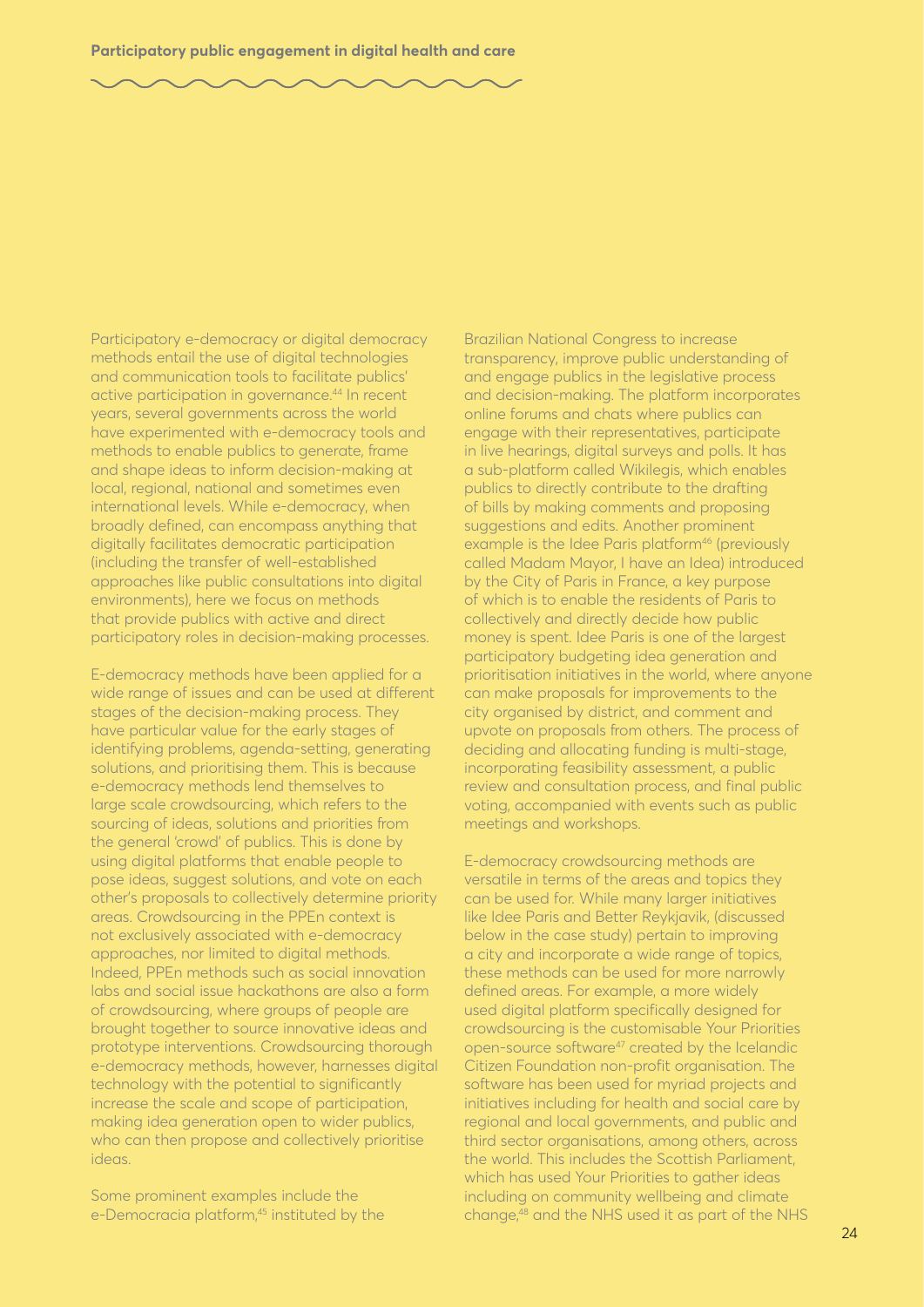that were then brought for further discussion with the NHS board.49 Both the Scottish parliament and NHS Citizen Your Priorities initiatives are, however, relatively experimental and small-scale trials of the tool.

E-democracy and crowdsourcing methods provide new modes of citizens' active and direct participation in governance processes and decision-making on a large scale, especially because many of the digital tools used for this purpose have the potential to reach high numbers of people across demographic boundaries. They have interactive interfaces modelled on social media platforms that provide relatively easy and convenient ways for people who have access to the digital tools required to express their views and have their voices heard. The crowdsourcing component also appeals to the idea that within general publics, there exist different kinds of expertise, creativity and innovation that has remained largely untapped by governments. E-democracy and crowdsourcing methods can enable this potential to be productively harnessed.

Common challenges and limitations of e-democracy crowdsourcing methods are practical elements connected with the functionality of the digital platforms and the high degree of buy-in required from decisionmakers to make these initiatives successful. The digital platforms often integrate several different functions, which can make them challenging to use (especially for those with fewer digital skills) and challenging to manage (given the high numbers of ideas and suggestions). Digital platforms are also, by their very nature, inaccessible to people without sufficient digital technology. Notably, a shared characteristic across the most successful e-democracy and crowdsourcing initiatives we reviewed was a high degree of continuous support from decision-makers, including both a demonstrable commitment to act on priorities generated through e-democracy crowdsourcing, and the financial support to enable this in practice. This includes funding for the ideas themselves but also

investment in practical elements like personnel to manage the processes, and advertising and promoting the use of the platforms, as getting people engaged at higher numbers tends to require a high-level public awareness of the initiatives and transparency around the impact that participation can make. Additionally, it should be noted that there is little information available in general about the characterises of people who use these platforms to participate.50 Ensuring the diversity of participants and effective evaluation would require information about how the platforms are used, by whom, and which groups are less likely to participate.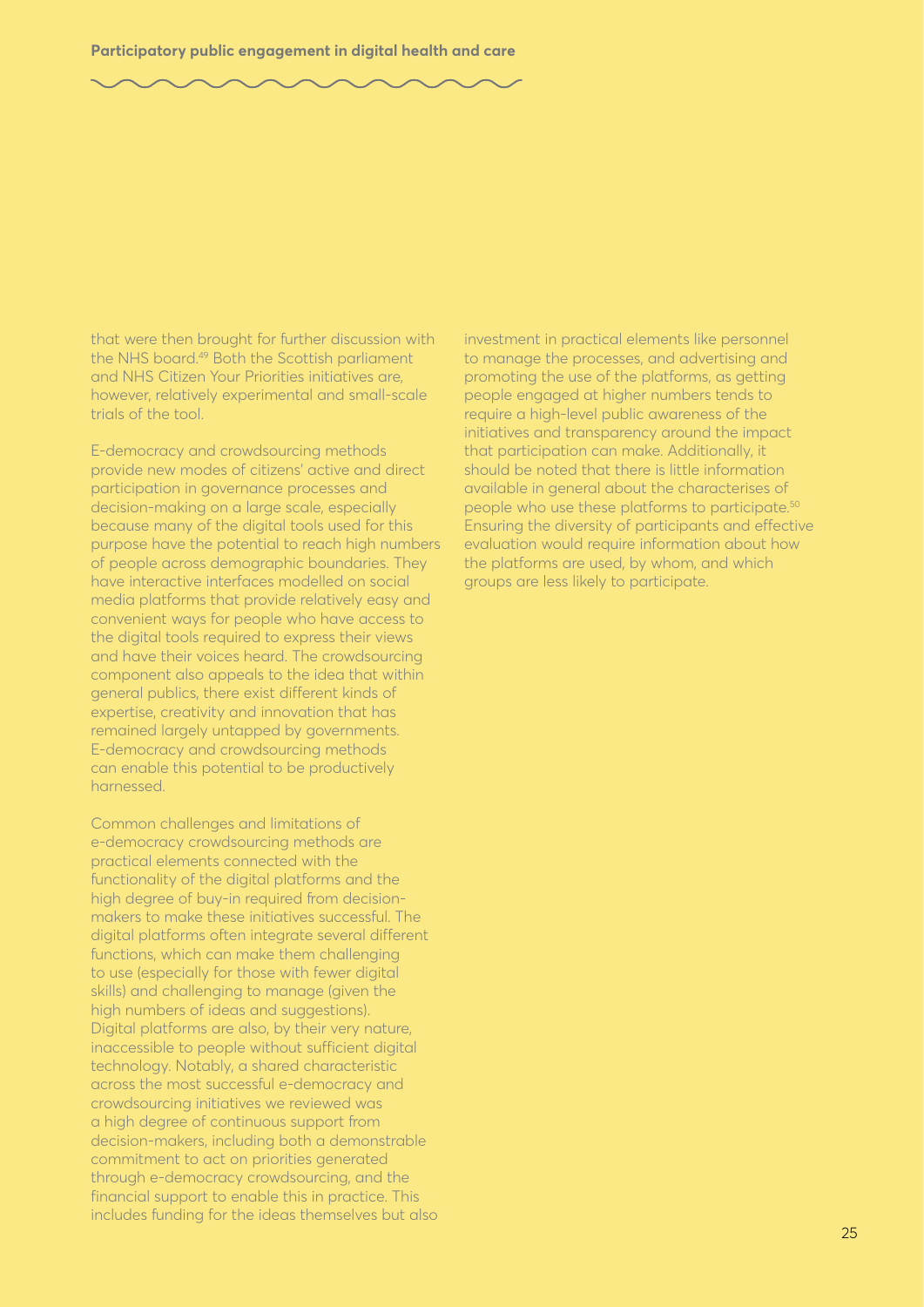**Case study**

### **Better Reykjavik, Iceland**

#### **What is the background?**

Better Reykjavik<sup>51</sup> uses the Your Priorities digital platform for agenda setting, debate, crowdsourcing and prioritisation of ideas, policies, and solutions, and participatory budgeting for issues at the municipal level in the city of Reykjavik. It connects and fosters active collaboration between Reykjavik city administration and its residents to increase democratic participation and public awareness of municipal issues, breaching the gap between decision-makers and publics. Better Reykjavik was launched by the Citizen Foundation non-profit organisation, and is now a collaboration between the Citizen Foundation, the City of Reykjavik, and residents, used as an official decision-making tool. It incorporates the Your Voice participatory law-making platform and the My Neighbourhood participatory budgeting platform within the Your Priorities framework. The latter is a more formally structured process that enables publics to propose, argue for or against, and vote on ideas about how to spend approximately 6% of the city's annual investment budget in its ten main neighbourhoods. Better Reykjavik was initiated partly to address a growing disconnect between publics and decision-makers in the wake of the 2008 financial crisis, which resulted in public funding cuts and increased distrust in the government. It harnessed publics' will to have a direct say policymaking and public spending decisions and facilitates greater transparency and access to decision-making.

#### **What were the aims?**

The overarching aim is to crowdsource, debate, and prioritise ideas for improving the city of Reykjavik directly from residents. This includes identifying urban challenges and generating and debating the best solutions to those challenges.

#### **How did it work?**

Better Reykjavik is the most prominent and successful example of how the Your Priorities platform (and platforms like it) can be used in a comprehensive way for multiple democratic purposes to facilitate and enable publics' active and direct participation. Its core functions are to enable anyone to post an idea about how the city could be improved, or how its budget should be spent, and anyone can then post arguments or evidence in support for or against the ideas. The ideas and responses, which are grouped under sub-forums called 'communities,' are then voted up or down by other platform users, and ideas with the most popular support are processed by the city council of Reykjavik. While the council retains a final say on whether and how the ideas are implemented, publics are kept informed about the decision-making process, including rationales being provided when ideas are rejected at the council level. Better Reykjavik also incorporates additional functions designed to improve functionality and user experience, such as multimedia content submission, integrated language translation software, and integration of social media accounts, which enables users to register with the platform via verified Facebook and Twitter profiles.

#### **Who participated?**

The idea generation phase is open to anyone, but ability to vote in the My Neighbourhood participatory budgeting platform requires verification through the Icelandic National Voter Registry,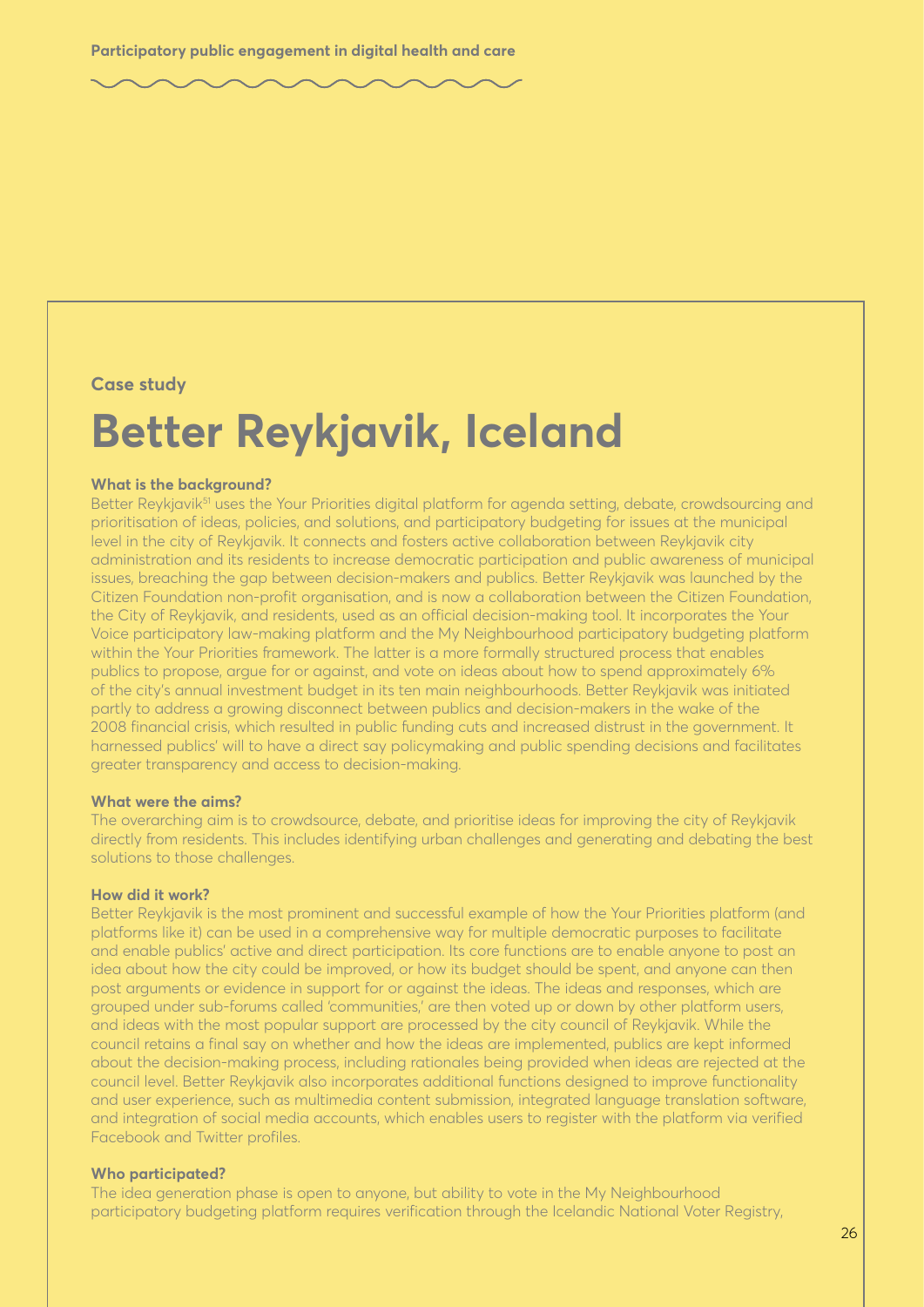and residents can only vote on ideas concerning the neighbourhoods they are resident in. In practice, however, participants self-select to be involved because they have ideas or priorities they want to share. While little information is available on the demographics of participants, an evaluation by the Institute of Public Administration and Politics found that those who self-select to participate are more likely to be aged 36 to 55, highly educated and fall within higher income bands, while youth participation is  $low<sup>52</sup>$ 

#### **What was the impact?**

Better Reykjavik has enabled tens of thousands of people to participate in democratic processes and to have a tangible impact on their city, generating ideas and enabling the implementation of improvements to the city that arise out of their experiences and expertise. Out of a population of 120,000, over 70,000 people have participated in some way since the launch of the platform, and approximately 10,000 ideas and 12,000 responses to these ideas have been submitted by 30,000 registered users. Since the launch, approximately 800 resident-initiated projects have been implemented.

#### **What were the key benefits?**

- Large-scale tool that has the ability to harness mass participation.
- Generated ideas and solutions directly from residents, and enables publics to make a direct and tangible impact.

● Anyone with access to sufficient digital technology can contribute, with the exception of the My Neighbourhood voting stage, where all verified residents of each neighbourhood can contribute.

● High degree of participation and public control over the process.

#### **What were the key limitations?**

● Final decisions about implementation of ideas remain in the hands of the city council, making the process non-binding.

● While participants can make an impact, the scale of influence remains relatively low scale and local.

● A study exploring politicians and civil servants' views on Better Reykjavik found that there is dissatisfaction and concern over stagnation, including because there is no clear plan for the future development of the initiative; there are challenges with resource and process management, as managing and processing the high number of ideas posted on the platform is a large undertaking; and it is felt that publics have insufficient understanding of the platform and city governance processes.<sup>53</sup>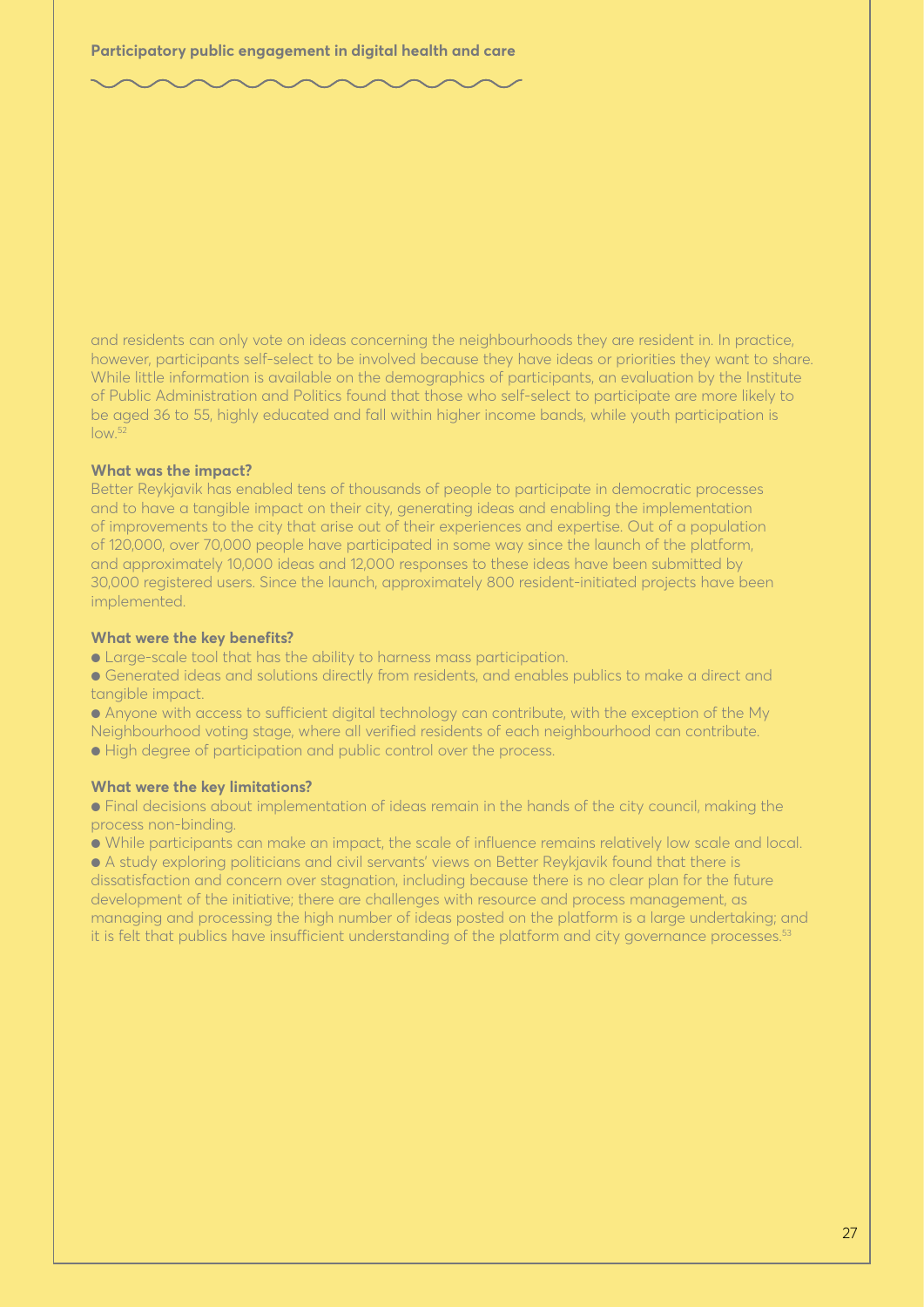



### **4.4 Workshop and dialogue methods**

#### **What are workshop and dialogue methods?**

Workshop and dialogue methods are a versatile and internally diverse family of methods based around intensive, often facilitated, discussion on a topic or area, or around spoken, generally balanced or equal dialogue between people.

#### **What are examples of workshop and dialogue methods?**

Workshop and dialogue methods include world cafés, futures and scenario workshops, deliberative workshops, group dialogue methods such as talking circles, and focus groups and interviews.

#### **What aims are workshop and dialogue methods most suited to?**

Because workshop and dialogue methods are versatile, they can be adapted and applied to suit a wide range of different aims.

#### **At what stage are workshop and dialogue methods most useful?**

Because workshop and dialogue methods are versatile, they can be adapted and applied to suit any stage of the decision-making or policy process.

#### **Who generally participates in workshop and dialogue methods?**

Because workshop and dialogue methods are versatile, who participates varies greatly, and many different participant recruitment and selection methods can be used.

#### **What scale are workshop and dialogue methods most suited to?**

Workshop and dialogue methods are generally most suited to small-scale engagement, involving 5-30 participants.

#### **What are the limitations of workshop and dialogue methods?**

The versatility and internal diversity of workshop and dialogue methods can create challenges around lack of clear direction or rules to follow when designing engagement activities. A high level of flexibility in the methods' design can also mean that rigour and effectiveness are more easily compromised without significant investment in careful planning.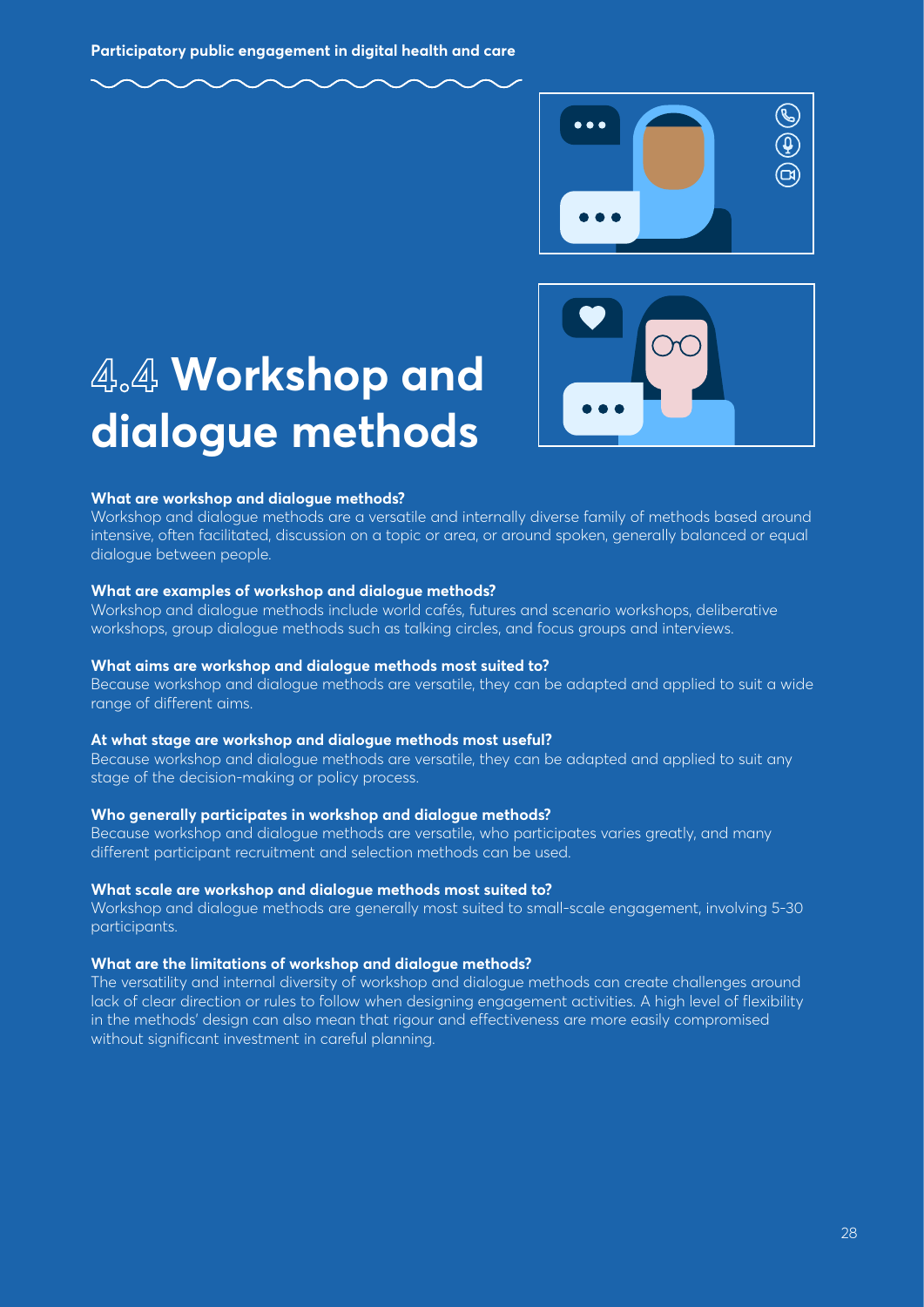The family of workshop and dialogue methods encompasses engagement formats based around intensive, often facilitated or otherwise organised discussion on a particular topic, and formats based around spoken dialogue between people where the exchange is generally geared to be balanced or equal. These methods are highly versatile, in that they can be designed, adapted and modified to suit a wide range of purposes and aims, applied at any stage of decision-making process, and used to engage almost any kind of participant group. They are also very diverse, in that there exists a large range of different kinds of workshop and dialogue methods. It is only possible to consider a limited range and set of examples here.

Workshops and dialogue methods include formats like focus groups and interviews. These generally involve a facilitated small group discussion or one-to-one conversation where the focus group facilitator or the interviewer asks and the participants respond to questions, usually with the aim of eliciting participants' views and perspectives on an issue. These methods are well developed and widely used, especially in research, but they generally do not allow for a high degree of participation, in that they often position participants as sources of information or insight rather than as active partners in the process.

Beyond focus groups and interviews are a variety of workshop and dialogue formats that can actively and directly involve participants in the decision-making process. Examples include the world café and similar methods like Socratic cafés and conversation cafés, the terms of which are sometimes used interchangeably. The world café format54 entails several rounds of small group discussions that take place around a number of tables, each of which is dedicated to discussing one theme or question and has a table host who facilitates the discussion. The small groups move from one table to another until they have completed a full round of discussions, and all participants then come together to synthesise ideas or generate recommendations across the different table discussions.

Other methods include future and scenario workshops and deliberative workshops, which, while overlapping, have some distinctive features. The general aim of future workshops is to imagine and generate possible solutions to current and anticipated future problems. Scenario workshops are a variation of this based around the construction of scenarios, to which participants then consider possible responses.<sup>55</sup> The scenarios may be pre-designed for participants to consider or created by the participants themselves during the workshop. Examples of this include the ALLIANCE and Digital Health and Care Institute futures workshops, which is one of the Nesta Data Dialogue projects,<sup>56</sup> and incorporates six futures workshops across Scotland to explore trust and value in data use outside clinical care. Examples also include two workshops carried out by Nesta for their Democracy Pioneers work, where participants developed future scenarios about how local community spaces or sites could be transformed to create more vibrant forms of everyday democracy in local settings.<sup>57</sup>

Deliberative workshops,<sup>58</sup> on the other hand, overlap with and generally have similar aims to smaller scale mini publics like citizen juries, and are focused on in depth deliberation of an issue. The deliberative workshops method is not, however, constrained by the more rigorously defined format that mini publics require, such as demographic representativeness and balanced issue framing. Examples of this method include a series of virtual Dialogue and Deliberative Workshops on COVID-19 conducted on behalf of NHS England and NHS Improvement, which asked Londoners to explore and deliberate the pandemic response measures that could be implemented during the second wave of the pandemic and sought to inform the NHS decision-making process in this area.<sup>59</sup>

In addition to workshop formats, there are methods that use alternative kinds of conversational and dialogical models based on experience sharing, many of which build on existing culturally appropriate group dialogue arrangements. An example is talking circles, a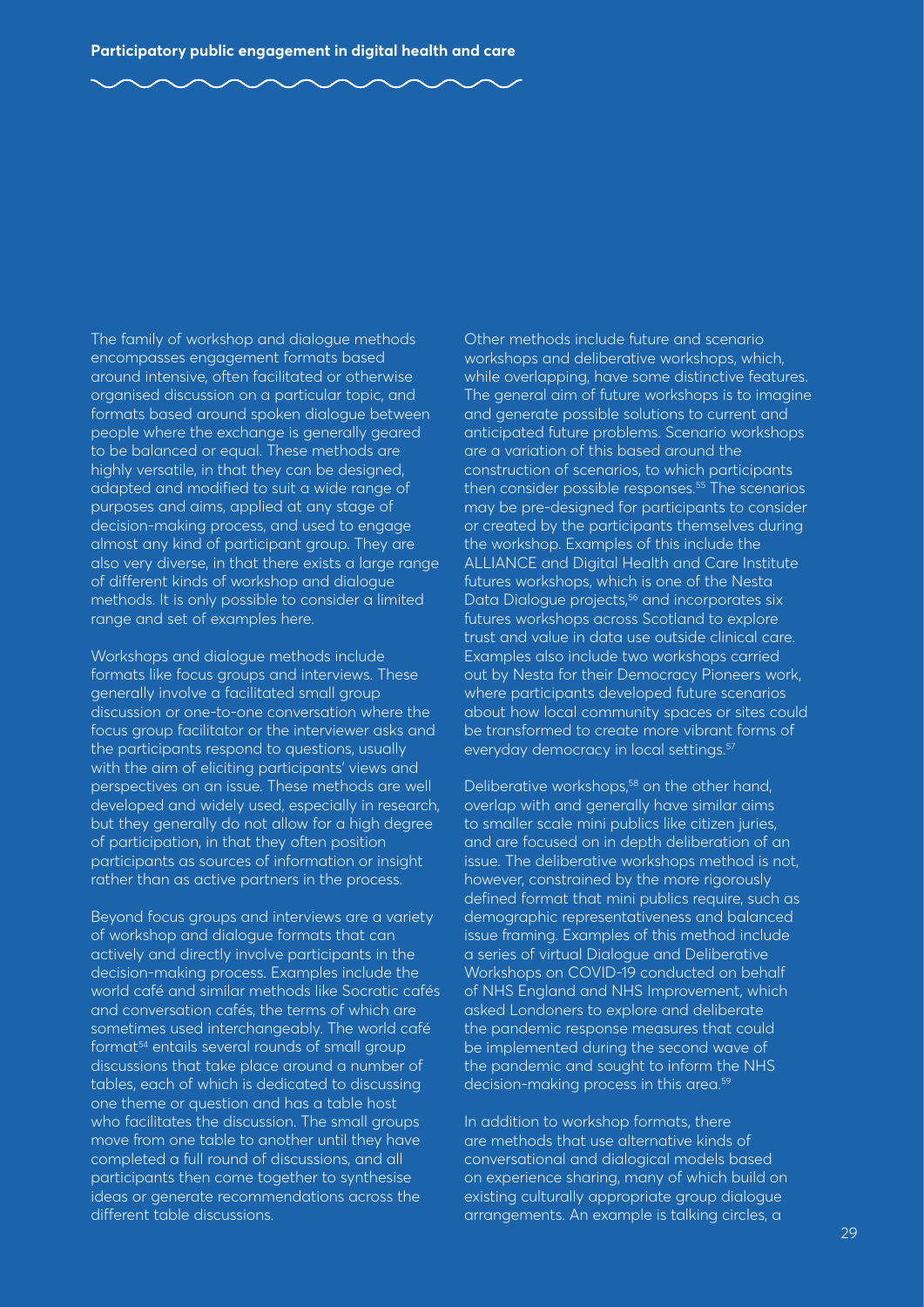traditional information sharing and collective decision-making method developed and used by indigenous communities in several countries. A key part of talking circles is an emphasis on an egalitarian and non-confrontational dialogue where all participants are encouraged and given the power to express their perspective or experiences through a clearly understood and enacted format of turn-taking.<sup>60</sup> While this method is considered particularly apt for engagement with indigenous communities, it is transferable to other contexts and may be useful especially for activities where there are unequal power relationships between participants.

Workshop and dialogue methods' core strength is their versatility; they can be used across all stages of the decision-making process, modified to meet a wide range of different aims, and used to engage with a wide range of different participant groups. While they are most suited to small scale engagement activities involving a group small enough to be effective for participatory dialogue building, the participant number can also be raised by running several workshop or dialogue events on the same issue. The UK Public Dialogue on Synthetic Biology project, for example, ran 12 deliberative workshops to understand public aspirations and concerns around synthetic biology that, combined, involved 160 members of publics as participants.<sup>61</sup>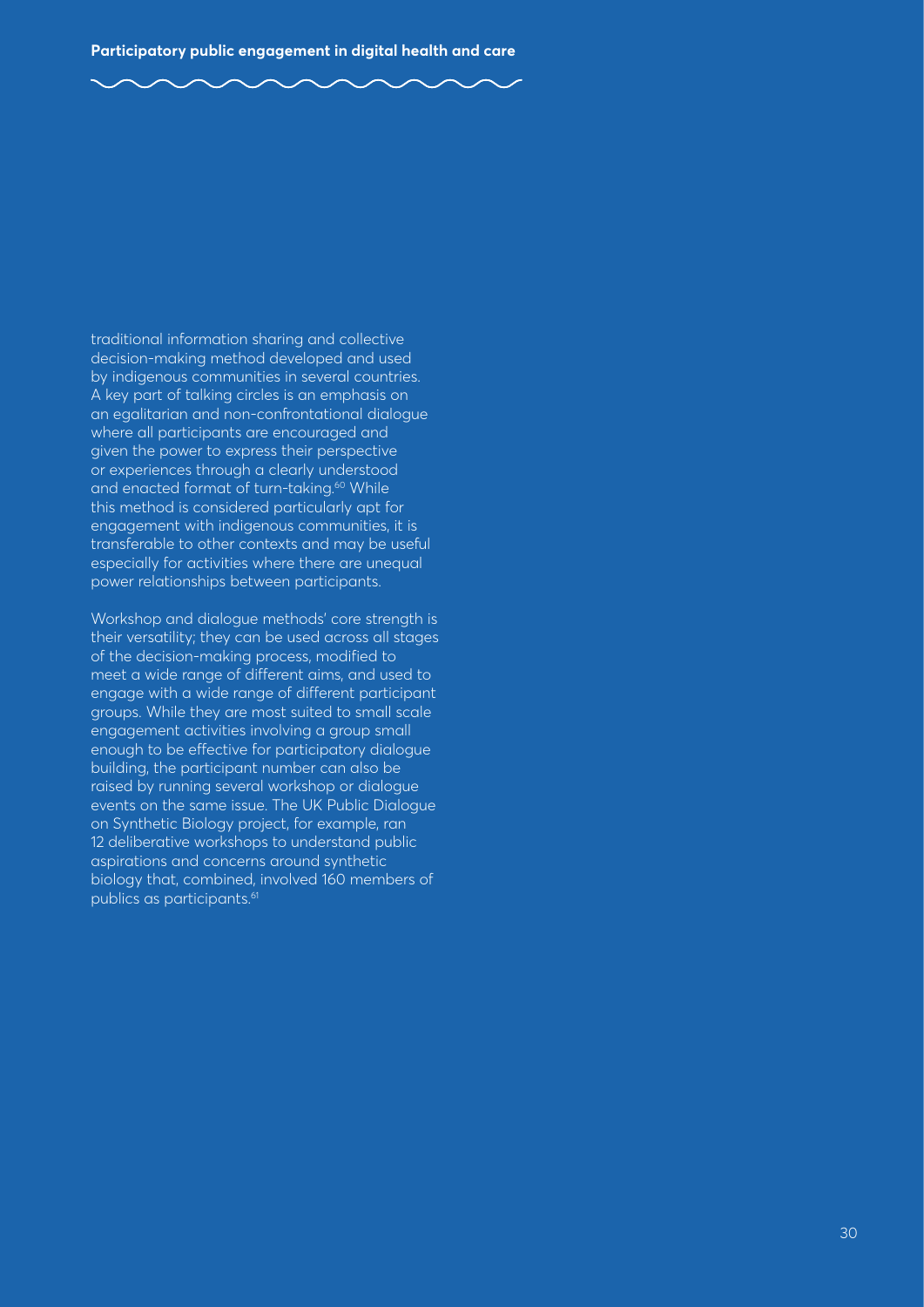**Case study**

### **Young Scot Technology Enabled Care Workshops, Scotland**

#### **What is the background?**

The Scottish Government Technology Enabled Care Programme commissioned the youth-focused citizenship organisation Young Scot to run a pilot project to engage young people in Scotland about digital technologies and the potential of these technologies to improve young people's health and wellbeing. Building on previous work undertaken by the Young Scot youth investigation team on how to create a healthier Scotland, Young Scot delivered a series of four technology enabled care engagement workshops<sup>62</sup> in three cities in Scotland, using a co-design process. A key part of the motivation was that young people should have an active voice in the development of the services they use, and they should contribute to the design of technologies. They are particularly well placed to bring their experiences and knowledge to bear on aiding the Technology Enabled Care Programme to develop new digital solutions to improve health and wellbeing for young people.

#### **What were the aims?**

The aim was to bring young people in Scotland together to consider how and why they use digital technologies, and how digital technologies could be used to improve their health and wellbeing.

#### **How did it work?**

Workshops were facilitated by Young Scot and involved four stages, following the Young Scot codesign process, and including a range of activities and facilitation tools such as flipcharts and post it notes. The first two stages were undertaken during the first three workshops. The first stage involved idea development and exploration where participants undertook a series of activities to identify and define what the most relevant health and wellbeing issues are for young people. They explored the kinds of technologies they use, like and dislike, and the possible implications of the future of technology for young people's health and wellbeing. During the second creation stage, participants generated ideas for how digital technology can be used to support health and wellbeing for young people. Following the initial workshops, participants from across the workshops were brought together for a final idea development session involving the third and fourth stages of the co-design process. The third stage entailed reflection on the ideas generated across the previous workshops and evaluating them, and the final stage involved combining the ideas together to develop a set of key concepts and recommendations that could be passed on to the Technology Enabled Care Programme.

#### **Who participated?**

The four workshops involved a total of 36 young people volunteers aged 11-23 from different backgrounds and with a variety of health experiences, but details on the demographics or how the participants were recruited and selected is not clear.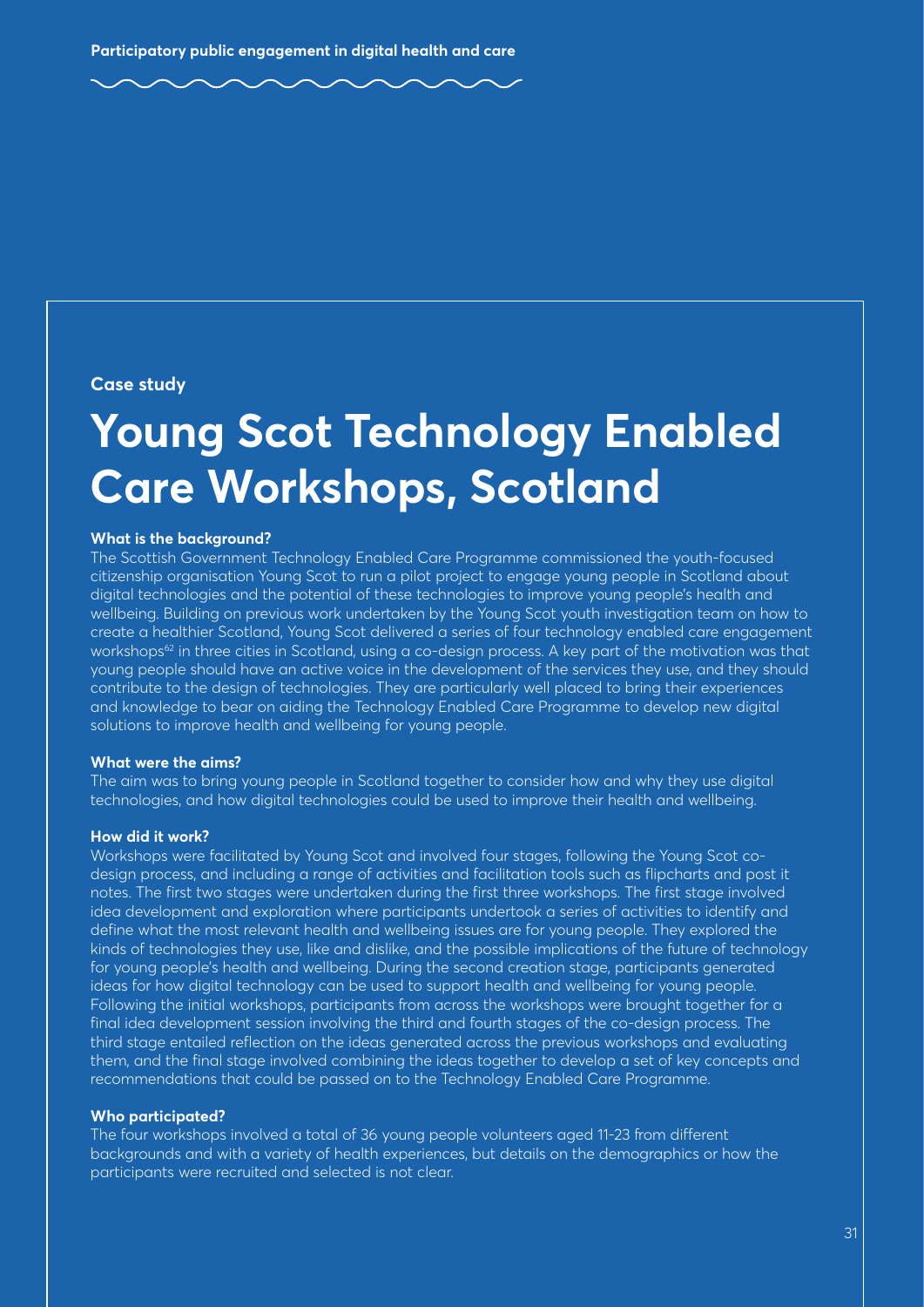#### **What was the impact?**

Following the series of workshops, the Scottish Government partnered with Young Scot to create a national Strategic Participation Panel of young people, named TECScot, to further explore how digital technology could improve young people's health and wellbeing. TECSct has now created additional insight into this area as well as recommendations.<sup>63</sup> The workshop-based pilot engagement project thus shaped, and was a part of, a wider programme of youth engagement work, but the impact that this work will have for the Technology Enabled Care Programme is not yet fully clear.

#### **What were the key benefits?**

● Enabled the direct and active participation of young people not only in identifying issues and generating ideas to improve their health and wellbeing, but also the design of digital health and wellbeing interventions that could be developed and implemented.

● Enabled mutual shared creation, learning and building of relationships by the participants themselves.

#### **What were the key limitations?**

● Final decisions about the implementation of the ideas and recommendations generated remain in the hands of the Scottish Government.

● While the project was commissioned through the Technology Enabled Care Programme and explicitly intended to feed into it, there is no clearly outlined commitment or pre-designed pathway to act on the ideas and recommendations.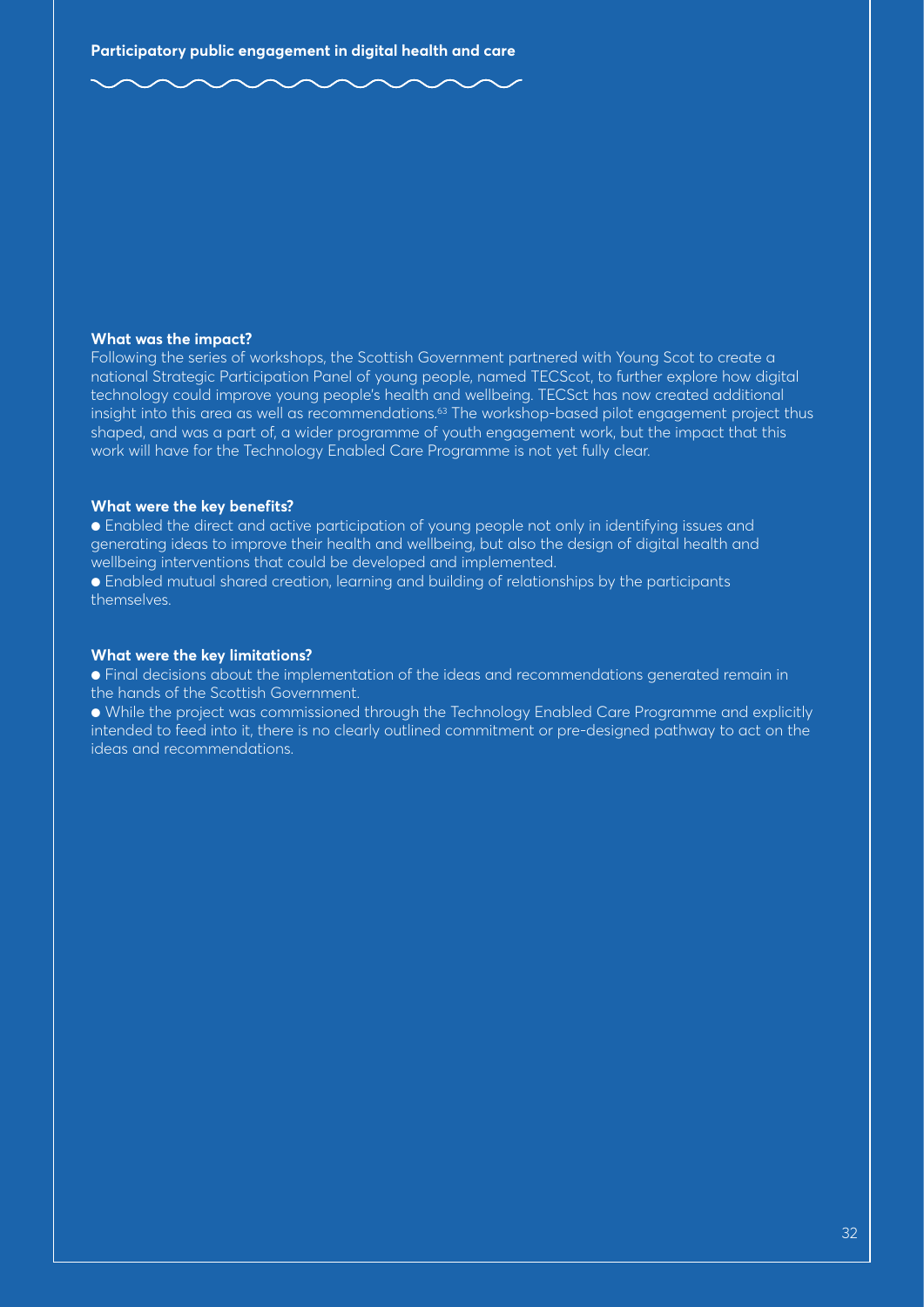

### **4.5 Arts based and game play methods**

#### **What are arts based and game play methods?**

Arts-based and game play methods are a versatile and internally diverse family of methods based around the use of art or games as media for PPEn.

#### **What are examples of arts based and game play methods?**

Arts-based and game play methods incorporate all arts media including fine arts, theatre and performance arts, visual diaries and other photographing methods like photovoice, short films and videos, music, and some narrative and storytelling methods. They also incorporate board games, role play, computer games, and virtual reality games, as well as exhibitions and art installations.

#### **What aims are arts based and game play methods most suited to?**

When used on their own, arts-based and game methods are most suited to engagement activities that aim to educate, inform, influence or shape public views or behaviours. However, arts-based and game methods are well suited to being used in combination with other methods, and when used in this way, they can be adapted and applied to suit a wide range of different aims.

#### **At what stage are arts based and game play methods most useful?**

When used on their own, arts-based and game methods are most useful for the public outreach or education stage of governance activities, but when used in combination with or as a part of other methods, they can be adapted and applied to suit any stage of the decision-making or policy process.

#### **Who generally participates in arts based and game play methods?**

Who participates varies greatly depending on the specific activity or initiative, and many different participant recruitment and selection methods can be used.

#### **What scale are arts based and game play methods most suited to?**

The scale of arts-based and game methods engagement activities varies greatly, and these methods can be applied at any scale depending on the specific method, activity or initiative.

#### **What are the limitations of arts based and game play methods?**

The internal diversity and versatility of arts-based and game play methods is also a limitation, in that it can create challenges around lack of clear direction or rules to follow when designing engagement activities, and rigour and effectiveness can be more easily compromised without significant investment in careful planning. These methods tend also to be more difficult to translate into policy impact or action.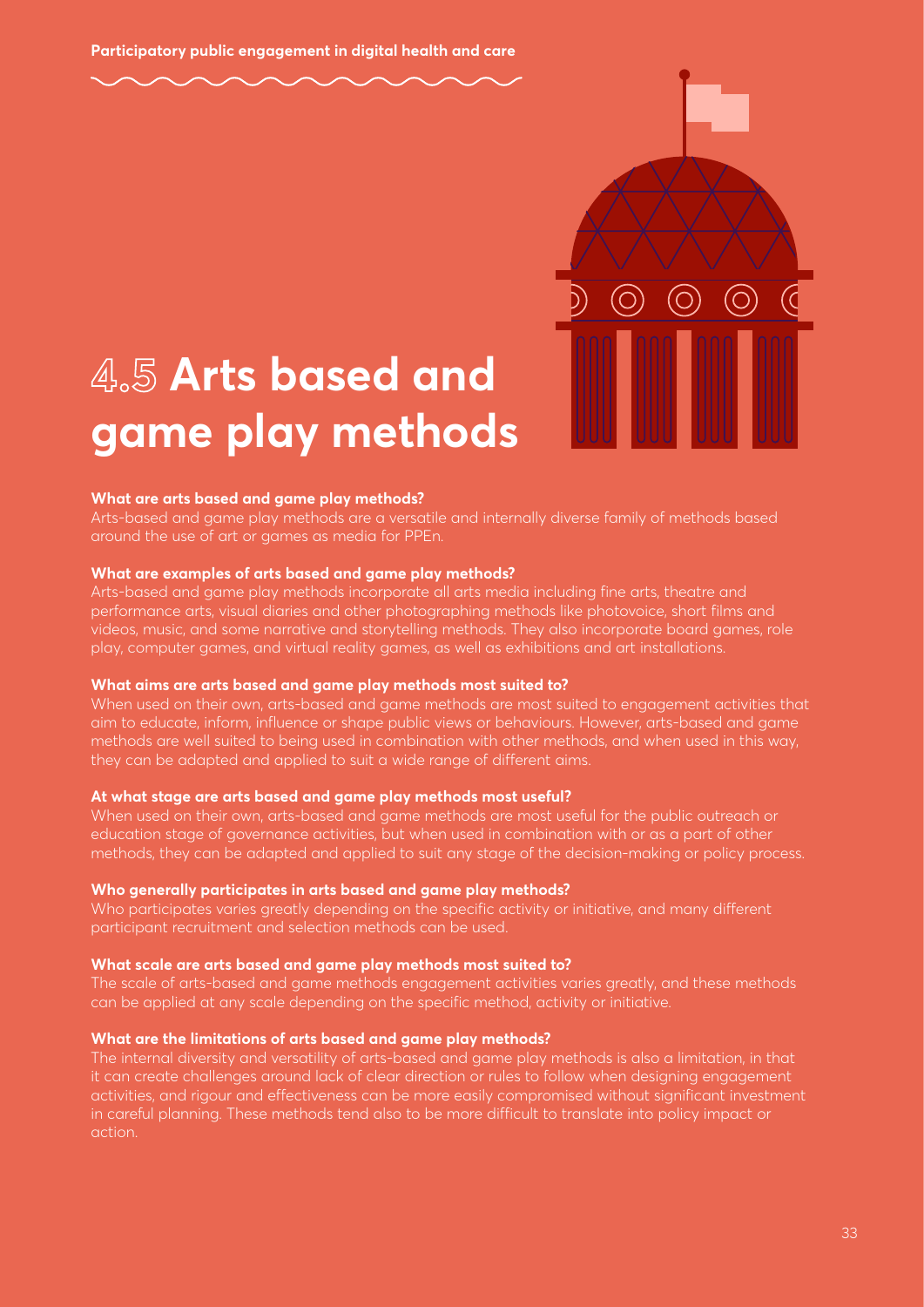Arts-based and game play methods encompass the use of any arts medium or game design for PPEn activities. Like workshop and dialogue methods, arts-based and game play methods are internally diverse and versatile, and it is only possible to consider a limited range of examples here. Their diversity also means that these methods can be used at different scales, to engage with a wide range of different publics. A notable characteristic of arts-based and game play methods is that they lend themselves well to being combined with other methods, especially with workshop and dialogue methods, often as a way to foster creativity and idea generation. However, they can be used independently as well, in which case they are most suited for public outreach activities that aim to educate, inform, influence or shape views or behaviours.

Participatory arts-based and game play methods can be roughly divided into two overlapping kinds: (1) methods that engage people to make or create art or games themselves, and (2) methods that engage people to participate in arts or game play activities created by professionals, although often with input from publics, that give participants active and immersive roles through art or games. Both kinds can be used independently or as a part of other methods.

Examples of the first kind include a participatory short film production method used to engage young people from a low income black and minority ethic community, who were taking part in a non-profit organisation summer camp in midwestern US, in smoking prevention and health promotion.64 Participants were trained in short film production and worked in small groups to produce short films with anti-smoking messages that were then shown to their peers, with the aim of promoting healthy behaviours and reducing smoking among young people in the community. Similar methods involving participatory photography, music, theatre, drawing, and creative writing have been used especially in PPEn and outreach work targeted at marginalised and so-called hard to reach communities in the UK. The production of art is an alternative way for

participants to express experiences and concerns that may be difficult to put into words, such as isolation, trauma or violence. Examples include the Get Your Own Pen Out creative writing project with homeless people in Bradford by the Artworks Creative Communities non-profit organisation.65 They also include a range of participatory arts projects with young refugees, such as the Safe and Sound music project in Kent and the Living Here performance art project by the Ovalhouse Theatre in South London, case studies of which have been compiled together by Ovalhouse.<sup>66</sup>

Examples of the second kind of arts-based and game play methods, where people actively participate in immersive pre-designed arts or game play activities, include pop-up art installations and interactive exhibitions such as the Night Club installation created by Liminal Space (outlined in more depth in the case study for this section). Liminal Space has also created the Pharmacy of the Future arts-based engagement project as part of the Nesta Data Dialogues programme,<sup>67</sup> which was initially designed to be a physical pop-up installation but was then re-designed as a series of online arts-based workshop events due to the COVID-19 pandemic. The re-designed version was based around a kit of fictional pharmaceutical products from the future that contained items that had the appearance of familiar products like a box of antibiotics or condoms, but the information leaflets at the back of the items raised provocative questions about data sharing. These kits were then sent to participants, and the workshop events used the kits to create discussion and dialogue about the future use and sharing of health and care data.

Another example from the Nesta Data Dialogues programme is the Scotland on Mars game created by Shift Design and Darington Service Design Lab.68 The game is aimed at young people in Scotland and was created through a collaborative approach that included workshops and prototype testing with young people, who were invited to contribute ideas and give feedback during the design process. Scotland on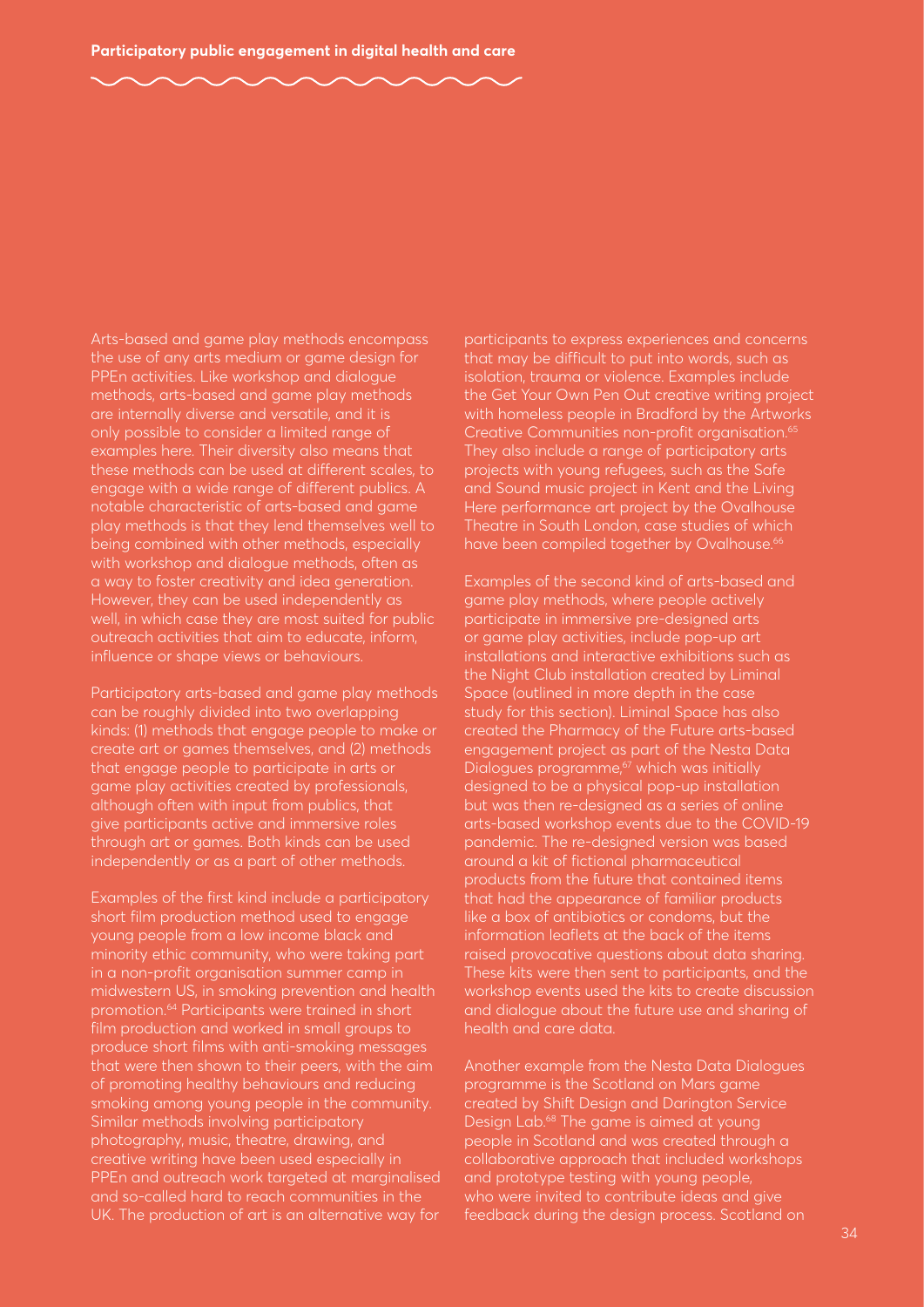Mars explores young people's views on the future of health data sharing by using a virtual game where players take the role of a health minister in a fictional Scottish colony on Mars. Participants must design the colony's health service, make decisions about how colonists' health data is shared, and witness the effects of their decisions as they unfold in the game. Through their MadeByPlay workstream, Shift Design has also produced a range of other participatory social games that can be used in non-digital settings for different activities to incite dialogue and active participation.69

The versatility and diversity of arts-based and game play methods means that they can be used across different scales of activity and lend themselves to engagement across different stages of the decision-making process. Arts-based and game play methods are particularly apt for influencing views and behaviours and showing people how and why they could or should think or do things differently to what they may be used to. Especially when used in combination with or as a part of other methods like workshops, arts-based and game play methods can spark deeper levels of reflection and produce deeper understanding of participants' views and perspectives on an issue, and they are especially appropriate for the development of creative or innovative ideas and solutions. Additionally, involving people through art and play can have entertainment value that makes them appealing for participants, giving these methods much potential to reach wider audiences, including people who may not be as interested in participating in activities that seem less 'fun.'

Like with workshop and dialogue methods, however, the diversity and versatility of arts-based and game play methods gives rise to challenges. This is because there are no hard and fast rules to guide when to use these methods and which specific methods to select, and because the modifiability and adaptability of these methods means that rigour and effectiveness can be more easily compromised if significant investment is not given to careful advance planning. Because artsbased and game play methods are most suited to outreach activities when used on their own, they tend also to be more difficult to translate into policy impact or actionable recommendations. Even when they are designed to enable impact, it can be more challenging to pull action points from views expressed through art when compared with views expressed through more standard forms of verbal or written communication. Additionally, when used effectively, arts-based and game play methods require collaboration with artists or game designers, which can add costs.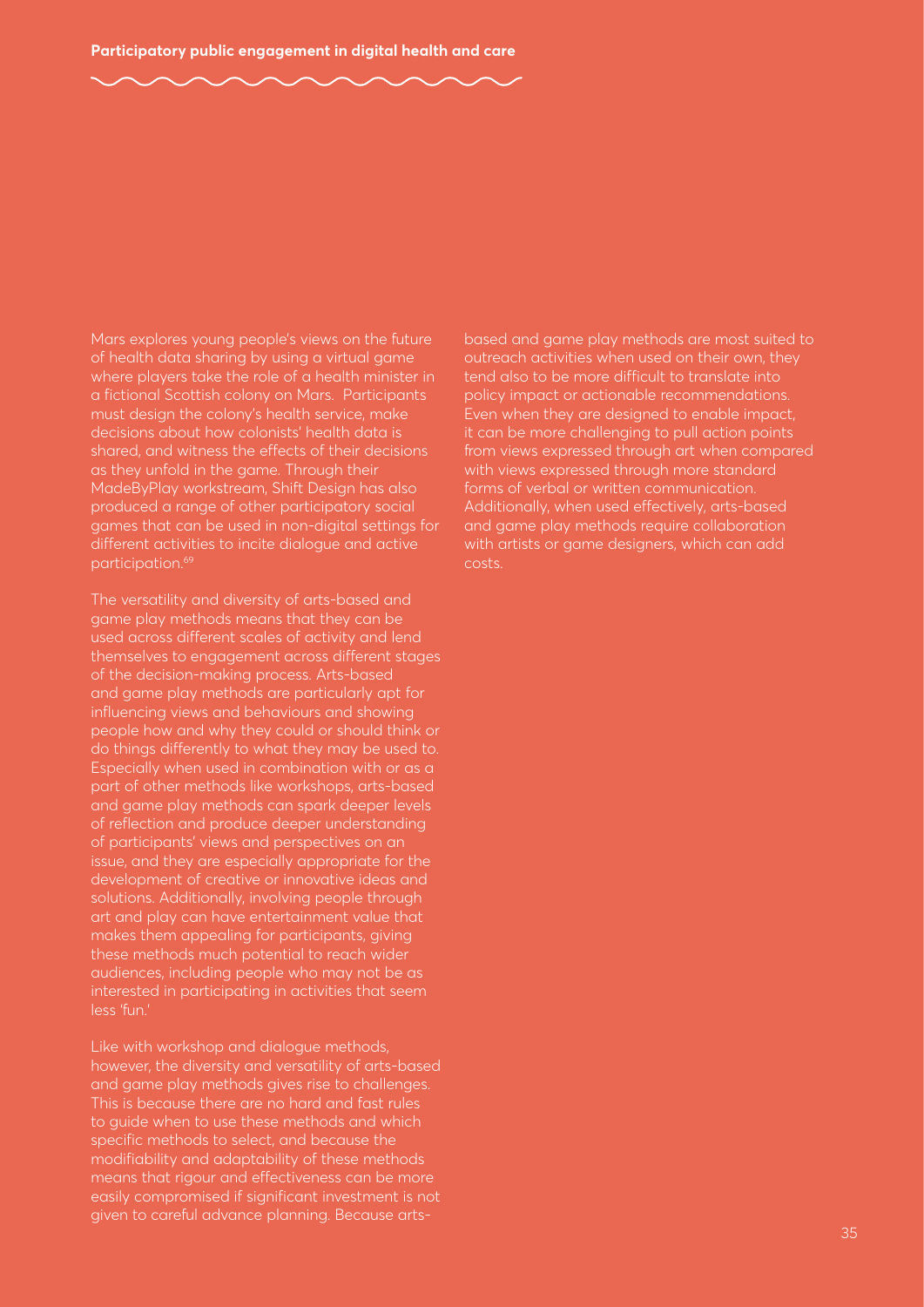#### **Case study**

### **The Liminal Space Night Club Installation and Engagement Programme, UK**

#### **What is the background?**

The Night Club<sup>70</sup> was a Wellcome Trust funded collaboration between the Liminal Space creative consultancy and the Oxford University Sleep and Cardiac Neuroscience Institute to create an artsbased engagement programme around night shift working and sleep health. The core component was a walk-in participatory art installation called the Night Club, which was placed on site of three corporate partners – Co-op, John Lewis, and Thames Water – so that night shift workers could engage with the installation at their workplace. The background for the project was that research evidence on sleep health shows night shift workers to be at a higher risk of a wide range of negative mental and physical health effects due to poorer sleep health than other workers, as well as having lower levels of productivity and higher levels absenteeism and accidents at work. The idea behind the Night Club project was to engage both night shift workers themselves and their employers to learn, reflect on and take action to mitigate the impact of night shift work on sleep health.

#### **What were the aims?**

The overarching aim was to improve night shift workers' sleep health and reduce the negative impacts of night shift work on health and wellbeing. More specifically, it aimed to increase night shift workers' knowledge of sleep health and induce behaviour changes to improve sleep health. It also aimed to increase corporate partners' knowledge of the negative impacts of night shift work in a way that would lead them to make systematic and infrastructural changes to improve night shift workers health and wellbeing.

#### **How did it work?**

The key components of the programme were interactive walk-in installations, which were placed into shipping containers that housed exhibitions designed to engage and provide evidence-based sleep health information to night shift workers. These focused on sleep environment and sleep hygiene, chronotype and sleep patterns, mental health, and diet and exercise. The installations included a range of items, creative props, digital assets and tools like workbooks that participants could use, interact and experiment with that incorporated evidence-based information and tips to improve sleep health. In addition to the installations, the engagement programme also included facilitated group discussions, one-on-one discussions with sleep experts from the academic partner organisation (termed Dr Sleep), and the training of sleep champion workers, whose role includes sharing sleep health messages across the corporations' estates. It also included a wider follow-up knowledge dissemination programme for workers in different sites across the estates, which was interrupted by the COVID-19 pandemic, but all the corporate partners plan to re-initiate it once the immediate restrictions imposed by the pandemic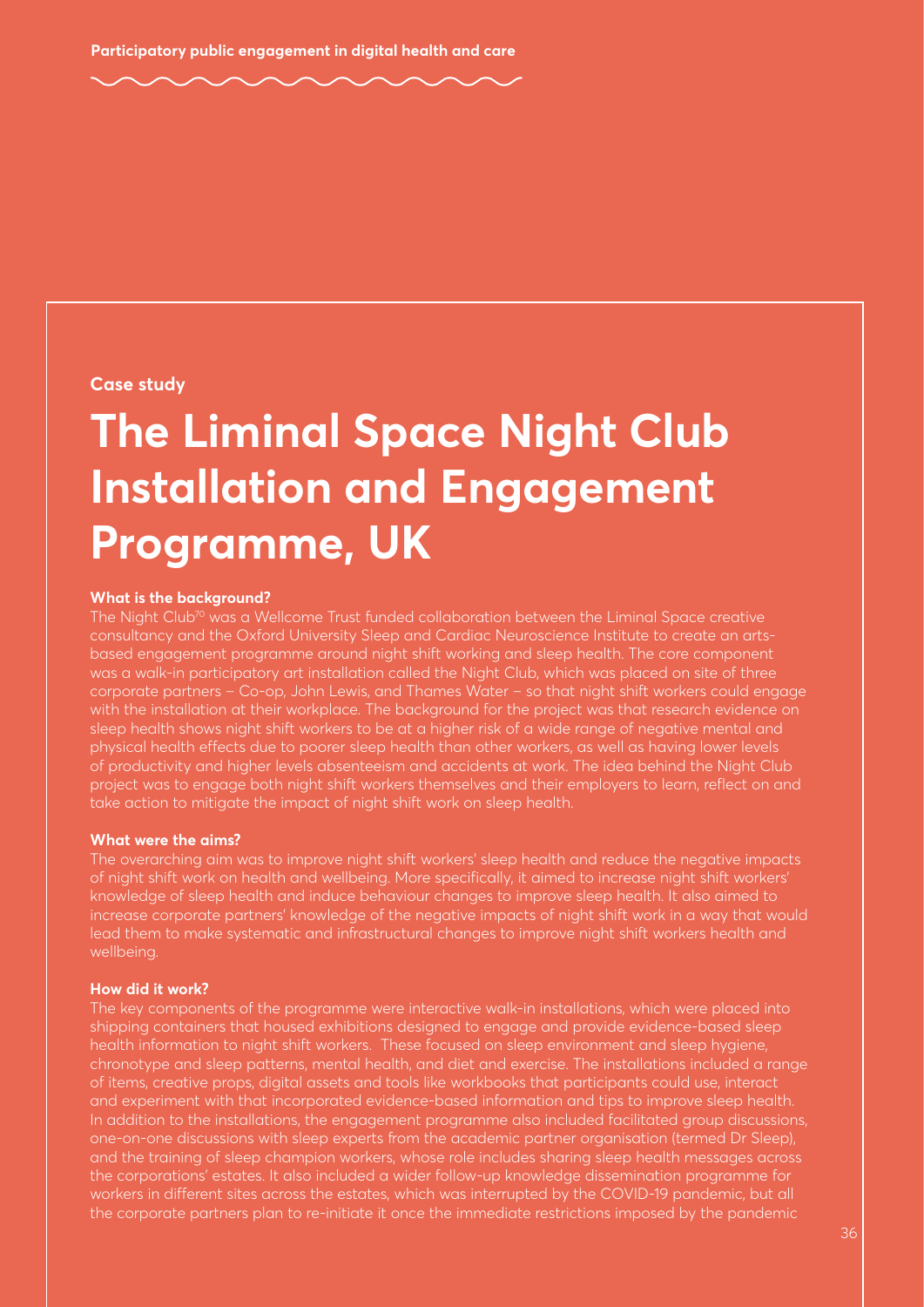have subsided.

#### **Who participated?**

Across the Co-op, John Lewis, and Thames Water work sites, approximately 3,250 workers engaged with the installation, and 120 were trained as sleep champions. While most of the

participants were night shift workers, the installations were also visited by hundreds of participants from senior management teams. The follow-up knowledge dissemination programme, once re-initiated, is estimated to reach a further 102,500 workers.

#### **What was the impact?**

Participants across the corporate sites generally indicated that their knowledge of sleep health had improved, that they made changes to their behaviours, and that there was a positive impact on their working life. All corporate partners indicated that the programme resulted in culture change towards more open discussion about health in general and mental health in particular, and all made some changes as a consequence of it, such as providing healthier food and better lighting at the work sites. Co-op made more substantial changes. These included setting up permanent health and wellbeing spaces in depots, commissioning Liminal Space to produce a manifesto for night shift workers for policy and practice changes that could be made by businesses and the government, initiating a review for night workers' terms and conditions, and a review to change the shift rota system.

#### **What were the key benefits?**

● Large-scale programme that had the ability to harness mass participation from workers across levels in the corporate partners.

● Enabled the building of better relations between night shift workers and senior management, and partnerships between the different organisations and corporations involved.

● Resulted in work culture and behaviours changes to improve health.

● A widely applicable format that can be and has been, since the initial project, translated to different contexts, organisations and businesses that have night shift workers.

#### **What were the key limitations?**

● The core installation method, while interactive and immersive, had limited participatory scope, as workers engaged with the materials but were not involved in their design, and had limited control over the process.

● While the wider programme included active and participatory roles for the workers especially through the sleep champions scheme, these roles were a secondary component and limited to a relatively small number of participants considering the overall scale of the project.

● Final decisions about the implementation of changes remain in the hands of the corporate partners, and the scale of change that was put forward varied between them, nor was there a clear commitment or pre-designed pathway to take action in response to the programme, making it non-binding.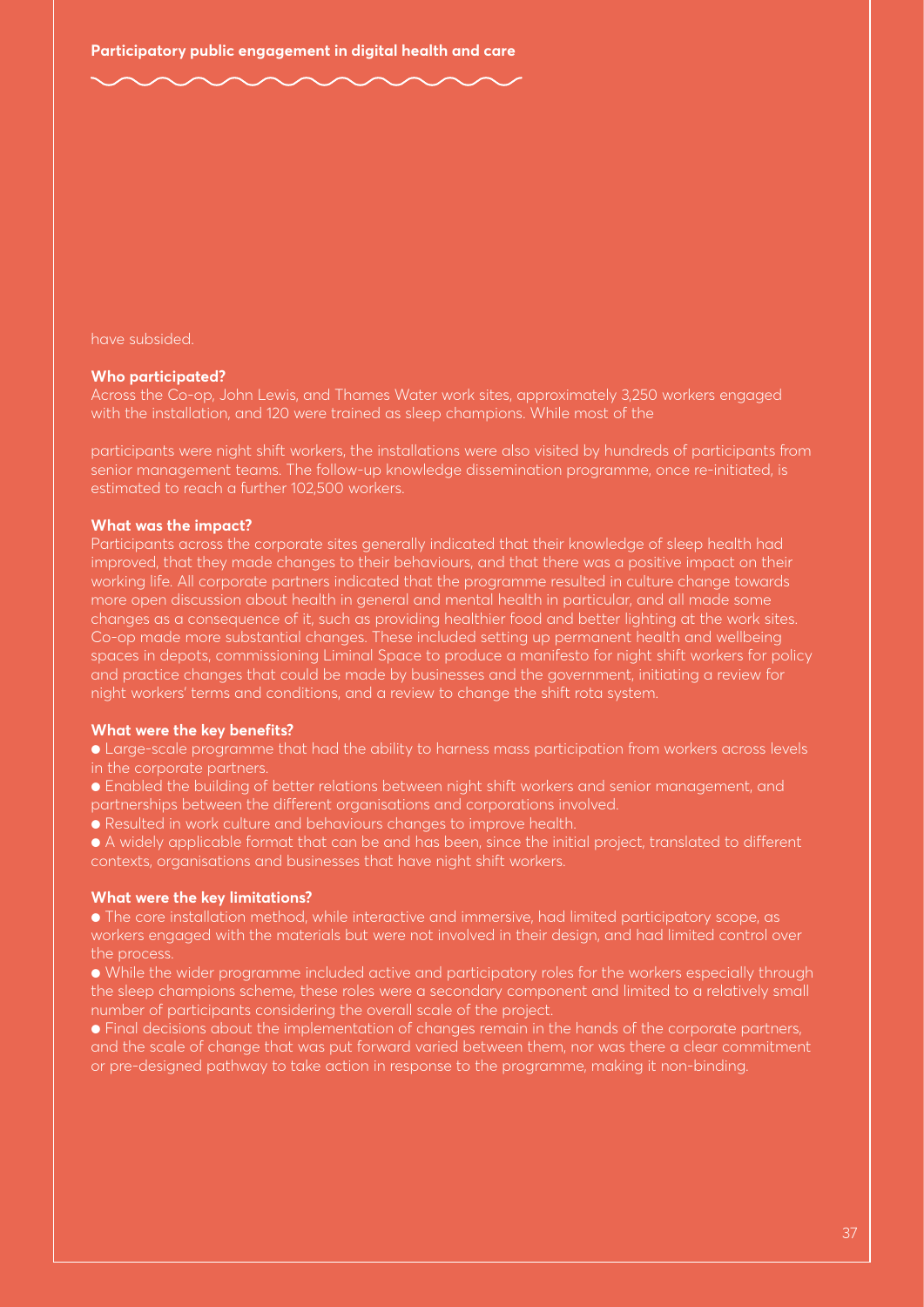### **Further resources**

### **Organisations that can be worked with to diversify participation**

● **ALLIANCE** is the national third sector intermediary for health and social care organisations with a wealth of experience in health social care public engagement: <https://www.alliance-scotland.org.uk>

● **Healthcare Improvement Scotland** within Scottish Government already works to enable people in Scotland to experience the best quality of health and social care, including through an extensive community engagement stream:<https://www.hisengage.scot>

● **Inclusion Scotland** is a disabled people's organisation that works to ensure that decisions affecting disabled people are informed by their views and experiences: <https://inclusionscotland.org>

● Involve is a public participation charity with expertise on participatory public engagement: [https://](https://www.involve.org.uk) [www.involve.org.uk](https://www.involve.org.uk)

**● Ipsos MORI** is a market research company with experience in a range of public engagement methods and participant recruitment strategies: <https://www.ipsos.com/ipsos-mori/en-uk>

**● National Co-ordinating Centre for Public Engagement** develops and support public engagement especially in research: <https://www.publicengagement.ac.uk>

**● PB network** has expertise in, and develops learning and innovation in participatory budgeting: [https://](https://pbnetwork.org.uk) [pbnetwork.org.uk](https://pbnetwork.org.uk)

**● Operation Black Vote** works to ensure greater participation of black and minority ethnic communities in political participation and representation, including via participatory engagement: [https://www.obv.](https://www.obv.org.uk) [org.uk](https://www.obv.org.uk) 

**● Sciencewise** is a UKRI funded public engagement programme that works to enable policy makers to develop socially informed policy with a particular emphasis on science and technology: [https://](https://sciencewise.org.uk) [sciencewise.org.uk](https://sciencewise.org.uk)

**● Scottish Community Development Centre** works to build community sector capacity, support public agencies to work effectively with communities and to widen participation in local democracy, and it has established a range of related networks and partnerships across Scotland: <https://www.scdc.org.uk>

**● Shared Future** is a community interest company experienced in community engagement and especially community-led design:<https://sharedfuturecic.org.uk>

**● Sortition Foundation** aims to improve democratic processes by developing and offering specialised

sortition and stratification services for participant recruitment:<https://www.sortitionfoundation.org>

**● Young Scot** is a national citizenship organisation specialising in working with young people, and it has a wealth of expertise of participatory youth engagement: <https://young.scot>

**● What Works Government** network of centres across the UK collectively heave wealth of expertise in different areas around public engagement: <https://www.gov.uk/guidance/what-works-network>

For recruiting targeted groups from specific communities (both geographic and of identity or interest) beyond those included above, one should collaborate with organisations working with and for the target communities. A huge range of organisations exist, and the appropriate organisation(s) should be identified separately for each engagement activity, depending on which groups need to be engaged. A good starting point is the Scottish Government's existing Third Sector Interfaces resource: [https://www.](https://www.gov.scot/publications/third-sector-interfaces-contact-details/) [gov.scot/publications/third-sector-interfaces-contact-details/](https://www.gov.scot/publications/third-sector-interfaces-contact-details/)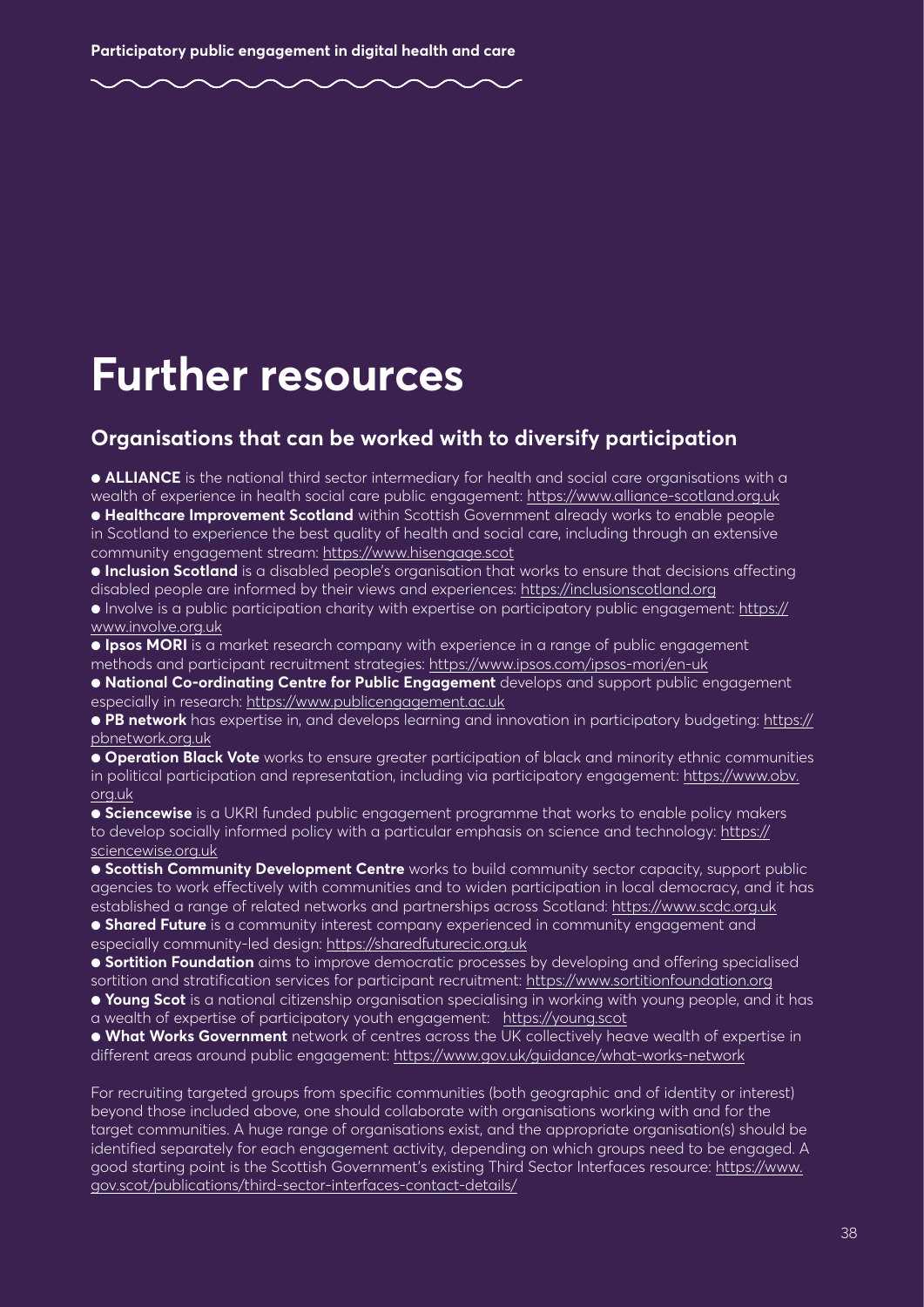### **"How to" guides for PPEn activities**

#### **General PPEn**

● **What Works Scotland's handbook** on how to design and plan public engagement processes: [https://](https://policyscotland.gla.ac.uk/wp-content/uploads/2020/04/WWSPublicEngagementHandbook.pdf) [policyscotland.gla.ac.uk/wp-content/uploads/2020/04/WWSPublicEngagementHandbook.pdf](https://policyscotland.gla.ac.uk/wp-content/uploads/2020/04/WWSPublicEngagementHandbook.pdf) 

● **Slocum's participatory methods toolkit:** <https://cris.unu.edu/sites/cris.unu.edu/files/Toolkit.pdf>

**● The European Food Safety Authority's engagement toolkit** that includes a wide range of participatory as well as more conventional methods, tips and good practice guidance: [https://www.efsa.](https://www.efsa.europa.eu/sites/default/files/documents/engagement-toolkit.pdf) [europa.eu/sites/default/files/documents/engagement-toolkit.pdf](https://www.efsa.europa.eu/sites/default/files/documents/engagement-toolkit.pdf)

● **The United States Environmental Protection Agency's public participation guide:** [https://www.epa.](https://www.epa.gov/international-cooperation/public-participation-guide-introduction-guide) [gov/international-cooperation/public-participation-guide-introduction-guide](https://www.epa.gov/international-cooperation/public-participation-guide-introduction-guide)

● NHS bite sized guides and toolkits for participation and engagement: [https://www.england.nhs.uk/](https://www.england.nhs.uk/participation/resources/involvetoolkits/) [participation/resources/involvetoolkits/](https://www.england.nhs.uk/participation/resources/involvetoolkits/) 

#### **Widening and diversifying participation**

**● What Works Scotland's a comprehensive guide on how to promote equality and inclusion and overcome barriers in community engagement:** [http://whatworksscotland.ac.uk/wp-content/](http://whatworksscotland.ac.uk/wp-content/uploads/2017/12/WWSHardToReachOrEasyToIgnoreEvidenceReview.pdf) [uploads/2017/12/WWSHardToReachOrEasyToIgnoreEvidenceReview.pdf](http://whatworksscotland.ac.uk/wp-content/uploads/2017/12/WWSHardToReachOrEasyToIgnoreEvidenceReview.pdf)

#### **Mini publics methods**

● **Planning NSW handbook and guide to using citizen juries:** [http://www.activedemocracy.net/articles/](http://www.activedemocracy.net/articles/cj_handbook.pdf) [cj\\_handbook.pdf](http://www.activedemocracy.net/articles/cj_handbook.pdf)

**● INVOLVE's guide on how to set up a citizen's assembly:** [https://www.involve.org.uk/resources/](https://www.involve.org.uk/resources/knowledge-base/how-do-i-setup-citizens-assembly) [knowledge-base/how-do-i-setup-citizens-assembly](https://www.involve.org.uk/resources/knowledge-base/how-do-i-setup-citizens-assembly) 

**● The Innovation in Democracy Programme's guide on how to run a citizens' assembly:** [https://www.](https://www.thersa.org/globalassets/reports/2020/IIDP-citizens-assembly.pdf) [thersa.org/globalassets/reports/2020/IIDP-citizens-assembly.pdf](https://www.thersa.org/globalassets/reports/2020/IIDP-citizens-assembly.pdf) 

**● Seeds for Change's in-depth guide for collaborative consensus decision making:** [https://www.](https://www.seedsforchange.org.uk/consensus.pdf) [seedsforchange.org.uk/consensus.pdf](https://www.seedsforchange.org.uk/consensus.pdf)

#### **Public oversight and monitoring methods**

**● The Assessing Communication for Social Change project's equal access participatory monitoring and evaluation toolkit and guidance:** EA\_PM&E\_toolkit\_front\_pages&introduction\_for\_publication.pdf **● The United Cities and Local Governments guide and basic principles of community-based** 

**monitoring:** <https://www.oidp.net/docs/monitoring/CommunityBasedMonitoring.pdf>

**● CARE's a generic guide for implementing the CARE community score card method:** [https://insights.](https://insights.careinternational.org.uk/media/k2/attachments/CARE_Community_Score_Card_Toolkit.pdf) [careinternational.org.uk/media/k2/attachments/CARE\\_Community\\_Score\\_Card\\_Toolkit.pdf](https://insights.careinternational.org.uk/media/k2/attachments/CARE_Community_Score_Card_Toolkit.pdf)

**● UNICEF's guide on participatory impact evaluation:** [https://www.betterevaluation.org/sites/default/](https://www.betterevaluation.org/sites/default/files/Participatory_Approaches_ENG.pdf) [files/Participatory\\_Approaches\\_ENG.pdf](https://www.betterevaluation.org/sites/default/files/Participatory_Approaches_ENG.pdf) 

#### **E-democracy and crowsourcing methods**

**● Nesta's report on digital democracy, which outlines a range of e-democracy and crowdsourcing initiatives, tools and case studies:** [https://media.nesta.org.uk/documents/digital\\_democracy.pdf](https://media.nesta.org.uk/documents/digital_democracy.pdf)  **● [mySociety.org](http://mySociety.org)** provides resources and tools for e-democracy and crowdsourcing as well as digital participatory engagement more widely:<https://www.mysociety.org>

**● The Citizen Foundation's Your Priorities case studies and further resources:** [https://www.citizens.is/](https://www.citizens.is/portfolio/) [portfolio/](https://www.citizens.is/portfolio/)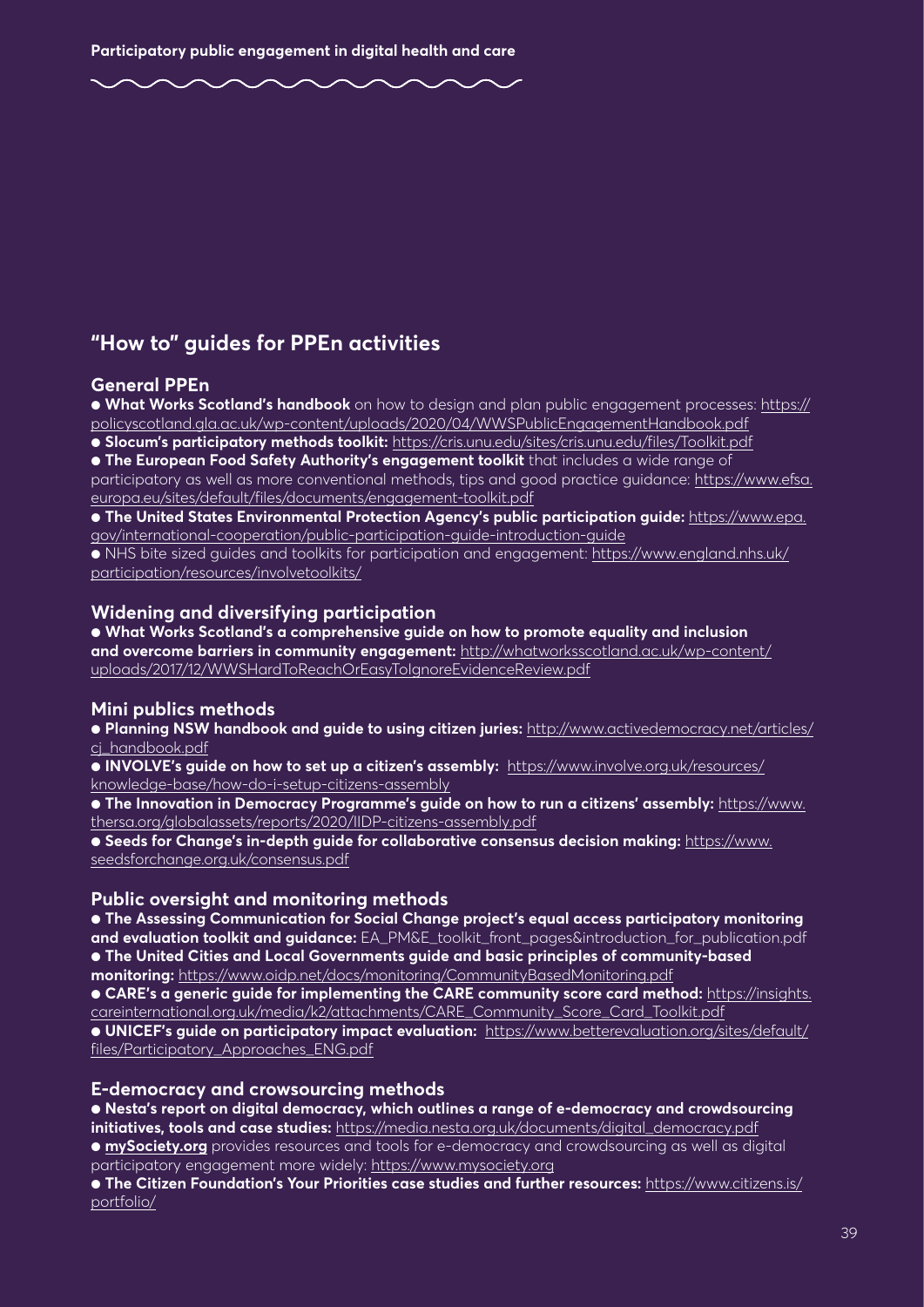#### **Workshop and dialogue methods**

**● Gnaiger & Schroffenegger's tool-kit for scenario workshops:** [https://wilawien.ac.at/interacts/](https://wilawien.ac.at/interacts/interacts_toolkit.pdf) [interacts\\_toolkit.pdf](https://wilawien.ac.at/interacts/interacts_toolkit.pdf)

**● Finland Futures Institute's practical guide for facilitating a futures workshop:** [https://www.utu.fi/](https://www.utu.fi/sites/default/files/public) [sites/default/files/public](https://www.utu.fi/sites/default/files/public):/media/file/Ville-Lauttamaki\_futures-workshops.pdf

**● The World Café hosting tool kit:**<http://www.theworldcafe.com/tools-store/hosting-tool-kit/>

**● The Circle Way's brief basic guidelines for organising a talking circle:** [https://static1.](https://static1.squarespace.com/static/55597e72e4b0f7284bff49e0/t/56e340a1f8baf38bbe1d00f6/1457733793606/TCW+Guidelines+English.pdf)

[squarespace.com/static/55597e72e4b0f7284bff49e0/t/56e340a1f8baf38bbe1d00f6/1457733793606/](https://static1.squarespace.com/static/55597e72e4b0f7284bff49e0/t/56e340a1f8baf38bbe1d00f6/1457733793606/TCW+Guidelines+English.pdf) [TCW+Guidelines+English.pdf](https://static1.squarespace.com/static/55597e72e4b0f7284bff49e0/t/56e340a1f8baf38bbe1d00f6/1457733793606/TCW+Guidelines+English.pdf) 

● **NHS England's bite sized guide to running focus groups for patient and public engagement:**  <https://www.england.nhs.uk/wp-content/uploads/2016/07/bitesize-guide-focus-groups.pdf>

● **Revez, Mullally, & Gallachóir's Imagining2050 deliberative futures toolkit** is a cross-methods resource, but it is especially useful for deliberative and future workshop tools and dialogue building techniques: <https://www.marei.ie/wp-content/uploads/2021/03/Imagining2050Toolkit.pdf>

#### **Arts based and game play methods**

**● Art Works Scotland's "is it the best it can be" participatory arts guidance and toolkit:** [https://www.](https://www.creativescotland.com/__data/assets/pdf_file/0011/35597/ArtWorks-Toolkit-Is-this-the-best-it-can-be1.pdf) [creativescotland.com/\\_\\_data/assets/pdf\\_file/0011/35597/ArtWorks-Toolkit-Is-this-the-best-it-can-be1.](https://www.creativescotland.com/__data/assets/pdf_file/0011/35597/ArtWorks-Toolkit-Is-this-the-best-it-can-be1.pdf) [pdf](https://www.creativescotland.com/__data/assets/pdf_file/0011/35597/ArtWorks-Toolkit-Is-this-the-best-it-can-be1.pdf) 

● **Vella & Pulè's toolkit for conducting participatory arts projects:** [https://www.um.edu.mt/library/oar/](https://www.um.edu.mt/library/oar/bitstream/123456789/66417/1/COND%20PART%20ARTS%20PROJ%20TOOLKIT%202-20%20link%200.pdf) [bitstream/123456789/66417/1/COND%20PART%20ARTS%20PROJ%20TOOLKIT%202-20%20link%200.](https://www.um.edu.mt/library/oar/bitstream/123456789/66417/1/COND%20PART%20ARTS%20PROJ%20TOOLKIT%202-20%20link%200.pdf) [pdf](https://www.um.edu.mt/library/oar/bitstream/123456789/66417/1/COND%20PART%20ARTS%20PROJ%20TOOLKIT%202-20%20link%200.pdf) 

● **Transit Tales' guide for creating participatory photography projects**, focused on migrants and refugees but also more widely applicable: [https://transittales.net/wordpress/wp-content/](https://transittales.net/wordpress/wp-content/uploads/2018/02/trasittales_manual_english.pdf) [uploads/2018/02/trasittales\\_manual\\_english.pdf](https://transittales.net/wordpress/wp-content/uploads/2018/02/trasittales_manual_english.pdf) 

● **Locowandt's organisational guideline to using participatory arts**, focused on young refugees and asylum seekers but is also more widely applicable: [https://www.artshealthresources.org.uk/wp-content/](https://www.artshealthresources.org.uk/wp-content/uploads/2020/12/2013-Inclusion_Through_Art_-1.pdf) [uploads/2020/12/2013-Inclusion\\_Through\\_Art\\_-1.pdf](https://www.artshealthresources.org.uk/wp-content/uploads/2020/12/2013-Inclusion_Through_Art_-1.pdf)

#### **Evaluation (other than participatory evaluation)**

**● Art Works Scotland's "is it the best it can be" participatory arts guidance and toolkit:** [https://www.](https://www.creativescotland.com/__data/assets/pdf_file/0011/35597/ArtWorks-Toolkit-Is-this-the-best-it-can-be1.pdf) [creativescotland.com/\\_\\_data/assets/pdf\\_file/0011/35597/ArtWorks-Toolkit-Is-this-the-best-it-can-be1.](https://www.creativescotland.com/__data/assets/pdf_file/0011/35597/ArtWorks-Toolkit-Is-this-the-best-it-can-be1.pdf) [pdf](https://www.creativescotland.com/__data/assets/pdf_file/0011/35597/ArtWorks-Toolkit-Is-this-the-best-it-can-be1.pdf) 

● **Vella & Pulè's toolkit for conducting participatory arts projects:** [https://www.um.edu.mt/library/oar/](https://www.um.edu.mt/library/oar/bitstream/123456789/66417/1/COND%20PART%20ARTS%20PROJ%20TOOLKIT%202-20%20link%200.pdf) [bitstream/123456789/66417/1/COND%20PART%20ARTS%20PROJ%20TOOLKIT%202-20%20link%200.](https://www.um.edu.mt/library/oar/bitstream/123456789/66417/1/COND%20PART%20ARTS%20PROJ%20TOOLKIT%202-20%20link%200.pdf) [pdf](https://www.um.edu.mt/library/oar/bitstream/123456789/66417/1/COND%20PART%20ARTS%20PROJ%20TOOLKIT%202-20%20link%200.pdf) 

● **Transit Tales' guide for creating participatory photography projects**, focused on migrants and refugees but also more widely applicable: [https://transittales.net/wordpress/wp-content/](https://transittales.net/wordpress/wp-content/uploads/2018/02/trasittales_manual_english.pdf) [uploads/2018/02/trasittales\\_manual\\_english.pdf](https://transittales.net/wordpress/wp-content/uploads/2018/02/trasittales_manual_english.pdf) 

● **Locowandt's organisational guideline to using participatory arts**, focused on young refugees and asylum seekers but is also more widely applicable: [https://www.artshealthresources.org.uk/wp-content/](https://www.artshealthresources.org.uk/wp-content/uploads/2020/12/2013-Inclusion_Through_Art_-1.pdf) [uploads/2020/12/2013-Inclusion\\_Through\\_Art\\_-1.pdf](https://www.artshealthresources.org.uk/wp-content/uploads/2020/12/2013-Inclusion_Through_Art_-1.pdf)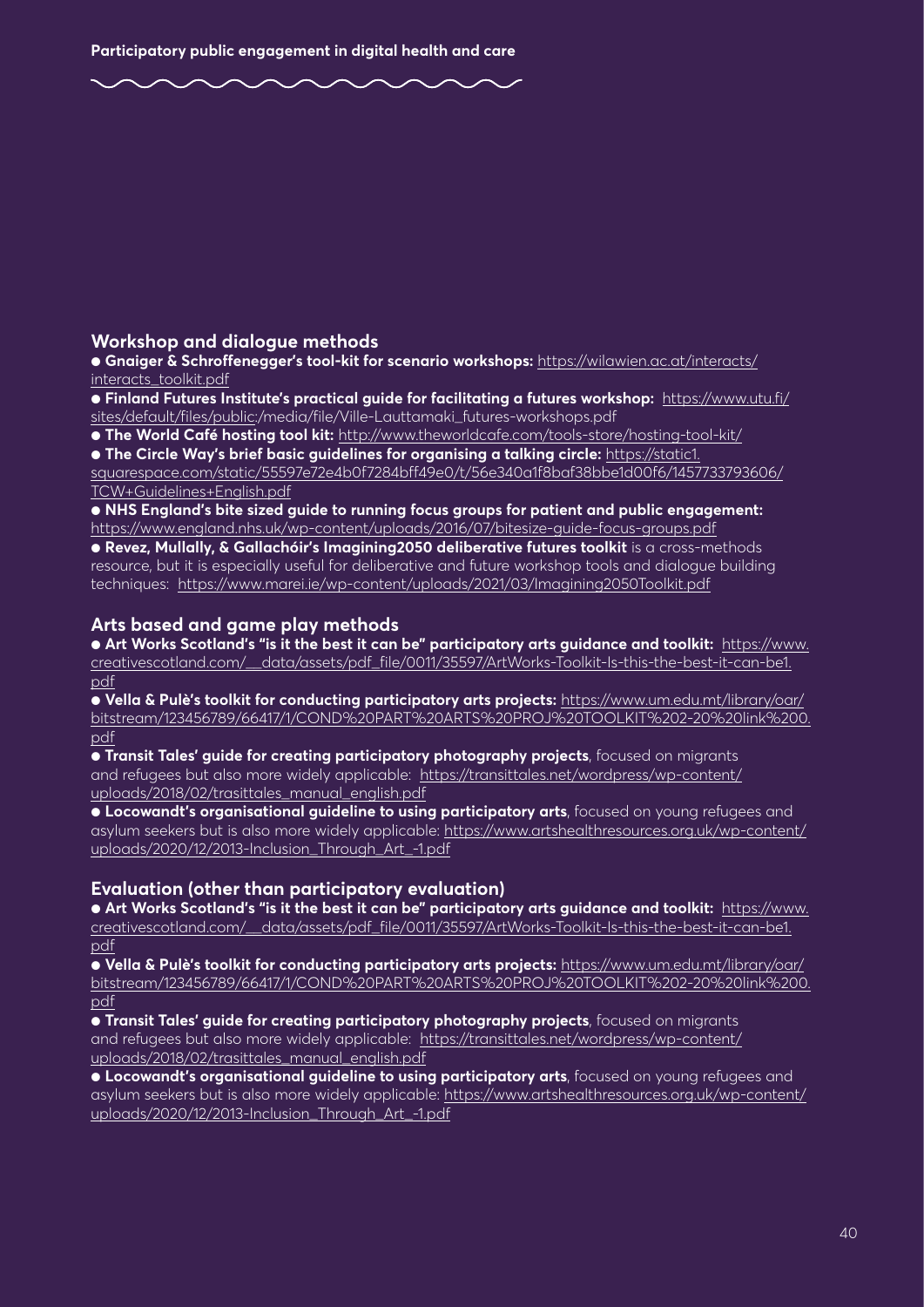### **5.0 Conclusion and recommendations**

This report presented background information on the wider context of PPEn, including Scottish Government's pre-existing commitment to embedding PPEn activities within its practices. Previous controversies around digital health and care initiatives, the high stakes involved with such technologies and services, and the key roles that they play in shaping publics' health and wellbeing render PPEn particularly vital in this area. A wealth of expertise on PPEn already exists across Scotland, and we note that numerous Scottish Government initiatives have been undertaken.

We identify initial considerations and questions that should be answered before other decisions are made about the plan and design of a PPEn activity. Suitable methods depend on why engagement is being undertaken, who it is undertaken by and with, what resources are available, and what the outcomes are envisaged to be. It is crucial that these questions are carefully considered and discussed; neither PPEn, nor the identification of appropriate methods for engagement, should become boxticking exercises. We have discussed the importance and challenges of widening and diversifying participation, outlining some common barriers to participation and examples of how these can be mitigated.

The report includes a detailed mapping of PPEn methods, seeking to highlight methods that move beyond 'traditional' approaches to engagement. Activities have been grouped under five families of methods (mini publics; public oversight and monitoring; e-democracy and crowdsourcing; workshop and dialogue; and arts-based and game play methods). Each method is accompanied by a case study to demonstrate how such approaches can be implemented in practice, although the applicability and suitability of methods will be highly context dependent. We have included discussion of strengths and limitations of each case study, reinforcing the point that no one method is 'perfect'.

References to further resources have been included throughout, and further resources can be found in Appendix 2, including links to "how to" guides for using different participatory engagement methods, approaches to undertaking evaluation, and a list of organisations the Scottish Government can work with on widening and diversifying participation.

The report as a whole, including the details on PPEn methods, has been informed by the rapid knowledge synthesis of existing resources and literature as well as insights revealed from scoping conversations. Based on these insights, we make the following recommendations to increase the chances of the Scottish Government successfully delivering on their commitments towards PPEn:

**Recommendation 1: improve how learning about PPEn methods is shared across Government** This is a diverse landscape with numerous initiatives over several decades, including commissioned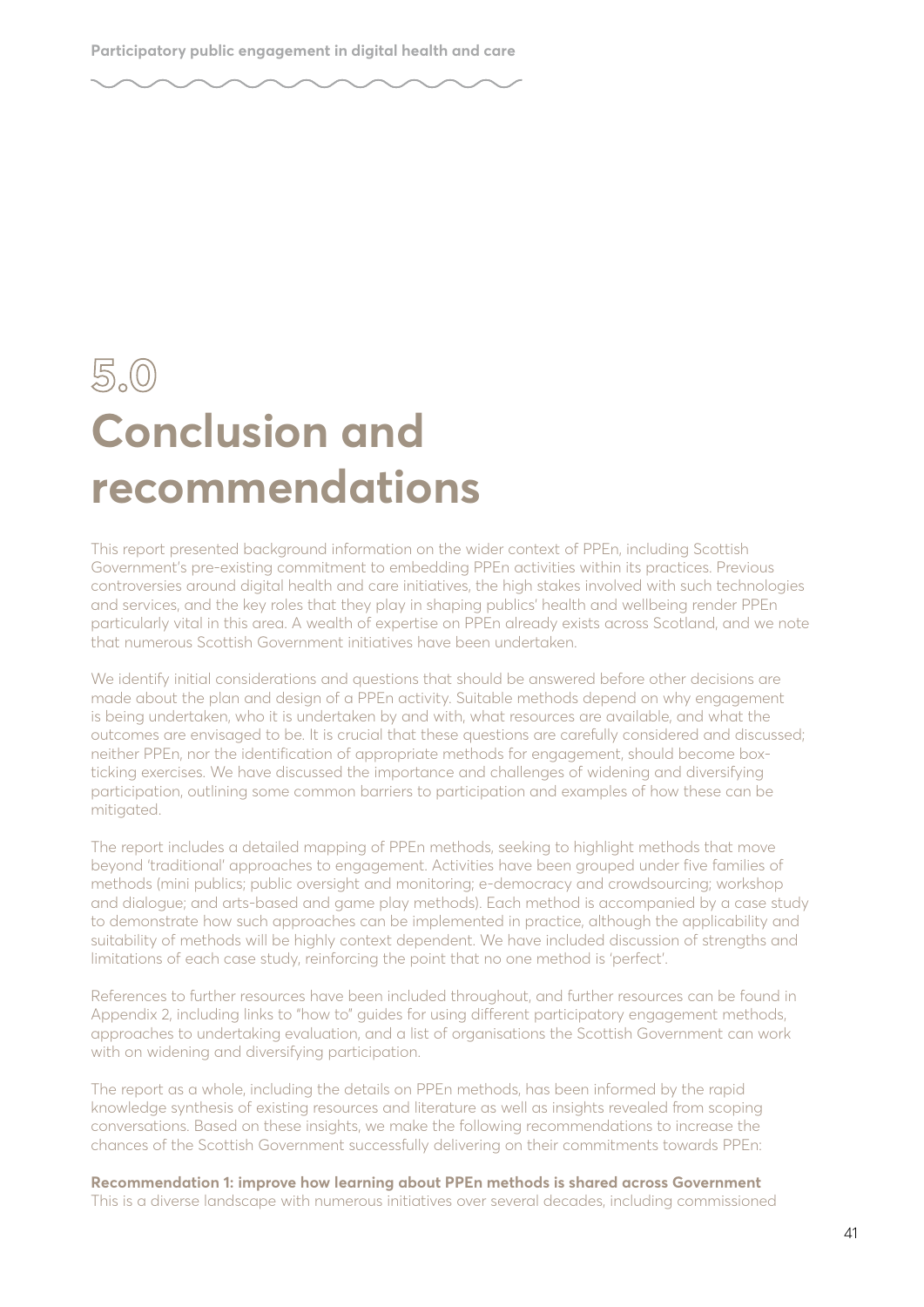

reports, working groups and other activities dedicated to participatory engagement in Scotland. Our study identified overlaps within sectors and across organisations that use or wish to use PPEn methods. These include duplication of efforts and missed opportunities for collaboration. There is a risk, in the field of digital health and care, of 'health exceptionalism'. While digital health and care is a tricky policy area, PPEn methods can work effectively across sectors, and mutual learning is viable, and sensible. We hope this report can be useful across the Scottish Government as a resource for groups contemplating participatory approaches.

#### **Recommendation 2: the Scottish Government should continue to diversify and innovate with participatory public engagement approaches**

Participatory Public Engagement is a complex and fast-changing field of practice. Inevitably, communities of practice form around particular methods, and these can become a 'default' within organisations. Citizens' juries, for example, have many strengths, but they also have weaknesses. Overreliance on only one approach to engagement may magnify those weaknesses. A shift to a more open, engaged approach to governance likely includes multiple approaches to engaging different publics, drawing from across the method 'families' identified in this report, within carefully considered and properly resourced initiatives.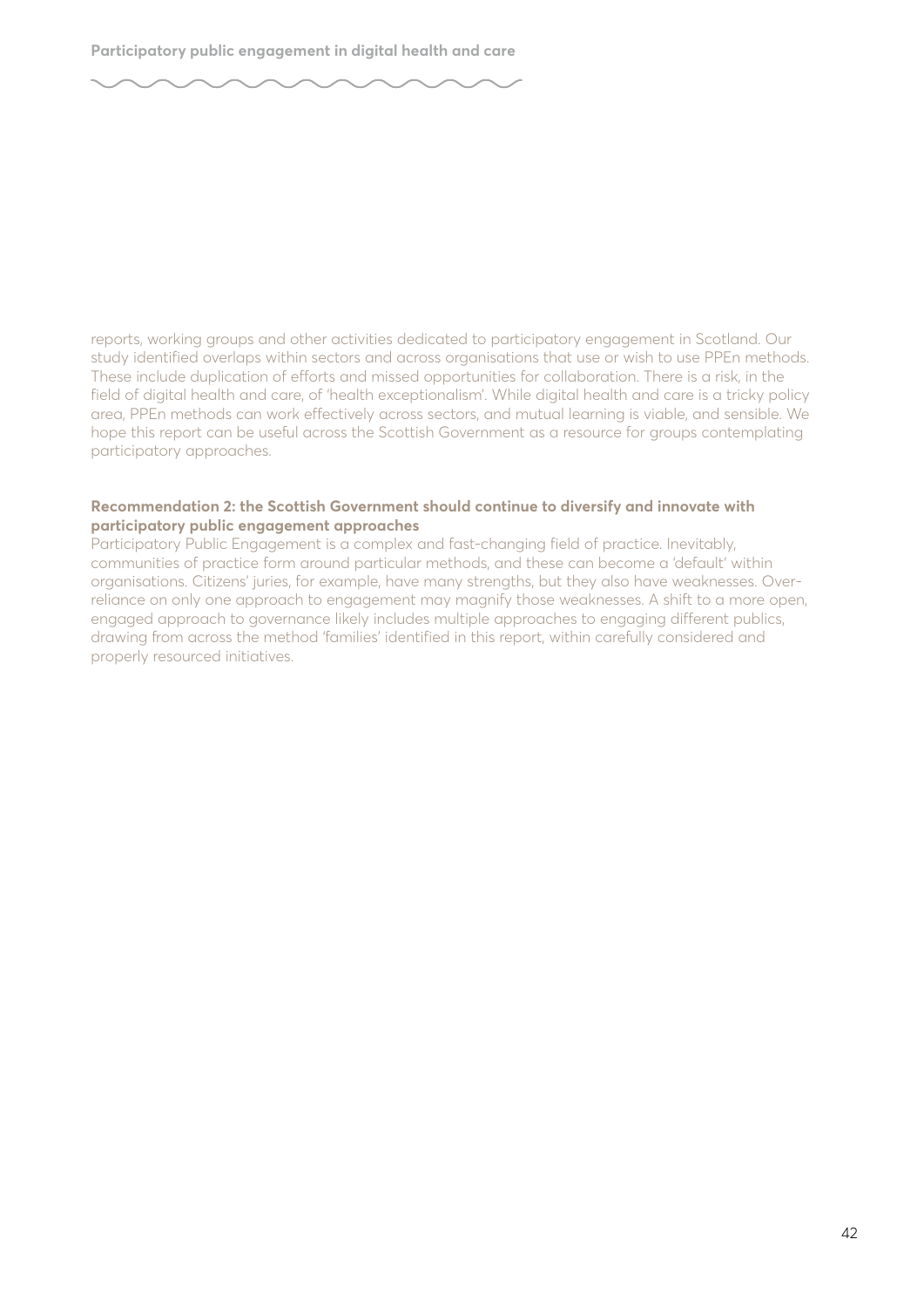## **Appendix: Methodology**

#### **The study aimed to answer the following overarching question:**

● What participatory methods can be used by the Scottish Government to engage with publics especially around digital health and to reach wider and more diverse publics? To answer this overarching question, it examined the following sub-questions:

● What participatory engagement methods have been developed and applied in different sectors and contexts?

● How should we evaluate which methods work best, and what are the key examples of best practice in participatory engagement that could be adopted and applied by the Scottish Government especially around digital health?

● How can the Scottish Government reach wider and more diverse publics, including groups that are often missed or under-represented in public engagement initiatives?

The project was conducted between 10th of March and 8th of May 2021 and commissioned to involve a total of 45 days of work across a team of 4 researchers. It progressed in three parts:

#### **Scoping conversations**

A total of 12 scoping conversations (with 14 people) were undertaken with experienced PPEn practitioners and specialists across different sectors and contexts. This included Scottish Government and public sector officials (n=4), academics (n=4) and representatives of third and private-sector organisations (n=4). Potential contacts were identified by the research team, in conjunction with Nesta and Scottish Government.

The purpose of conducting scoping conversations was to scope and synthesise knowledge on: (1) the kinds of PPEn methods that have been applied in different contexts; (2) the kinds of groups that were engaged with through these methods and their potential to reach diverse publics; (3) perceived benefits and challenges around different PPEn methods; and (4) perspectives on evaluation. Those who contributed were asked to share examples of PPEn initiatives that they had been involved in, or were aware of, with a view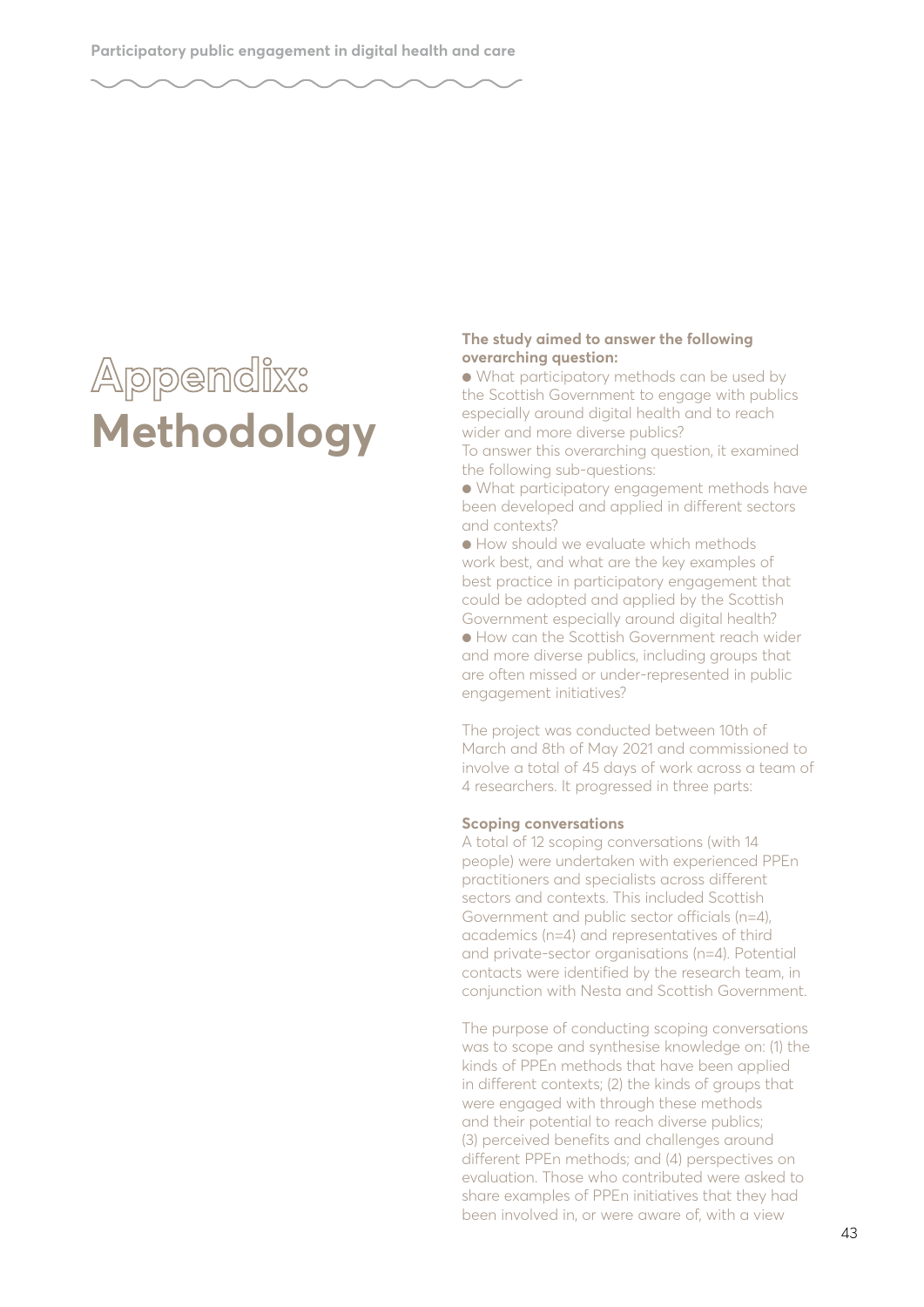

to informing and directing the desk-based rapid review and evaluation.

Scoping conversations took the form of short (≈30 mins) informal discussions (via video conferencing) between practitioners/specialists and members of the research team. These were informal conversations rather than research interviews, and not formally recorded and transcribed due to time and institutional constraints prohibiting the formal ethical review processes required for research interviews. The research team wrote up and collated extended notes that included references and links to projects, reports and resources discussed.

#### **Rapid review**

Building on the scoping conversations, we undertook a rapid review knowledge synthesis of PPEn methods and case studies published in academic literature and 'grey literature', namely third and public sector resources. We collated and reviewed resources, links and references from the scoping conversations, and identified a set of public and third sector resources and academic journal articles documenting PPEn methods. We used the Scopus academic journal article database to retrieve further journal articles using a key word chain for participatory public or citizen engagement or involvement in digital health. Finally, we used the Participedia public and third sector participatory engagement database<sup>71</sup> to retrieve further public and third sector resources by reviewing and evaluating all completed entries with health content stored on the database.

#### **Evaluation**

Evaluation of the methods involved assessing aims, scalability, inclusivity, influence, and the degree of participation they can enable. The methods were organised into a framework adopted from Fung's varieties of participation in governance, to consider who participated, how, and what influence participation had.72 This study assessed: 1) what aims can the methods be used for, and whether projects using the methods have achieved their aims; 2) what kind and level of participation do the methods enable, including

the degree of participation assessed against Arnstein's ladder of participation<sup>73</sup> and White's typology of interests, $74$  number of participants, how they are selected, and whether the method allows for inclusive and diverse participation; 3) how can people participate through the methods, including what participation involves in practice; and 4) what influence the method can have, including on policy or practice, and on participants themselves.

The study focused on PPEn methods in digital health and care but included methods and case studies in other areas where they were relevant and transferable to the digital health and care context. It focused on PPEn methods that can be used by the Scottish Government to design and undertake engagement activities; the focus was on invited participation that can be initiated by the Government. While there are many citizeninitiated initiatives that fall roughly under the 'umbrella' of PPEn, these were not covered.

#### **Limitations**

Like all studies, our approach had limitations. Most notably, the scope of the study was restricted to relevance and transferability to digital health and care and included only a limited number of sources due to its restricted timeframe. Consequently, the study and this report should be seen as a scoping exercise rather than as a comprehensive representation of the entire complex landscape of PPEn. If a more systematic study was conducted, the methods families outlined may be revised and/or expanded.

Many of the projects, initiatives, and activities identified through the study were still ongoing at the time of writing, with limited project specific information available in a format that could be formally reviewed. For example, many PPEn projects had produced no outputs, beyond short summaries that did not include sufficient information to fully understand and assess the methods used. Ongoing projects identified through scoping conversations typically had no outputs; information about them was limited.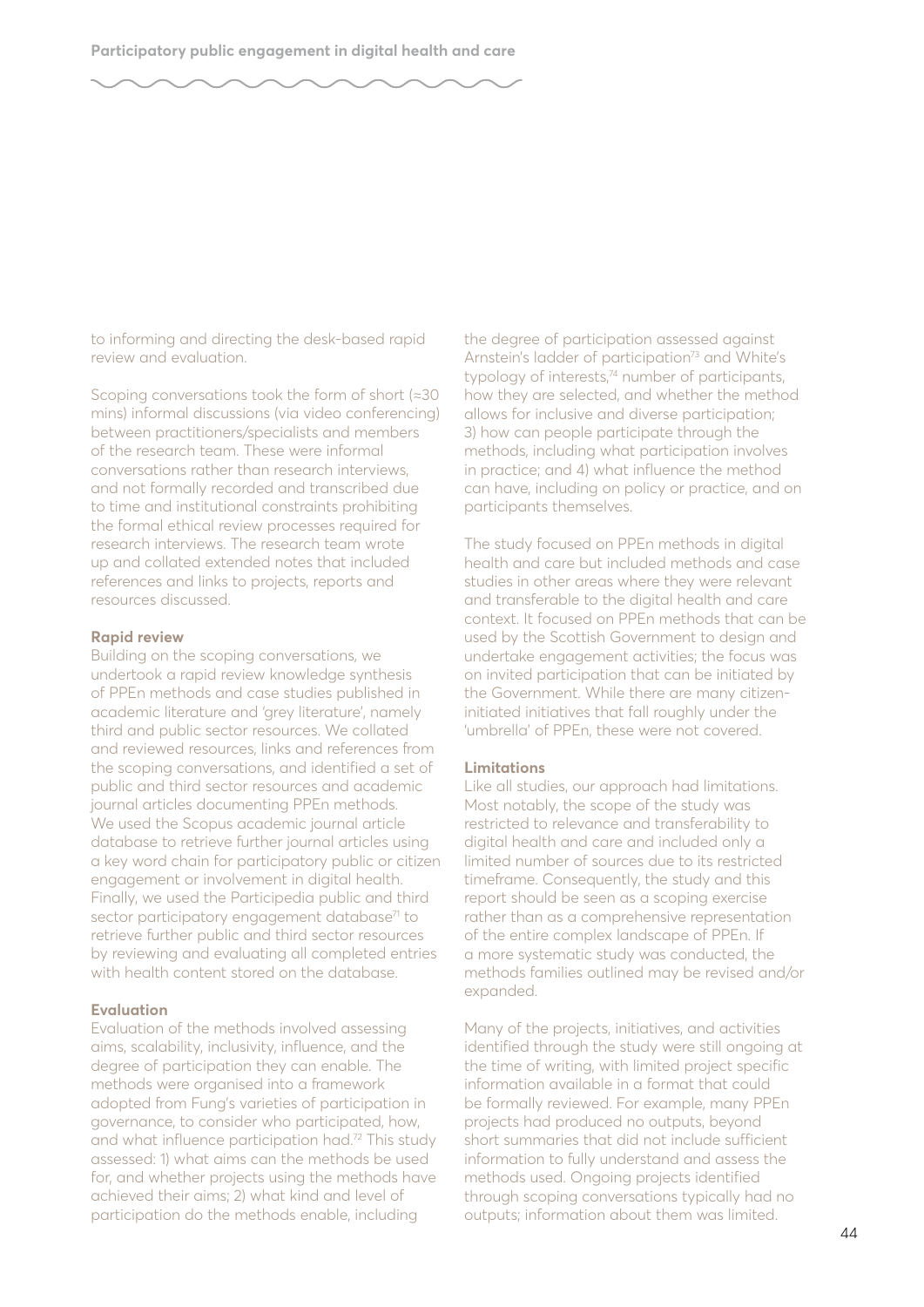### **Endnotes**

**1 Open Government Partnership. (2021).**  About Open Government Partnership. [https://](https://www.opengovpartnership.org/about/) [www.opengovpartnership.org/about/](https://www.opengovpartnership.org/about/) (accessed 07/05/2021)

**2 Scottish Government (2021).** Open Government Action Plan commitment 2: participation framework. [https://www.gov.scot/publica](https://www.gov.scot/publications/open-government-action-plan-commitment-2/)[tions/open-government-action-plan-commit](https://www.gov.scot/publications/open-government-action-plan-commitment-2/)[ment-2/](https://www.gov.scot/publications/open-government-action-plan-commitment-2/) (accessed 07/05/2021)

**3 Open Government Partnership (2019).** Scotland's Open Government Action Plan: 2018- 2020. Edinburgh Scottish Government. [https://www.gov.scot/publications/scot](https://www.gov.scot/publications/scotlands-open-government-action-plan-2018-20/)[lands-open-government-action-plan-2018-20/](https://www.gov.scot/publications/scotlands-open-government-action-plan-2018-20/) (accessed 07/05/2021)

**4 Scottish Community Development Centre (2021).** National Standards for Community Engagement [https://www.scdc.org.uk/what/](https://www.scdc.org.uk/what/national-standards) [national-standards](https://www.scdc.org.uk/what/national-standards) (accessed 07/05/2021)

**5 Crane, J. (2018).** Why the history of public consultation matters for contemporary health policy, Endeavour, 42(1): 9-16.

**6 Scottish Government (2018).** Scotland's Digital Health and Care Strategy: enabling, connecting and empowering. [https://](https://www.gov.scot/publications/scotlands-digital-health-care-strategy-enabling-connecting-empowering/pages/3/) [www.gov.scot/publications/scotlands-dig](https://www.gov.scot/publications/scotlands-digital-health-care-strategy-enabling-connecting-empowering/pages/3/)[ital-health-care-strategy-enabling-con](https://www.gov.scot/publications/scotlands-digital-health-care-strategy-enabling-connecting-empowering/pages/3/)[necting-empowering/pages/3/](https://www.gov.scot/publications/scotlands-digital-health-care-strategy-enabling-connecting-empowering/pages/3/) (accessed 07/05/2021)

**7 Wherton, J. and T. Greenhalgh (2021).** Evaluation of the Near Me video consulting service in Scotland during COVID-19, 2020: Summary Report.<https://tec.scot> (accessed 07/05/2021)

**8 Scottish Government (2020).** Video consultations - public and clinician views: consultation report. [https://www.gov.scot/publications/](https://www.gov.scot/publications/public-clinician-views-video-consultations-full-report/) [public-clinician-views-video-consulta](https://www.gov.scot/publications/public-clinician-views-video-consultations-full-report/)[tions-full-report/](https://www.gov.scot/publications/public-clinician-views-video-consultations-full-report/) (accessed 07/05/2021)

**9 Carter, P., Laurie, G.T., & Dixon-Woods, M. (2015)** The social licence for research: why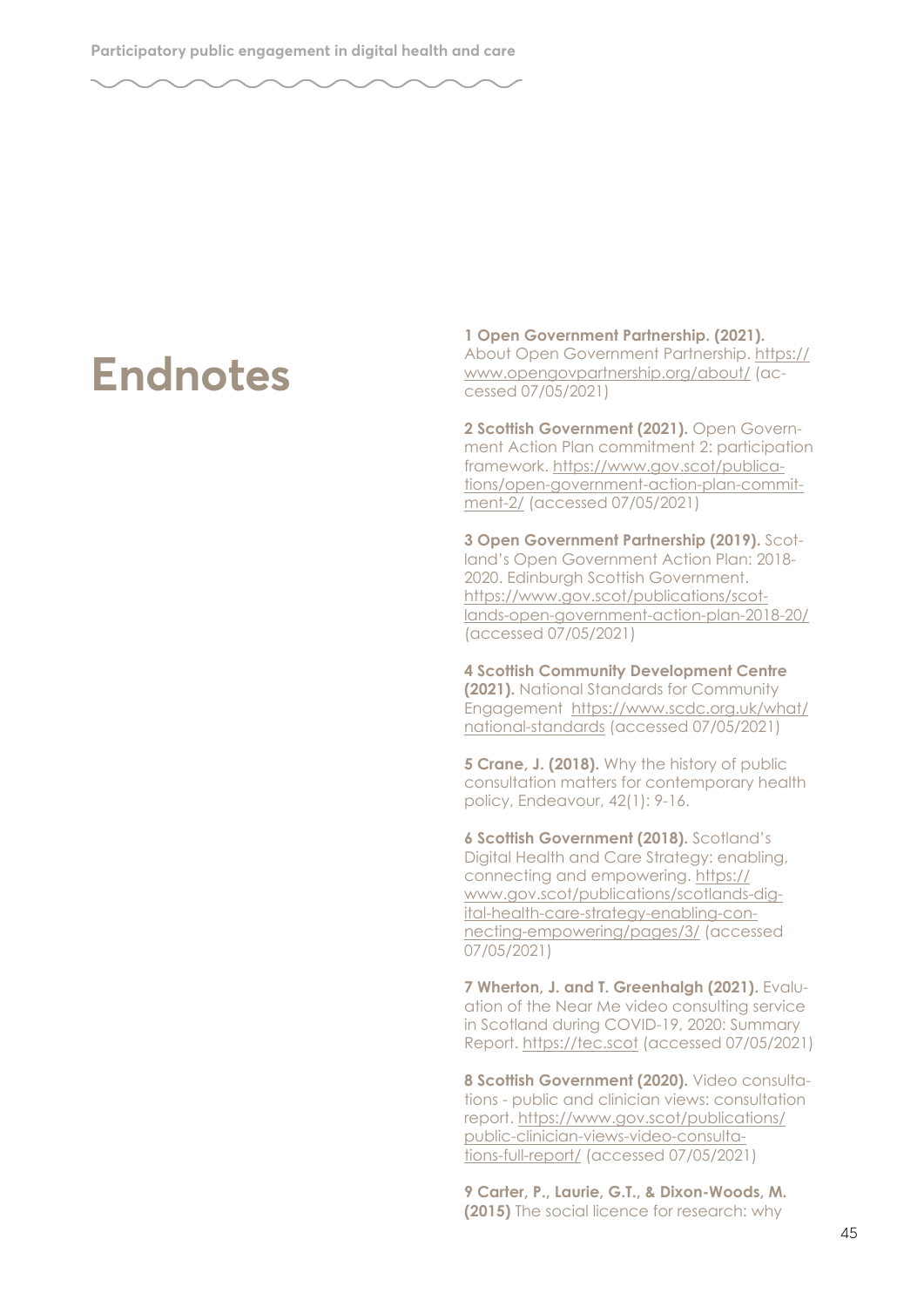care data ran into trouble. Journal of Medical Ethics 41:404-409

**10 Oliver, D. (2019).** Lessons from the Babylon Health Saga. The British Medical Journal, 365: 12387

**11 Powles, J., & Hodson, H. (2018).** Responses to DeepMind. Health & Technology, 8: 15-29

**12 See e.g. Wherton, J. & T. Greenhalgh (2021)** op cit.; Our Voice (2018). Our Voice Citizen's Survey Third Panel Report. [https://www.hisen](https://www.hisengage.scot/informing-policy/citizens-panel/third-panel-report/)[gage.scot/informing-policy/citizens-panel/](https://www.hisengage.scot/informing-policy/citizens-panel/third-panel-report/) [third-panel-report/](https://www.hisengage.scot/informing-policy/citizens-panel/third-panel-report/) (accessed 07/05/2021)

**13 See e.g. Mukherjee, M., Cresswell, K., & Sheikh, A. (2021)** Identifying strategies to overcome roadblocks to utilising near real-time healthcare and administrative data to create a Scotland-wide learning health system. Health Informatics Journal, 27(1): 1-18

14 Information Commissioner's Office. (2021) Special category data. [https://ico.org.uk/](https://ico.org.uk/for-organisations/guide-to-data-protection/guide-to-the-general-data-protection-regulation-gdpr/lawful-basis-for-processing/special-category-data/#scd1) [for-organisations/guide-to-data-protection/](https://ico.org.uk/for-organisations/guide-to-data-protection/guide-to-the-general-data-protection-regulation-gdpr/lawful-basis-for-processing/special-category-data/#scd1) [guide-to-the-general-data-protection-reg](https://ico.org.uk/for-organisations/guide-to-data-protection/guide-to-the-general-data-protection-regulation-gdpr/lawful-basis-for-processing/special-category-data/#scd1)[ulation-gdpr/lawful-basis-for-processing/](https://ico.org.uk/for-organisations/guide-to-data-protection/guide-to-the-general-data-protection-regulation-gdpr/lawful-basis-for-processing/special-category-data/#scd1) [special-category-data/#scd1](https://ico.org.uk/for-organisations/guide-to-data-protection/guide-to-the-general-data-protection-regulation-gdpr/lawful-basis-for-processing/special-category-data/#scd1) (accessed 07/05/2021)

**15 Cornwall, A. (2008)** Unpacking 'participation': models, meanings and practices. Community Development Journal 43(3): 269-283

**16 Arnstein, S. (1969)** A ladder of citizen participation. Journal of the American Institute of Planners, 35(4): 216-224

**17 White, S. (1996)** Depoliticising development: the used and abuses of participation. Development in Practice, 6(1): 6-15

**18 Fung, A. (2006).** Varieties of participation in complex governance. Public Administration Review, 66, 66-75

**19** For a more comprehensive outline and

discussion of this complexity, see Cornwall, A. (2008) op cit.

**20** For more in-depth discussion of this, see: What Works Scotland (2017). What Works Scotland Evidence Review: 'Hard to reach' or 'easy to ignore'? Promoting equality in community [engagement.http://whatworkss](engagement.http://whatworksscotland.ac.uk/wp-content/uploads/2017/12/WWSHardToReachOrEasyToIgnoreEvidenceReview.pdf)[cotland.ac.uk/wp-content/uploads/2017/12/](engagement.http://whatworksscotland.ac.uk/wp-content/uploads/2017/12/WWSHardToReachOrEasyToIgnoreEvidenceReview.pdf) [WWSHardToReachOrEasyToIgnoreEvidenceR](engagement.http://whatworksscotland.ac.uk/wp-content/uploads/2017/12/WWSHardToReachOrEasyToIgnoreEvidenceReview.pdf)[eview.pdf](engagement.http://whatworksscotland.ac.uk/wp-content/uploads/2017/12/WWSHardToReachOrEasyToIgnoreEvidenceReview.pdf) (accessed 07/05/2021)

**21 See Felt, U. & Fochler, M. (2010).** Machineries for making publics: inscribing and de-scribing publics in public engagement. Minerva, 48(3): 219-238

**22 Cornwall, A. (2008)** op cit.

**23 Faulkner, W. & Bynner, C. (2020).** How to design and plan public engagement processes: a handbook. [https://policyscotland.gla.](https://policyscotland.gla.ac.uk/wp-content/uploads/2020/04/WWSPublicEngagementHandbook.pdf) [ac.uk/wp-content/uploads/2020/04/WWS-](https://policyscotland.gla.ac.uk/wp-content/uploads/2020/04/WWSPublicEngagementHandbook.pdf)[PublicEngagementHandbook.pdf](https://policyscotland.gla.ac.uk/wp-content/uploads/2020/04/WWSPublicEngagementHandbook.pdf) (accessed 07/05/2021)

**24** For more in-depth information about how barriers manifest and strategies for how they can be overcome, see: What Works Scotland (2017) op cit.

**25** For a more in-depth discussion of this, see Ellard-Gray, A., Jeffery, N., Chouback, M., & Crann, S. (2015). Finding the Hidden Participant: Solutions for Recruiting Hidden, Hard-to-Reach, and Vulnerable Populations. International Journal of Qualitative Methods, 14(5): 1-10

**26 Elstub, S. & Escobar, O. (2019)** Defning and typologising democratic innovations. In: Elstub, S. & Escobar, O. Handbook of democratic innovation and governance. Northampton: Edward Elaar

**27** For more information and analysis of mini publics methods, see Escobar, O. & Elstub, S. (2017) Forms of mini-publics. newDemocra-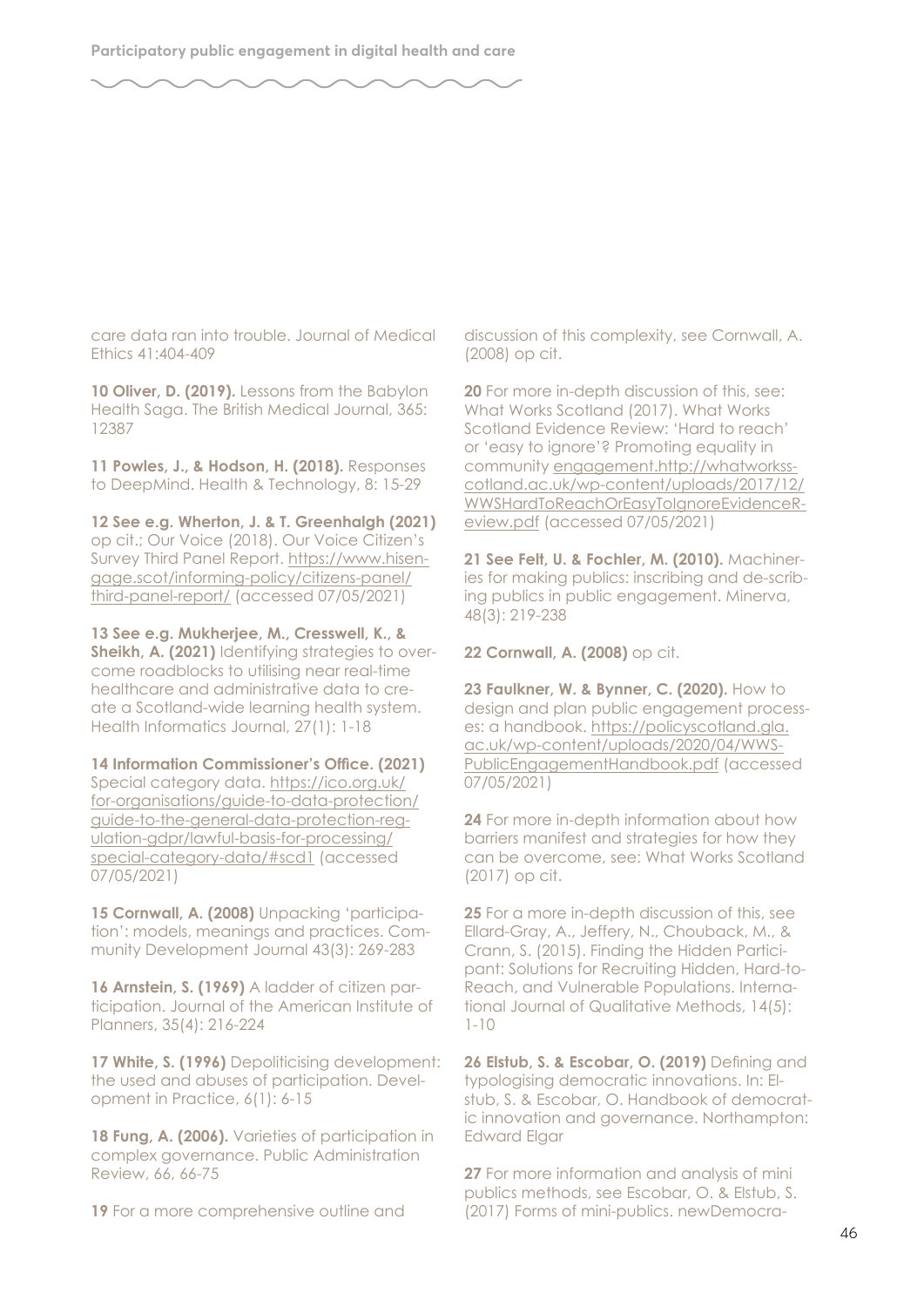cy research and development note. [https://](https://www.newdemocracy.com.au/docs/researchnotes/2017_May/nDF_RN_20170508_FormsOfMiniPublics.pdf) [www.newdemocracy.com.au/docs/research](https://www.newdemocracy.com.au/docs/researchnotes/2017_May/nDF_RN_20170508_FormsOfMiniPublics.pdf)[notes/2017\\_May/nDF\\_RN\\_20170508\\_FormsOf-](https://www.newdemocracy.com.au/docs/researchnotes/2017_May/nDF_RN_20170508_FormsOfMiniPublics.pdf)[MiniPublics.pdf](https://www.newdemocracy.com.au/docs/researchnotes/2017_May/nDF_RN_20170508_FormsOfMiniPublics.pdf) (accessed 07/05/2021)

**28** Participatory Budgeting is not here considered as a method / method family because a wide range of different kinds of methods, including from all of the different families considered in this report, can be used for PB. PB is here considered, rather, as a purpose or an aim of engagement; giving citizens a direct say in how a portion of the budget is spent.

**29** For a useful review and recommendations on the use of some mini publics methods by the Scottish Parliament, see Elstub, S. & Carrick, J. (2020) Comparing mini-publics in the Scottish Parliament. [http://whatworksscot](http://whatworksscotland.ac.uk/wp-content/uploads/2021/02/SPCJComparingMiniPublicsScottishParliament.pdf)[land.ac.uk/wp-content/uploads/2021/02/SPC-](http://whatworksscotland.ac.uk/wp-content/uploads/2021/02/SPCJComparingMiniPublicsScottishParliament.pdf)[JComparingMiniPublicsScottishParliament.pdf](http://whatworksscotland.ac.uk/wp-content/uploads/2021/02/SPCJComparingMiniPublicsScottishParliament.pdf)  (accessed 07/05/2021)

**30 University of Edinburgh. (2017)** How should we tackle health inequalities? [http://www.](http://www.healthinequalities.net/citizens-juries) [healthinequalities.net/citizens-juries](http://www.healthinequalities.net/citizens-juries) (accessed 07/05/2021)

**31 See Elstub, S., Carrick, J., & Khobian, K. (2019)** Evaluation of the Scottish Parliament's Citizens' panels on primary care. Newcastle: Newcastle University [http://whatworksscot](http://whatworksscotland.ac.uk/wp-content/uploads/2021/02/SPCJPrimaryCare.pdf)[land.ac.uk/wp-content/uploads/2021/02/SPC-](http://whatworksscotland.ac.uk/wp-content/uploads/2021/02/SPCJPrimaryCare.pdf)[JPrimaryCare.pdf](http://whatworksscotland.ac.uk/wp-content/uploads/2021/02/SPCJPrimaryCare.pdf) (accessed 07/05/2021)

**32 Citizens' Assembly of Scotland. (2020).**  Doing politics differently: the report of the citizens' assembly of Scotland. [https://citizensas](https://citizensassembly.theapsgroup.scot/report/)[sembly.theapsgroup.scot/report/](https://citizensassembly.theapsgroup.scot/report/) (accessed 07/05/2021)

**33 Scotland's Climate Assembly (2021).** Doing politics differently: Scotland's climate assembly interim report. [https://www.climateassem](https://www.climateassembly.scot/sites/default/files/inline-files/SCA%20APS%20Interim%20Report.pdf)[bly.scot/sites/default/fles/inline-fles/SCA%20](https://www.climateassembly.scot/sites/default/files/inline-files/SCA%20APS%20Interim%20Report.pdf) [APS%20Interim%20Report.pdf](https://www.climateassembly.scot/sites/default/files/inline-files/SCA%20APS%20Interim%20Report.pdf) (accessed 07/05/2021)

**34 INVOLVE & House of Commons (2018).**  Citizens' assembly on social care: recommendations for funding adult social care. [https://](https://publications.parliament.uk/pa/cm201719/cmselect/cmcomloc/citizens-assembly-report.pdf) [publications.parliament.uk/pa/cm201719/cm](https://publications.parliament.uk/pa/cm201719/cmselect/cmcomloc/citizens-assembly-report.pdf)[select/cmcomloc/citizens-assembly-report.pdf](https://publications.parliament.uk/pa/cm201719/cmselect/cmcomloc/citizens-assembly-report.pdf)  (accessed 07/05/2021)

**35** For more information on the Danish Citizen Summits and other similar initiatives, see: Organisation for Economic Co-operation and Development (2020) Innovative citizen participation in new democratic institutions: catching the deliberative wave. [https://www.](https://www.oecd-ilibrary.org/governance/innovative-citizen-participation-and-new-democratic-institutions_339306da-en) [oecd-ilibrary.org/governance/innovative-citi](https://www.oecd-ilibrary.org/governance/innovative-citizen-participation-and-new-democratic-institutions_339306da-en)[zen-participation-and-new-democratic-institu](https://www.oecd-ilibrary.org/governance/innovative-citizen-participation-and-new-democratic-institutions_339306da-en)[tions\\_339306da-en](https://www.oecd-ilibrary.org/governance/innovative-citizen-participation-and-new-democratic-institutions_339306da-en) (accessed 07/05/2021)

**36** For more in-depth discussion and analysis of the complexity and issues around representativeness in health-related public engagement, and in general, see e.g. Martin, G. (2008) 'Ordinary people only': knowledge, representativeness, and the public of public participation in healthcare. Sociology of Health and Illness, 30(1): 35-54; Törnquist, O., Webster, N., & Stokke, K. (eds) (2009). Rethinking popular representation. New York: Palgrave

**37 For a full report, see: Healthcare Improvement Scotland. (2021)** Citizens' Jury Report. [https://www.hisengage.scot/informing-policy/](https://www.hisengage.scot/informing-policy/citizens-jury/report) [citizens-jury/report](https://www.hisengage.scot/informing-policy/citizens-jury/report) (accessed 07/05/2021). For a full evaluation of the Our Voice Citizens Jury, see: Healthcare Improvement Scotland. (2021) Citizen's Jury: Process and Evaluation. [https://www.hisengage.scot/informing-policy/](https://www.hisengage.scot/informing-policy/citizens-jury/process-and-evaluation/) [citizens-jury/process-and-evaluation/](https://www.hisengage.scot/informing-policy/citizens-jury/process-and-evaluation/) (accessed 07/05/2021).

**38 Scottish Government (2019).** Citizens' jury on shared decision-making: Scottish Government response. [https://realisticmedicine.scot/](https://realisticmedicine.scot/citizens-jury-recommendations/) [citizens-jury-recommendations/](https://realisticmedicine.scot/citizens-jury-recommendations/) (accessed 07/05/2021).

**39 Oxfam. (2019)** Youth Participation in programme evaluation: Youth advisory boards, youth evaluators and youth audits in My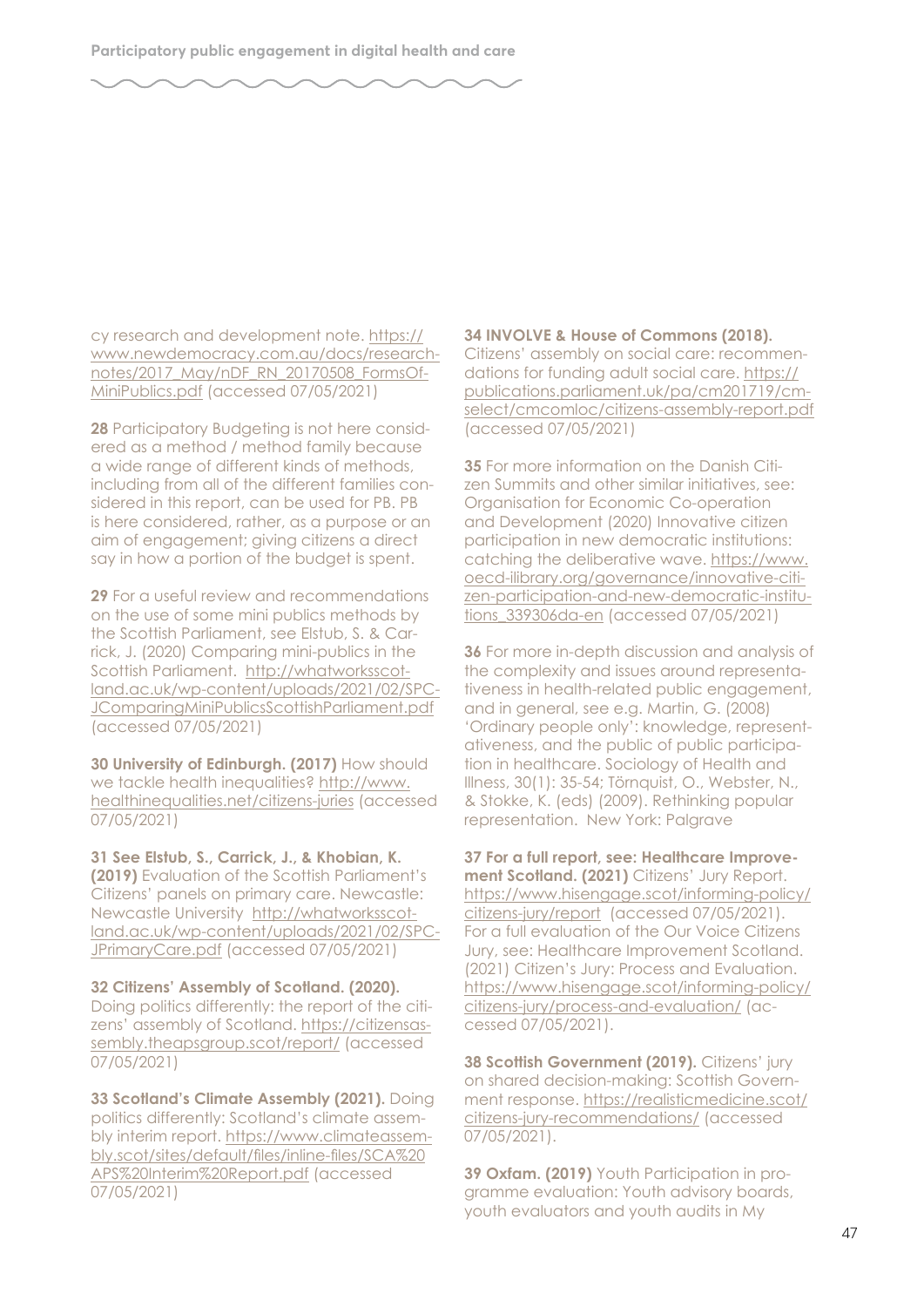

Rights, My Voice. [https://oxfamilibrary.openre](https://oxfamilibrary.openrepository.com/bitstream/handle/10546/620700/cs-youth-participation-programme-evaluation-010419-en.pdf?sequence=1(accessed)[pository.com/bitstream/handle/10546/620700/](https://oxfamilibrary.openrepository.com/bitstream/handle/10546/620700/cs-youth-participation-programme-evaluation-010419-en.pdf?sequence=1(accessed) [cs-youth-participation-programme-evalua](https://oxfamilibrary.openrepository.com/bitstream/handle/10546/620700/cs-youth-participation-programme-evaluation-010419-en.pdf?sequence=1(accessed)[tion-010419-en.pdf?sequence=1\(accessed](https://oxfamilibrary.openrepository.com/bitstream/handle/10546/620700/cs-youth-participation-programme-evaluation-010419-en.pdf?sequence=1(accessed) 07/05/2021).

**40 Black Sash (2017)** Community-based monitoring. [https://www.blacksash.org.za/index.](https://www.blacksash.org.za/index.php/sash-in-action/community-based-monitoring) [php/sash-in-action/community-based-moni](https://www.blacksash.org.za/index.php/sash-in-action/community-based-monitoring)[toring](https://www.blacksash.org.za/index.php/sash-in-action/community-based-monitoring) (accessed 07/05/2021).

**41 CARE. (2013)** The community score card (CSC): a generic guide for implementing CARE's CSC process to improve quality services.

**42** [https://insights.careinternational.org.](https://insights.careinternational.org.uk/media/k2/attachments/CARE_Community_Score_Card_Toolkit.pdf) [uk/media/k2/attachments/CARE\\_Com](https://insights.careinternational.org.uk/media/k2/attachments/CARE_Community_Score_Card_Toolkit.pdf)[munity\\_Score\\_Card\\_Toolkit.pdf](https://insights.careinternational.org.uk/media/k2/attachments/CARE_Community_Score_Card_Toolkit.pdf) (accessed 07/05/2021).

**43** For a more in-depth analysis and evaluation, see: Koskimaki, L., Moses, M., & Piper, L. (2016). The Black Sash Community Based Monitoring: Report for Black Sash. [http://www.](http://www.blacksash.org.za/images/docs/MAVC.pdf) [blacksash.org.za/images/docs/MAVC.pdf](http://www.blacksash.org.za/images/docs/MAVC.pdf)  (accessed 07/05/2021). For full project outline, see: Black Sash. (2017) Community Monitoring: making all voices count. [http://www.](http://www.blacksash.org.za/index.php/mavc) [blacksash.org.za/index.php/mavc](http://www.blacksash.org.za/index.php/mavc) (accessed 07/05/2021).

**44** Nesta has produced a report with more information, case studies, and analysis of e-democracy methods. See: Simon, J., Bass, T., Boelman, V., & Mulgan, G. (2017) Digital democracy: the tools transforming political engagement. Nesta. [https://media.nesta.org.](https://media.nesta.org.uk/documents/digital_democracy.pdf) [uk/documents/digital\\_democracy.pdf](https://media.nesta.org.uk/documents/digital_democracy.pdf) (accessed 07/05/2021).

**45 E-Democracia. (2021)** [https://edemocra](https://edemocracia.camara.leg.br)[cia.camara.leg.br](https://edemocracia.camara.leg.br) (accessed 07/05/2021).

**46 Idee Paris. (2021)**<https://idee.paris.fr> (accessed 07/05/2021).

**47 Citizen Foundation. (2021)** Your Priorities.

<https://citizens.is>(accessed 07/05/2021).

**48 Scottish Parliament (2021)** Engage @ Scottish Parliament. [https://engage.parliament.](https://engage.parliament.scot/domain/422) [scot/domain/422](https://engage.parliament.scot/domain/422) (accessed 07/05/2021).

**49 NHS Citizen. (2015)** NHS Citizen Gather and Refne. [https://nhs-citizen.yrpri.org/communi](https://nhs-citizen.yrpri.org/community/54)[ty/54](https://nhs-citizen.yrpri.org/community/54) (accessed 07/05/2021).

**50 See Simon, J., Bass, T., Boelman, V., & Mulgan, G. (2017)** op cit.

**51 For the platform, see: Better Reykjavik. (2021)** <https://betrireykjavik.is/domain/1>(accessed 07/05/2021). For more in-depth analysis and evaluation, see: Lackaff, D. (2015). Escaping the middle-man paradox: Better Reykjavik and open policy innovation, JeDem, 7(2): 137-161; Adenskog, M. (2018) After the Equilibrium: Democratic Innovations and Long-term Institutional Development in the City of Reykjavik, Analyse & Kritik, 40(1): 31-53; and Simon, J., Bass, T., Boelman, V., & Mulgan, G. (2017) op cit.

**52 Institute of Public Administration and Politics (2015).** Betri Reykjavíck: betri hverf. [https://](https://fundur.reykjavik.is/sites/default/files/agenda-items) [fundur.reykjavik.is/sites/default/fles/agen](https://fundur.reykjavik.is/sites/default/files/agenda-items)[da-items](https://fundur.reykjavik.is/sites/default/files/agenda-items)/Drög%20að%20úttekt%20um%20verkefnin%20Betri%20Reykjav%C3%ADk%2C%20 Betri%20hverf.pdf (accessed 07/05/2021).

**53 Adenskog, M. (2018)** op cit.

**54 The World Café. (2021)** World Café Method. [http://www.theworldcafe.com/key-con](http://www.theworldcafe.com/key-concepts-resources/world-cafe-method/)[cepts-resources/world-cafe-method/](http://www.theworldcafe.com/key-concepts-resources/world-cafe-method/) (accessed 07/05/2021).

**55 See Involve. (2021)** Future Workshops. [https://www.involve.org.uk/resources/meth](https://www.involve.org.uk/resources/methods/future-workshop)[ods/future-workshop](https://www.involve.org.uk/resources/methods/future-workshop) (accessed 07/05/2021).

**56 Nesta. (2020)** Data Dialogues' participatory futures projects announced. [https://www.](https://www.nesta.org.uk/blog/data-dialogues-participatory-futures-projects-announced/) [nesta.org.uk/blog/data-dialogues-participa](https://www.nesta.org.uk/blog/data-dialogues-participatory-futures-projects-announced/)[tory-futures-projects-announced/](https://www.nesta.org.uk/blog/data-dialogues-participatory-futures-projects-announced/)